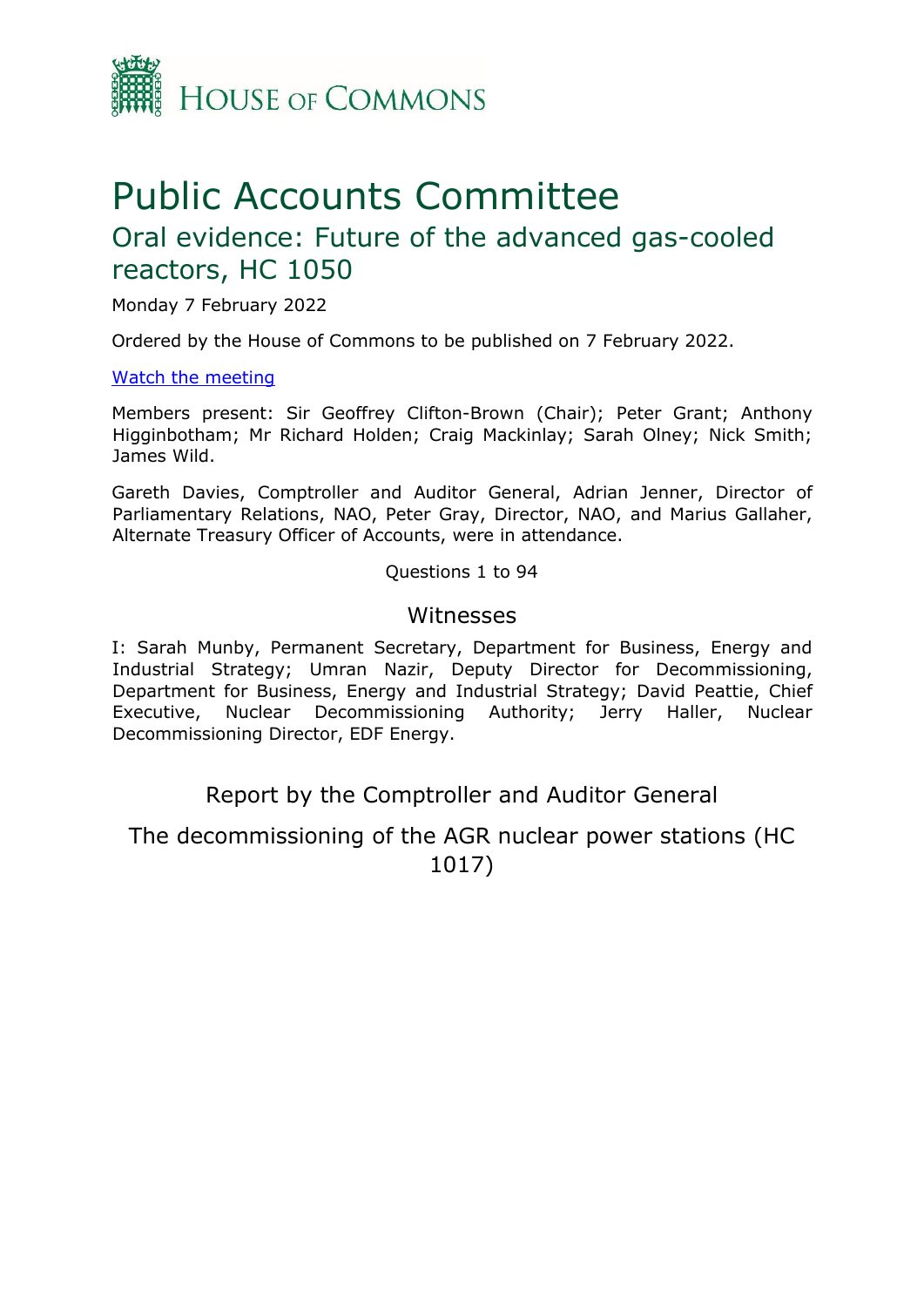

# Examination of witnesses

Witnesses: Sarah Munby, Umran Nazir, David Peattie and Jerry Haller.

**Chair:** Thank you very much. Good afternoon, everybody. Welcome to today's hearing of the Public Accounts Committee on the future of the advanced gas-cooled reactors on Monday 7 February 2022. I should explain that the Chair was not going to be in the country today. She is now in the country, but it had been arranged that I would chair this meeting. That is why I am here, not because there has been any coup.

As I say, a warm welcome to everybody to the Public Accounts Committee for Monday 7 February 2022. Today we will be looking at the future of advanced gas-cooled reactors. The UK's nuclear power is now primarily generated by seven advanced gas-cooled reactor stations, which are due to be cease decommissioned by 2028. While the Nuclear Liabilities Fund was established to meet the costs of decommissioning, the National Audit Office has found that significant additional taxpayer support has been needed with more likely to be necessary in the future.

Today we will be questioning the officials before us from BEIS, the Nuclear Decommissioning Authority and EDF Energy on the cost of decommissioning the AGRs, the progress they have made and the risks to value for money. A very warm welcome in no particular order at all to Umran Nazir, the deputy director for decommissioning radioactive material and geological disposal at BEIS; Sarah Munby, who is well known to all of us, the Permanent Secretary of BEIS; David Peattie, the chief executive of the Nuclear Decommissioning Authority—we last met you, David, during our very successful visit to Sellafield, which you organised very well—and finally but by no means least Jerry Haller, the nuclear decommissioning director at EDF Energy.

Just as a gentle one for a start, while Storm Malik might have been causing havoc to some in the north of the country and in Scotland, it was good news, Ms Munby, that it generated a record 19.5 gigawatts of power, which was a huge achievement and shows where we could go with green power generation and how important nuclear is to our future power generation suite. I do not know whether you want to comment on that or let it go.

*Sarah Munby:* Yes, absolutely. The only other thing I would say, if it is of interest to the Committee, is that we are still looking at what happened in Storm Arwen, which was a less successful episode in terms of restoring power. Both our internal review and Ofgem's review are due to publish fairly shortly. We will be looking forward to sharing the lessons learned from Storm Arwen. As you say, there was a much faster restoration last week. In BEIS, we all look for "windy but not too windy" as the ideal weather.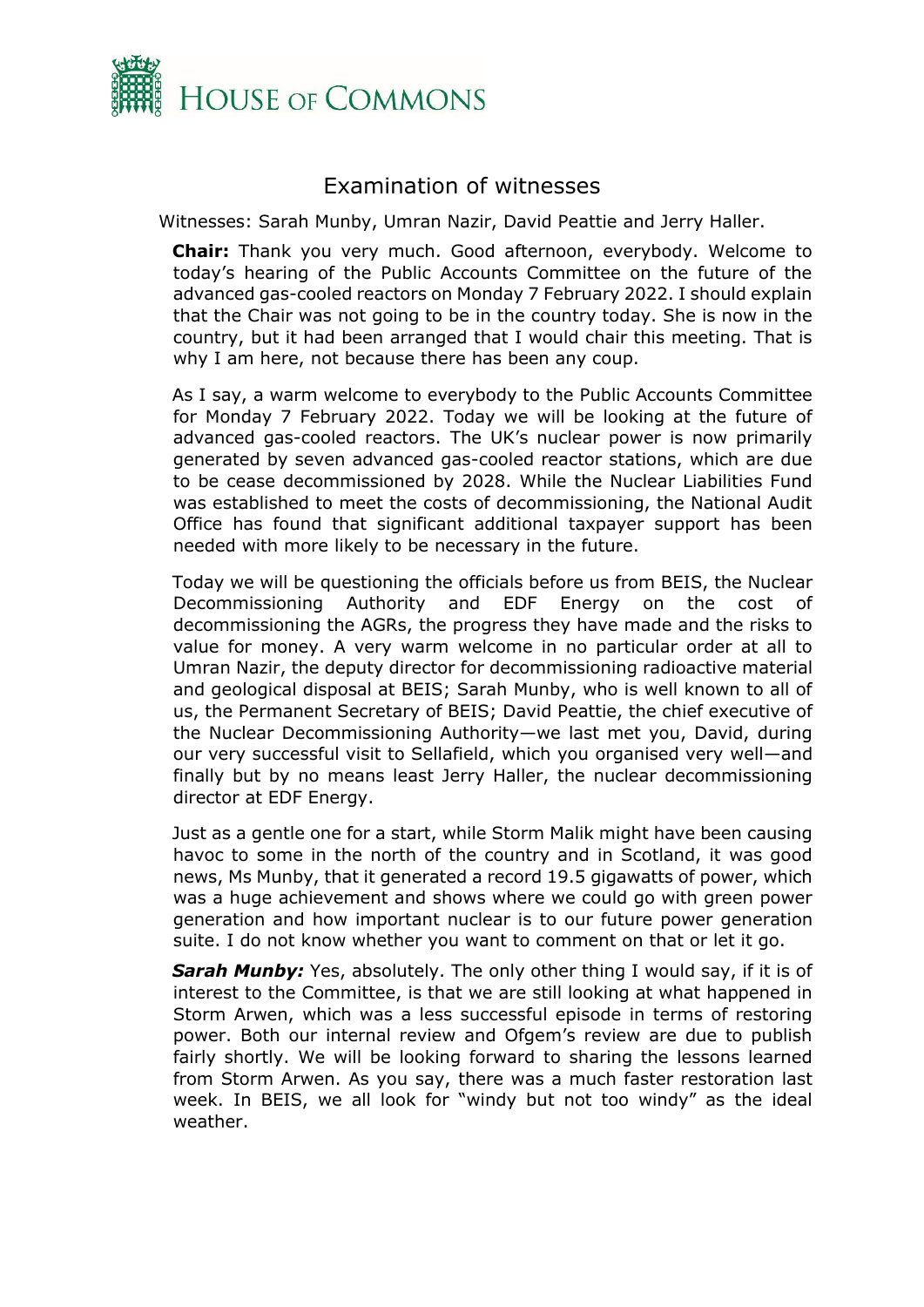

Q1 **Chair:** Yes, moderate to strong winds. We are all wrestling with energy prices, and the article by Jillian Ambrose in the *Guardian* on 30 January tells us that last September the price of electricity was £44 per megawatt, but by this September it was £424 per megawatt, which is a huge increase in power prices. Would you be able to tell the Committee what the package that the Government have announced to help cushion people's energy bills is?

*Sarah Munby:* Overall, it is a package of over £9 billion. You need to see the scale of that package in the context of a really quite significant increase in the energy price cap. There is such a significant increase in the energy price cap, because of the global increase in the wholesale price of gas.

Of the critical elements of that package, one that is not immediately anything to do with BEIS—although we are very interested in it, as it impacts energy users—is the council tax rebate for the majority of households in the UK. The bit that is very much on my mind as BEIS accounting officer is the scheme to reduce people's energy bills in time for next winter by £200. That £200 will then be repaid over five years at £40 a year. While that still means energy users are ultimately adjusting to a higher set of energy prices, which is something that needs to happen in the economy, it is softening and smoothing the blow.

While energy prices may never go back to where they were historically predicting them in detail is a market from which you can make a great deal of money, certainly more than you do as a civil servant—our projections are that the peaks we are seeing now will come down over time. Therefore, people will see that they benefit from the £200 in the short term during this period of the very highest prices and they will see their bill reducing over time, despite the fact that they need to absorb that  $£40$  cost over the next five years.

Q2 **Chair:** The energy price cap will increase in April by almost £700, which will almost double the average electricity bill, but it is likely to increase again in October, is it not? Will you keep this package of support under review?

*Sarah Munby:* That is right. It is likely to increase again in October. It will depend on what happens between now and then, of course, but, to frame it in your mind, we are not expecting another increase of the same sort of magnitude. More of a tick up would be the expectation for October. Of course, we will keep the package closely under review.

Q3 **Craig Mackinlay:** Ms Munby, looking at how important nuclear had become or was in our energy mix—I am all in favour of energy mixes—we have a chart on page 29 about the proposed close-down dates. We can see that all the power stations were meant to come to end of life some years before they have. We are finally talking about revving up our nuclear capacity once more, which will take a long time. Some of these power stations have already been extended, but end of life is on the horizon for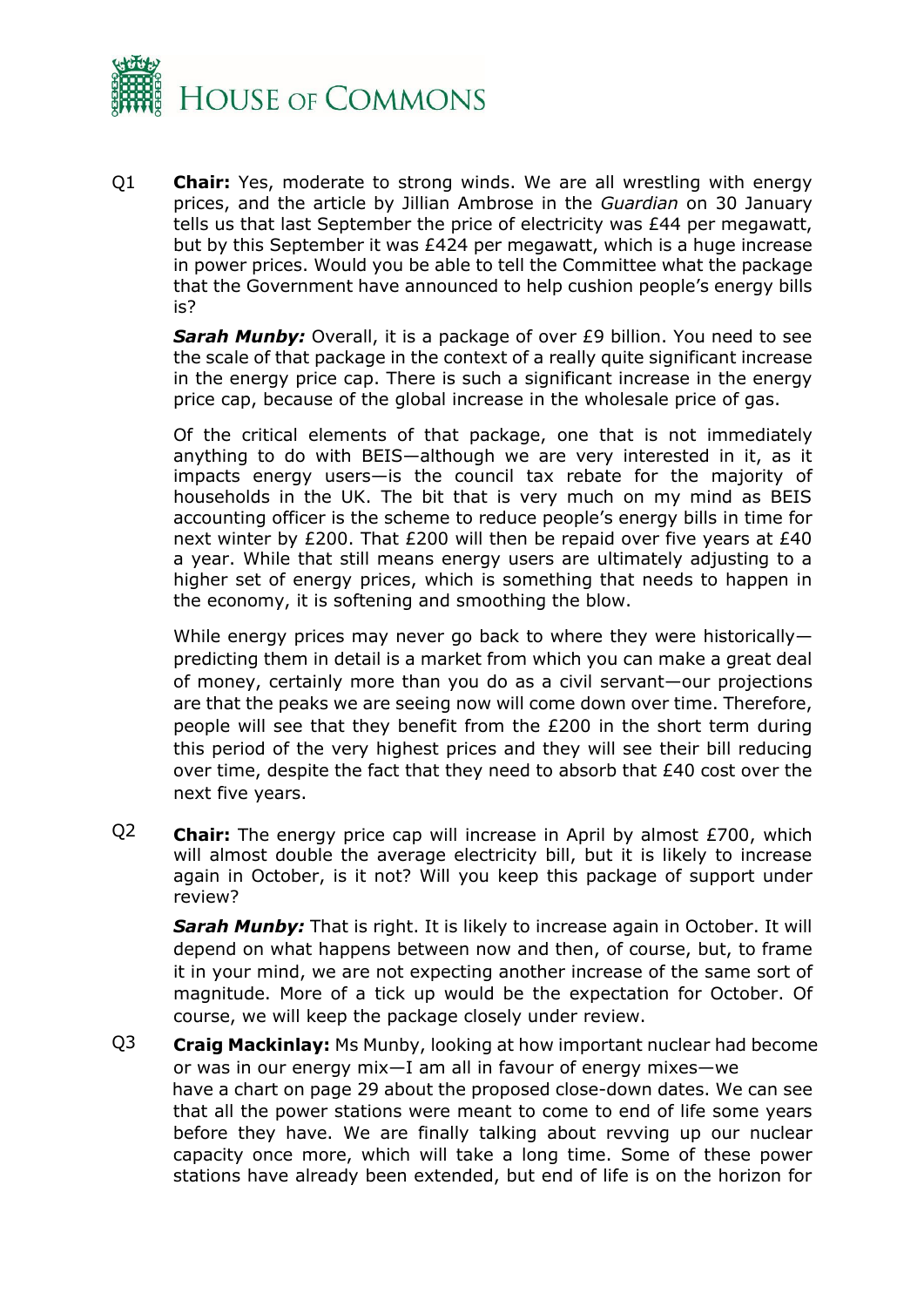

many of them: two in 2022, another two in 2024 and the remainder in 2028.

You will need to be fairly specialist in how these things work, which I am not, but is there any opportunity for them to be extended still further? My worry is that we are going to have a problem at the end of this decade when our nuclear supply has pretty much gone and our new nuclear will still be being built. My worry is that we could have two, three or four years of an energy gap while nuclear runs down and new nuclear comes up.

**Chair:** Would you like to direct that to Mr Peattie, as it is a technical question?

Q4 **Craig Mackinlay:** Yes. Mr Peattie, that is probably in your field, is it not?

**David Peattie:** Yes. These stations have already been producing longer than their original design lives. They are heavily regulated by the Office for Nuclear Regulation. Our colleagues from EDF, who are currently running those stations, have extended them as long as possible and they are working closely with the regulator to decide just how much longer they can go. There is an incentive on all sides to produce as much electricity as possible from these stations, but there comes a point when they have reached not just the end of their natural life but the end of their extended life. That is the data that you see in the Report.

Q5 **Craig Mackinlay:** You know the technicalities of these stations. In some cases, if there were significant investment, could they be extended? I am worried about the three or four years of hangover time for the baseload that we need. Would it be a cheaper route to spend more to extend them for another five or 10 years? Given the type of energy costs that we have seen at the moment, if we are trying to fill that gap with gas, it could be very expensive.

*David Peattie:* Yes, understood. I am sure EDF has left no stone unturned in trying to do that.

*Jerry Haller:* I am very happy to answer that. As a little bit of history, when EDF bought the business in 2009, EDF's big focus was, "What is the maximum possible life for these stations?" I led the life extension programme for EDF. We ended up doing what you have seen here, which is extending them out and EDF putting another £6 billion into the plants. The plants have run extremely well on the back of that increased investment. However, there is effectively a technical limit to how far those stations can run safely. We are running the stations safely to the technical limitations of the AGRs. We expect Sizewell, which is a PWR, to be able to run until 2055. We do expect that one to run beyond 2035 to 2055, but the AGRs do have a technical limitation on them.

I can say to the Committee that no further investment will take them further. We have put in absolutely as much money as they can usefully use in terms of the technical limitation. As I say, we are very focused not only on that technical limitation but on getting the most output out of them as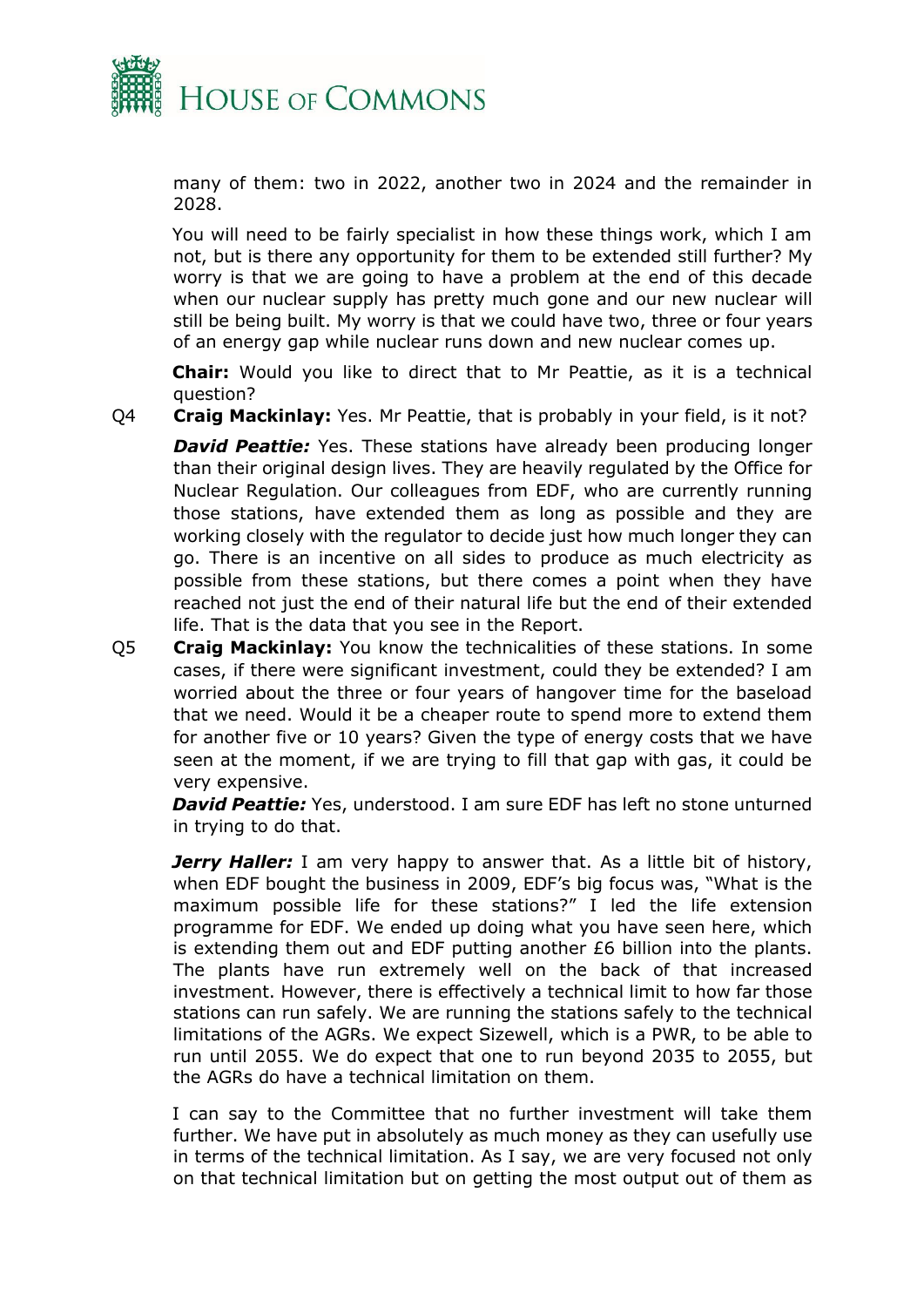

well. They have served us very well, but the original design life was 25 to 30 years. We have just closed Hunterston after 46 years. Anyone who has been to Hunterston will see that the plant is in a pristine condition. It is like new, and yet we have to close it.

Q6 **Craig Mackinlay:** I suppose the Dungeness B experience would be a good one. That was anticipated to be extended to 2028 and yet it is closed. What were the problems there? Were they a similar type of problem to what you are facing at the other ones?

*Jerry Haller:* No, it is not the same at Dungeness. Dungeness was a prototype AGR. It was the first of a kind. The rest of the AGRs, the other six, are all very similar. They are all limited by this technical thing called graphite. It is something inside the reactor that cannot continue to be used after a certain point in time.

The Dungeness situation was different. Again, we had invested in this prototype very heavily from 2014. We decided it could run. It is actually a very young station in terms of its primary ageing mechanisms: graphite and boilers. We extended it to 2028. We put a lot of money into it. Then in 2018 we took it offline to do some more investment in it for a load of things like conventional steam pipework et cetera. Unfortunately, at the back end of that, we found a problem with a technical component that is irreplaceable and was not on our list of things that should limit the life. It was a crushing blow for everyone at Dungeness and for us that we could not take it past that point and we had to close it. We do not expect that with the other ones, though. Graphite degradation is known for the others.

**Chair:** I am sure we will be coming back to that.

Q7 **Craig Mackinlay:** To finalise, Ms Munby, what are we going to do to fill that gap between, say, 2028 and 2032?

**Sarah Munby:** It is worth just emphasising the point about Sizewell B, which of course will be operating throughout. We have Hinkley Point C coming online in the mid-2020s as well. The gap is a softening rather than a deep hole. This is why we have tools like the capacity market, which allows us to buy electricity capacity well ahead of time. We are not concerned that there is going to be a lack of ability to generate electricity during that period.

The mix will evolve according to the right economics at the right time and there will probably be a period where the proportion of our energy that is coming from nuclear is not as high as it will be in the end state when we have multiple new gigawatt-scale nuclear reactors operating. It is not a matter of concern. The capacity market has shown itself to be a very robust method of ensuring that we have the electricity generation that we need.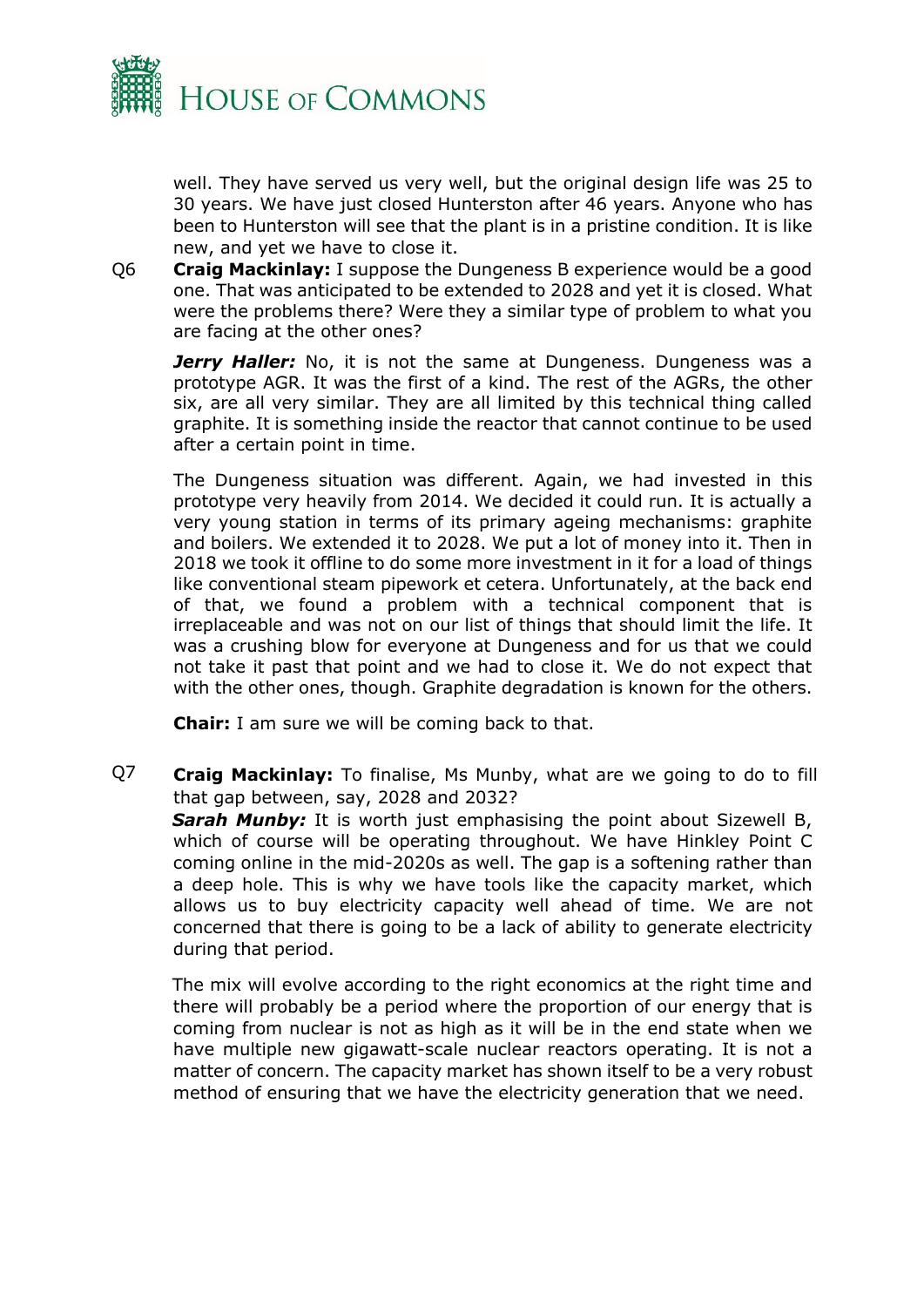

Q8 **Chair:** In order to knock this whole issue on the head, because the public might be wondering whether this would be possible, figure 8 on page 29 gives some pretty firm dates for the closure of all seven AGRs. Can we take it that those are the dates at which they will close?

**Jerry Haller:** That is correct. As we might come on to, there are always risks of earlier closure, which we can talk about.

**Chair:** I was going to say that before Mr Mackinlay asked the next question.

*Jerry Haller:* Those are the dates that we expect the stations to close. The factors that I have talked about are now understood in terms of that lifelimiting graphite.

**Chair:** That is really helpful.

Q9 **Sarah Olney:** Last year, there was a newly signed agreement between BEIS and EDF on how the outstanding liabilities for these reactors were going to be managed. What is your expectation about how that new agreement is going to reduce the outstanding liabilities, Ms Munby? **Sarah Munby:** It is fairly round numbers for reasons that I hope are fairly obvious, but, relative to the previous case, we think the agreement will save about £1 billion of public money. There are a few reasons for that.

First, it allows us to better harness synergies inside David's organisation, the NDA, particularly with the existing Magnox decommissioning efforts. Secondly, it gives very clear incentives to EDF to carry out defueling in the lowest-cost and most efficient manner possible. We previously would have had a straight cost pass-through arrangement, so the introduction of incentives there is a really important component of what we are talking about.

Thirdly, we think it will allow faster defueling. I will come to why that is important in just one second. EDF now has certainty over the future path of all these different stations, and knows it can begin preparation and then ultimately defueling operations efficiently at the point of the end of life of the stations.

The duration of defueling is a really important cost driver, because while defueling is taking place you have to maintain the site in a quasioperational form. That means having lots and lots of staff there. For example, around 75% of the people you have during operation are still there during defueling. There are similar sorts of security and safety issues, for example. Keeping the length of time it takes to do the defueling as tightly managed and as efficient as possible is the critical cost driver.

We think these arrangements will give certainty to both the NDA and EDF about what is going to happen and allow the handover between the two organisations to happen at the right moment. During defueling, the synergies that matter from a cost point of view are synergies with the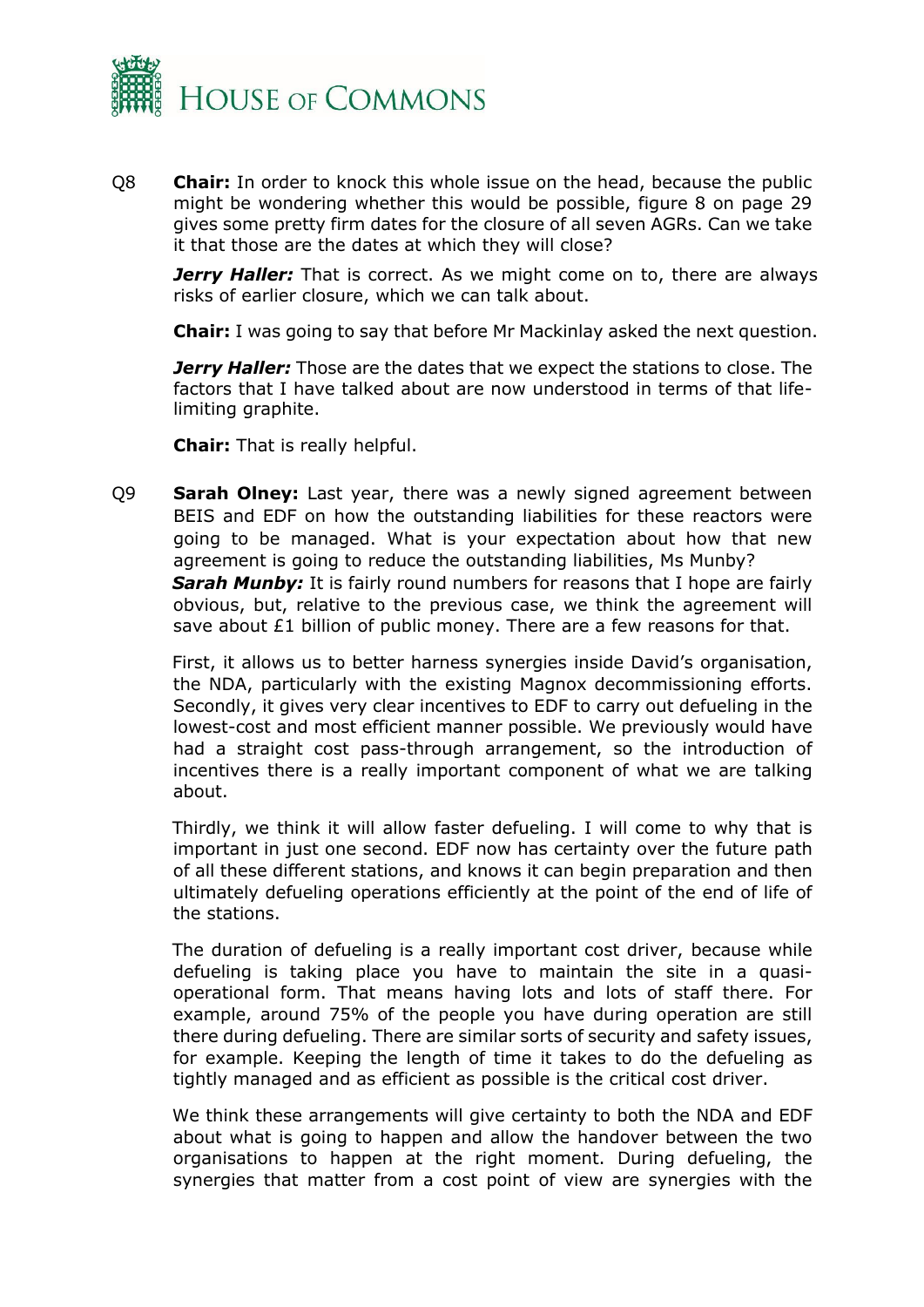

operation of the plant. EDF is currently defueling and refuelling these plants as part of the ongoing business of running them. EDF really knows how to do that.

When we shift into decommissioning, that is what David's organisation really knows how to do. We have transfer at the right moment and we have incentives. Overall, in round figures, we think it is a £1 billion saving to the public purse relative to where we were before. It is fair to say that all of us sitting here would say this has been a good deal.

Q10 **Sarah Olney:** Mr Haller, do you have any comment on that? You recognise that £1 billion and how it is going to be achieved.

*Jerry Haller:* Yes. As Sarah said, the key thing is doing defueling safely, of course, but as efficiently and quickly as we can. That is what minimises the cost. To do that, preparation is key. We have started it very early for these AGRs. We have confidence, as Sarah said, that the arrangements here will allow us, particularly the people on our stations, to focus on the task in hand, preparing and then doing an excellent job. It is an operational activity to remove that fuel. These arrangements do that. As we may talk about, the incentives around this are the right sort of incentives.

From our point of view, it gives us certainty in our role. As Sarah just said, this is what we do every day. We are going to do it in a more rapid fashion through defueling. It gives certainty to the arrangements. Knowing the way it is going to work is of a lot of value for everybody, to be honest. The people in David's organisation are experts in the post-defueling phase.

**David Peattie:** We think there is an obvious industrial logic in consolidating the decommissioning of the AGR fleet and the Magnox fleet, because there are some co-located sites. Perhaps we will get to that later in the meeting.

#### Q11

**Sarah Olney:** Ms Munby, does that mean we can expect to see a reduced liability estimate at the next revaluation? Can you commit to that? **Sarah Munby:** I would never be so foolish, but it is true to say that over time we will see that saving feed into a lower requirement for the NLF or any other means of funding decommissioning liabilities. I could not commit to what the net position will be once everything is taken into account, but it is absolutely true that we would expect that to turn into real money saved over time.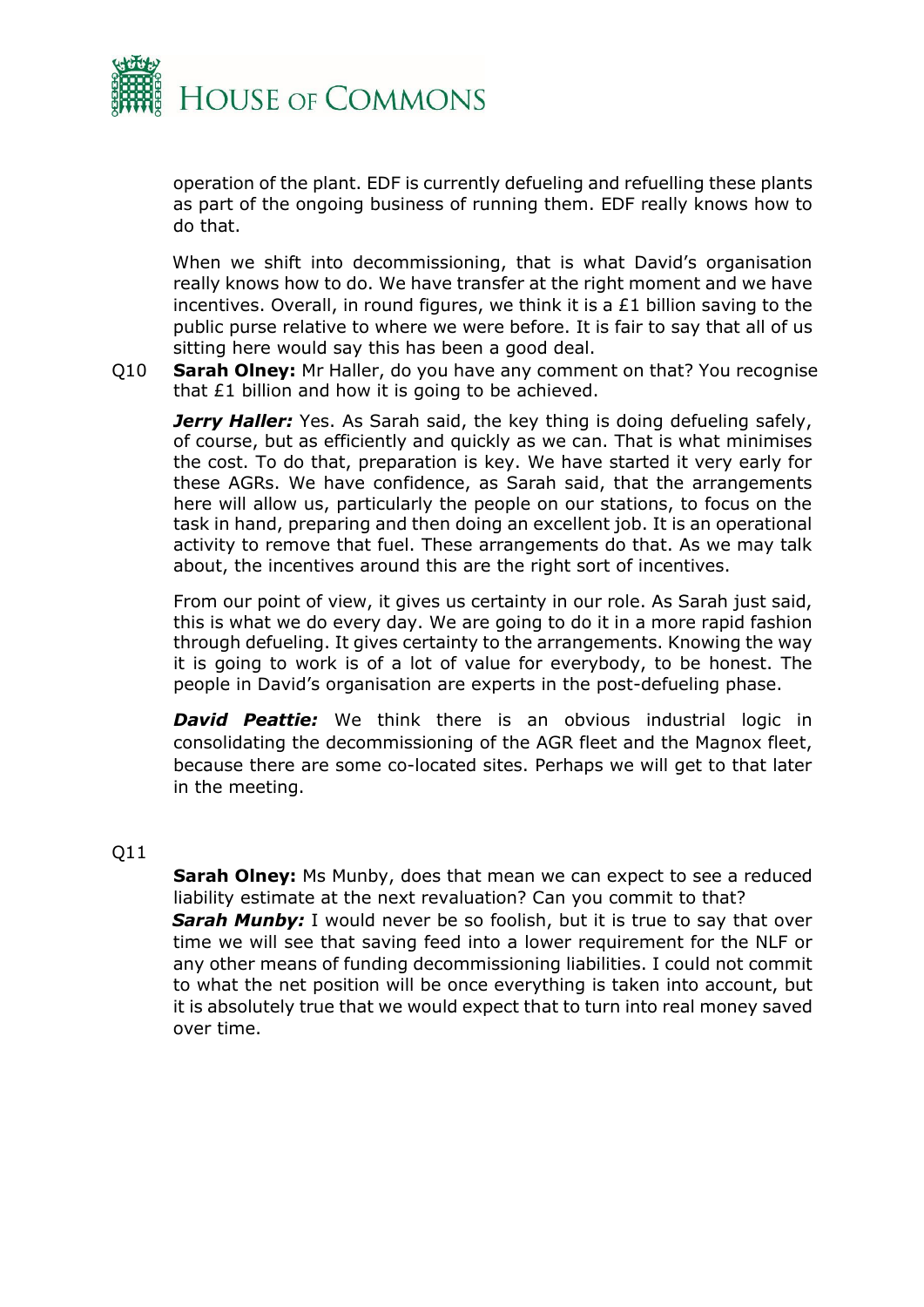

Q12 **Sarah Olney:** On the flipside of that, are you satisfied that the estimated liabilities now are fit for purpose for the rest of the project?

*Sarah Munby:* We have a process of annual review with the NLF. Essentially, that fund is where the money will come from to support both the defueling activity carried out by EDF and the decommissioning activity carried out by the NDA. I am sure we will come to the reviews that have taken place over the last two years, which have resulted in additions to that fund. There are some very good reasons for that, which I would not expect to be repeated again in the same scale or form. It is true to say that these are very long-term activities. Circumstances will change, and we would expect the number to move up or down.

As a really good example to bring to life why that is reasonable, the biggest driver of the movement last year was the change in corporation tax. That added billions of pounds to the amount of money needed in the NLF. That is not something we can predict. The corporation tax rate may move further in the future in either direction. There are lots of factors like that. I would expect the fund to be in a stabilisation phase in terms of its size and for the changes to be shrinking, but we do not necessarily expect to reach a position where it will be exactly stable going forward. There will be changes in circumstances. Some will be very real, like the bringing forward of certain dates—that changes the number a lot—and some, like corporation tax, will be circumstantial but will change the nature of the number.

Q13 **Sarah Olney:** Can I quickly ask you about corporation tax? It is something like £5 billion or so on assets of £14.8 billion. Is that correct? That seems quite high.

*Sarah Munby:* Last year's increase was £5.6 billion. Somebody interrupt me if I have got the decimal point wrong. Around 80% of that is the corporation tax change.

Q14 **Sarah Olney:** It seems a lot of corporation tax, given that the fund is £14.8 billion.

**Umran Nazir:** It is an estimate of how much they will have to pay over the duration. On the fixed costs, yes, but that is how much it mounts up to over the duration of the expanding of their liabilities. That was their latest estimate.

Q15 **Sarah Olney:** How has it gone up so much in such a short period of time? Was it not properly estimated before?

**Sarah Munby:** It was a policy change. Just to be clear, from the point of view of the public purse this does not make any difference, but it does make a difference for the number that sits inside the NLF, if you see what I mean. This is money that is going out of the NLF and coming back into the Exchequer in a different form. There is not a value for money issue here, but it does mean that the number we are talking about moves. There will be other factors like that.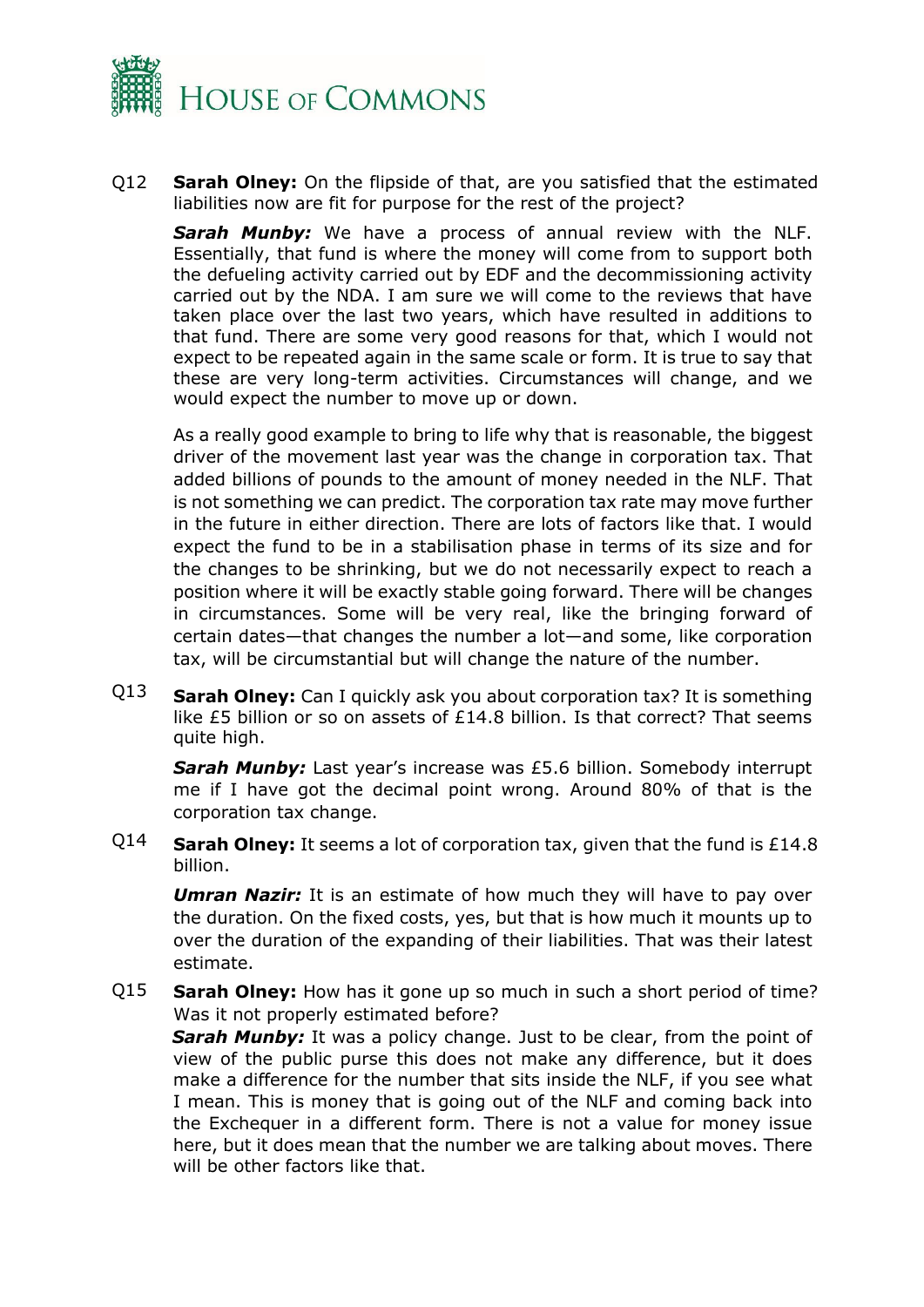

**Chair:** Can we just continue with this conversation about how this fund is funded and is funding the decommissioning of these AGR reactors?

**Craig Mackinlay:** Chair, can I just come in on liabilities very briefly?

**Chair:** Yes, of course.

Q16 **Craig Mackinlay:** Ms Munby, we are finally getting back on the nuclear track, as it were. There are some that have been proposed. For small modular, we are still in the phase of thinking, "Shall we? Shall we not? Where shall we?" There must be a limited number of people in this country who have skills across the nuclear industry. I can imagine that we are going to need a lot of those skills through EDF in the decommissioning phase and the fuel extraction. Will they not be similar skills that will be needed in the construction phase for new? Do we have enough physical people to do this work? Is it something we are looking at, if we can foresee a deficiency?

**Sarah Munby:** It is a really good question. I certainly would not casually suggest that we have enough people and that it is all fine. It is actually something we work very closely with the industry on. The Nuclear Skills Strategy Group is the relevant employer-led body. BEIS, MoD, the NDA and EDF sit on that.

Q17 **Craig Mackinlay:** There is always a group that you did not know existed and you did not know you needed.

*Sarah Munby:* I might invite David or, indeed, Jerry to comment on the detailed work of that group. I was interested to see that one of the more recent priorities of that group is specifically looking at the early-stage skills that are required during construction phases. They are related but not the same as the skills that we have had historically.

From a strategic perspective, it is one of the reasons why it is important to continue the pipeline of new build and to look forward beyond Hinkley Point to a further gigawatt-scale nuclear reactor. Doing that at the right time is important, because you capture the skills and the supply chain involved in Hinkley Point, and you move the people and the companies into the next build. That plays back into the overall strategic decisions we are taking in the Department.

David, you might want to comment in more detail on the skills picture.

*David Peattie:* You raise a great point. Keeping this pipeline of skills as well as the nuclear plants is really important. In the NDA we have over 650 graduates and apprentices. I am delighted that last year our graduate recruitment was almost 50% women, which is great news. These roles are spread around the country. This is very much part of the levelling-up agenda. There is a lot more to do. I am not complacent at all.

We do a huge amount with universities and, increasingly, schools, and through our ambassadors getting out there and encouraging young people who are interested in STEM subjects. There is now something of a nuclear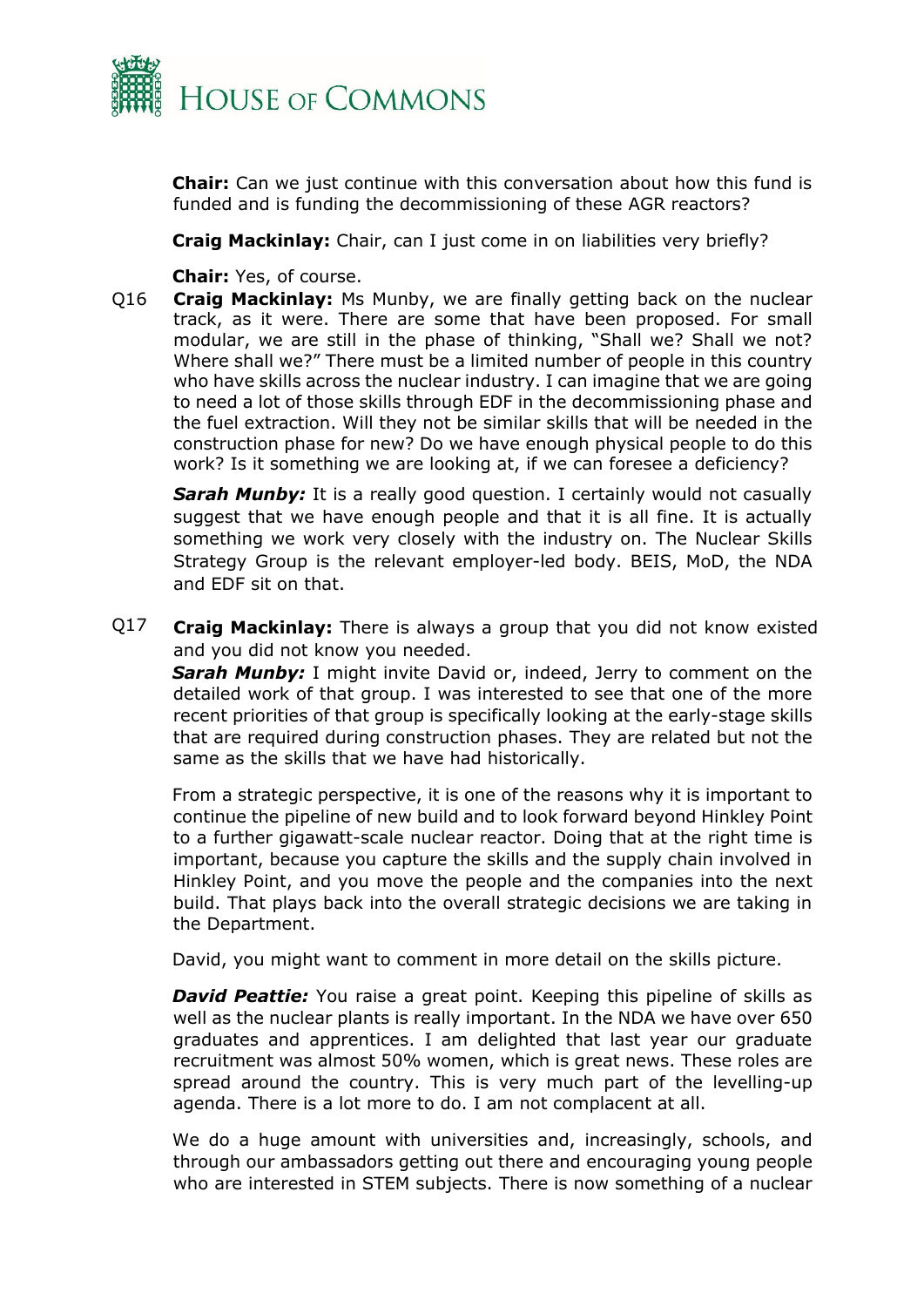

renaissance in the UK, and we should get behind it. It is the technologies, the excitement and the locations. I am fortunate enough to live in Cumbria, for instance. The other sites around the UK are very attractive to many people. There are some great jobs that we can offer them.

Q18 **Chair:** I want to get back to decommissioning costs, but I did have a question on skills. We have had—Mr Peattie, I do not know whether you have seen it—some good evidence from Nuleaf, the Nuclear Legacy Advisory Forum, which is 100 local authorities and national park authorities. They make the point that there should be agreements between your organisation, the Nuclear Decommissioning Authority, and each local authority in which the AGRs are located, to have a proper partnership agreement of some sort. Is that something you are pursuing?

**David Peattie:** It is something we are considering. Three of the sites of the AGRs are co-located with our existing sites at Dungeness, Hunterston and Hinkley A and B. We already have deep engagement with the local communities there. We have been there for decades. Having something to deepen that, particularly in the additional sites that will come in the second wave, is something that we should look at and consider even more deeply.

#### Q19

**Chair:** I know from my colleague that, where Hinkley C is sited, the transport issues have been massive. I imagine that the transport issues of each of these decommissionings will increase the problems with each local authority considerably. That is quite important.

Ms Munby, can I get back to the Nuclear Liabilities Fund and, indeed, the National Loans Fund, to ask you one or two questions about how this whole thing is funded and how the Nuclear Liabilities Fund works? Just now in answer to questions from Ms Olney, you have said you envisage that the thing has got into a broadly stable situation. You put £5.1 billion in in 2020. The Report indicates that you are likely to need to put in another £5.6 billion. These are big figures. It is hardly a stable situation, is it?

**Sarah Munby:** If I can clarify, I meant that after those two really substantial injections we would anticipate moving to a more stable phase. I absolutely agree. That is definitely not stability. Those have been really significant investments.

Q20 **Chair:** Before we get to the detailed questions on the fund, the Report makes it clear that the cost of decommissioning between 2004-05 and 2021 has doubled in real terms. Maybe Mr Peattie wants to come in on this, but, however we fund it, until we can be more certain—doubling is a very wide variation in what the actual cost of this is going to be—it is going to be difficult, is it not?

Sarah Munby: It is of course true to say that, when the costs are unstable, it is expensive and the money changes. It is worth maybe unpicking what has happened to the numbers specifically on AGRs. As you say, there has been a £5 billion injection and then a £5.6 billion injection into the NLF. As I say, those are both really big numbers.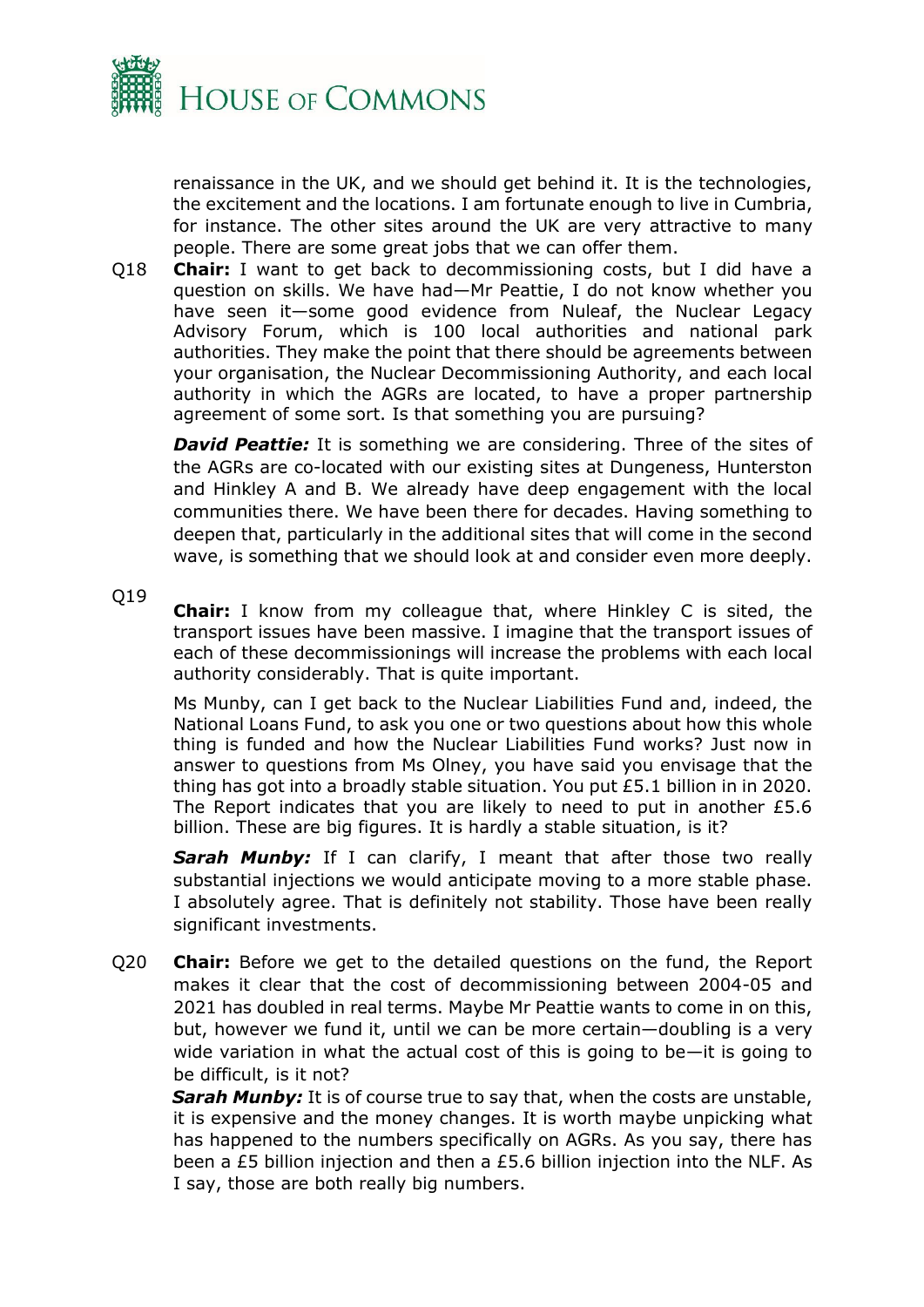

Q21 **Chair:** That is absolutely certain now. You are definitely committed to the £5.6 billion.

*Sarah Munby:* It is subject to final parliamentary approval and so on. It is not a rock number, but that is what we are seeing internally. That is our expectation. You could not quite say it has been fully signed off yet.

A significant part of the £5 billion—order of magnitude, half—is not due to a cost increase at all. It is simply because over time most of this fund's assets have been invested in low-return assets. We can talk about the reasons for that. They have delivered less growth over time than we expected. One aspect of this is about topping the fund up to deal with lower than expected investment returns, which is nothing to do with the costs of defueling or decommissioning.

A significant component of that £5 billion was a £2.4 billion increase in defueling cost, which Jerry can certainly talk to in more detail. Essentially, the big driver of that is a change in time. As you can imagine, we have these liabilities coming on stream, some of them really quite far into the future. When they move backwards or forwards in time, because of the sorts of changes that we have been talking about today, it makes a really big difference to the present value of the future liabilities.

That is the first £5 billion. Half of that is a genuine increase in cost. Of the £5.6 billion, the latest increase, about 80% is caused by corporation tax rates. The remaining piece is to do with further moment around dates and a range of other inflationary pressures. None of that is to dispute that costs have gone up, but it is important that we get away from the headline sense that costs have gone up by over £10 billion. It is much less than that; it is less than a third of that.

**Chair:** That is really helpful. Mr Peattie, do you want to get into the business about what we really think the decommissioning costs are going to be?

#### *David Peattie:* Yes.

**Chair:** I did not mean to cut you off, Ms Munby. That was very helpful.

*David Peattie:* If we step right back—

Q22 **Nick Smith:** Sir Geoffrey, can I just come back a little bit on Sarah Munby's contribution? Just to take this back a little bit, Ms Munby, you made a comment about the lower performance of the fund. It seems to me that was happening over a fairly long period of time. When did you notice that or when did you decide that it did not matter that there was a lower performance?

*Sarah Munby:* It has been clear for really quite some time. You may always live in hope that something happens to those assets to make them perform better. If you will allow me to give you one minute of background, it is important for people to understand. That  $£14.5$  billion that we have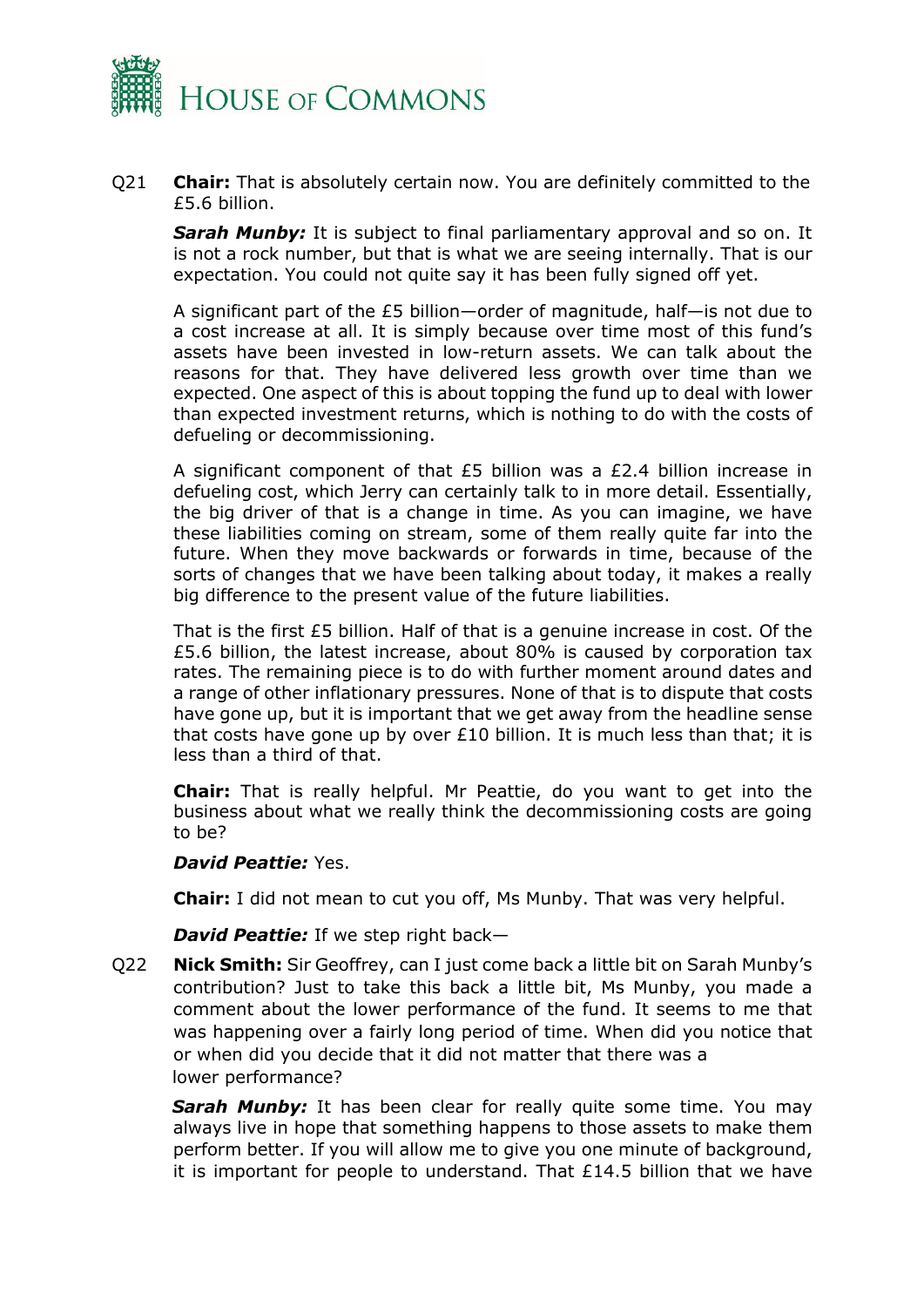

been talking about is the current fund. Of that, £11.5 billion is intentionally held in very low-risk and correspondingly low-return assets. The remaining component, £3 billion, is held in a much more conventional higher-risk, higher-return investment portfolio. You could have moved that £11 billion into higher-risk assets.

There are two reasons why that has not happened and why instead HMT has preferred to, as it were, top it up with new money.

Q23 **Nick Smith:** That was the chosen strategy: to top it up at a later point; to go for low performance but with a surer return.

**Sarah Munby:** Yes, exactly. The first reason is that the £11.5 billion is held against public sector net debt, because of the nature of the assets it is held in. That would change if you moved it into a different kind of portfolio. The second is that the risk here is held by the taxpayer. Ultimately, the taxpayer is responsible for the costs, however they may fall. We have labelled some money into this particular fund, but it is not obviously the right answer for the fund to go after a really high-risk strategy. If these higher-risk assets did not give the return we wanted, that would ultimately fall to the taxpayer.

When you are talking about a burden that is all on the public purse anyway, it is not obvious that a high-risk investment strategy is the right one. As you can imagine, that has been very well trodden over between the Department and HMT to find the right approach.

Q24 **Chair:** I am going to come back to you, Mr Peattie, on the costs of decommissioning, but, since we are in the detail of this, let us stick with the detail, because it is really important. At the beginning, some of the assets in the fund were funded by the sale of various nuclear shareholdings, but more latterly it has been topped up by the taxpayer with some quite chunky amounts.

What we are talking about is the Government, out of taxpayers' money, finding the money, putting it into the fund and investing 80% of it at a very low return for some repayment of decommissioning in a large number of years' time. You have inflation. Particularly with inflation high at the moment, this does seem a fairly daft strategy to me.

*Umran Nazir:* We are seeing higher returns from the National Loans Fund recently, because interest rates have gone up, but you are right: inflation is also going up. The fund trustees would say that the fund is currently sufficient.

These last two decisions have come across to the Government: "What would you prefer to do? Would you prefer us to move more money out of the National Loans Fund into this higher-returning asset or would you like to top up the fund?" That is a choice for Treasury. Alternatively, they could decide to allow more money to flow out of the National Loans Fund. That would have an impact on public sector net debt, but it would potentially also be a riskier manoeuvre. That option existed at both times and, if we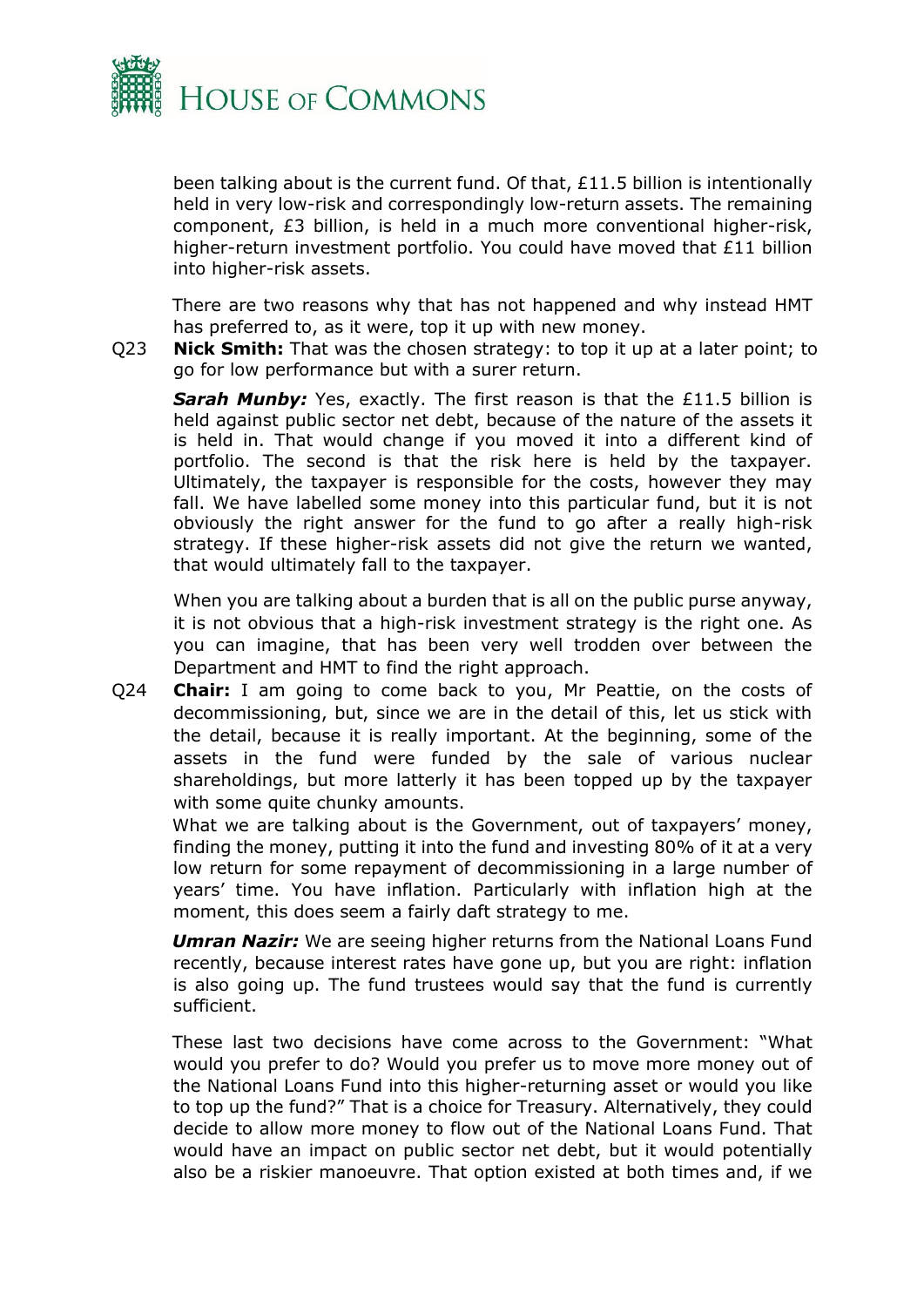

have to make a further top-up in the future, an alternative scenario might be chosen and you might move money out of the National Loans Fund. For now, this was chosen to be the best route.

Previously, the Nuclear Liabilities Fund has been more than sufficient. This liability versus asset picture does change over time. It has been the case these last two times that it seemed to make sense to top up the National Loans Fund in order to make it sufficient. That might not necessarily always be the case.

Q25 **Chair:** Somebody did some numbers for me. If you apply the 6.2% return that you are getting from the private sector, which is not all that risky a return, over three years you are getting £17.7 billion. If you apply the 0.1% to that same money, you are only getting £15 billion. A simple change in investment strategy would have netted you an additional  $£2$ billion over those three years. You have money being paid by taxpayers many years up front being inflated away on a very low return. What sort of sense does that make?

*Umran Nazir:* The important thing to remember is that when the money comes out of the fund, when it flows through to EDF, it first of all comes out of the National Loans Fund. This actively managed fund will keep growing over time. It has a very long time against which to grow. At some point, this fund is going to be one of the biggest funds out there. If you had the trustees in front of you, I am sure they would say they are quite happy with their investment policy. That is their job. They have a fiduciary responsibility to ensure they keep us advised on what they think the most appropriate investment strategy is. If they really did disagree with us topping up the National Loans Fund—"This is not going to work. This is bad for the taxpayer"—they had an opportunity to say that. They have not.

They are quite happy with the scenario that they have at the moment, because they know that an actively managed fund will grow quite considerably. That £3.5 billion will grow over the lifetime we are talking about here, which is a very considerable lifetime. It will be 80-plus years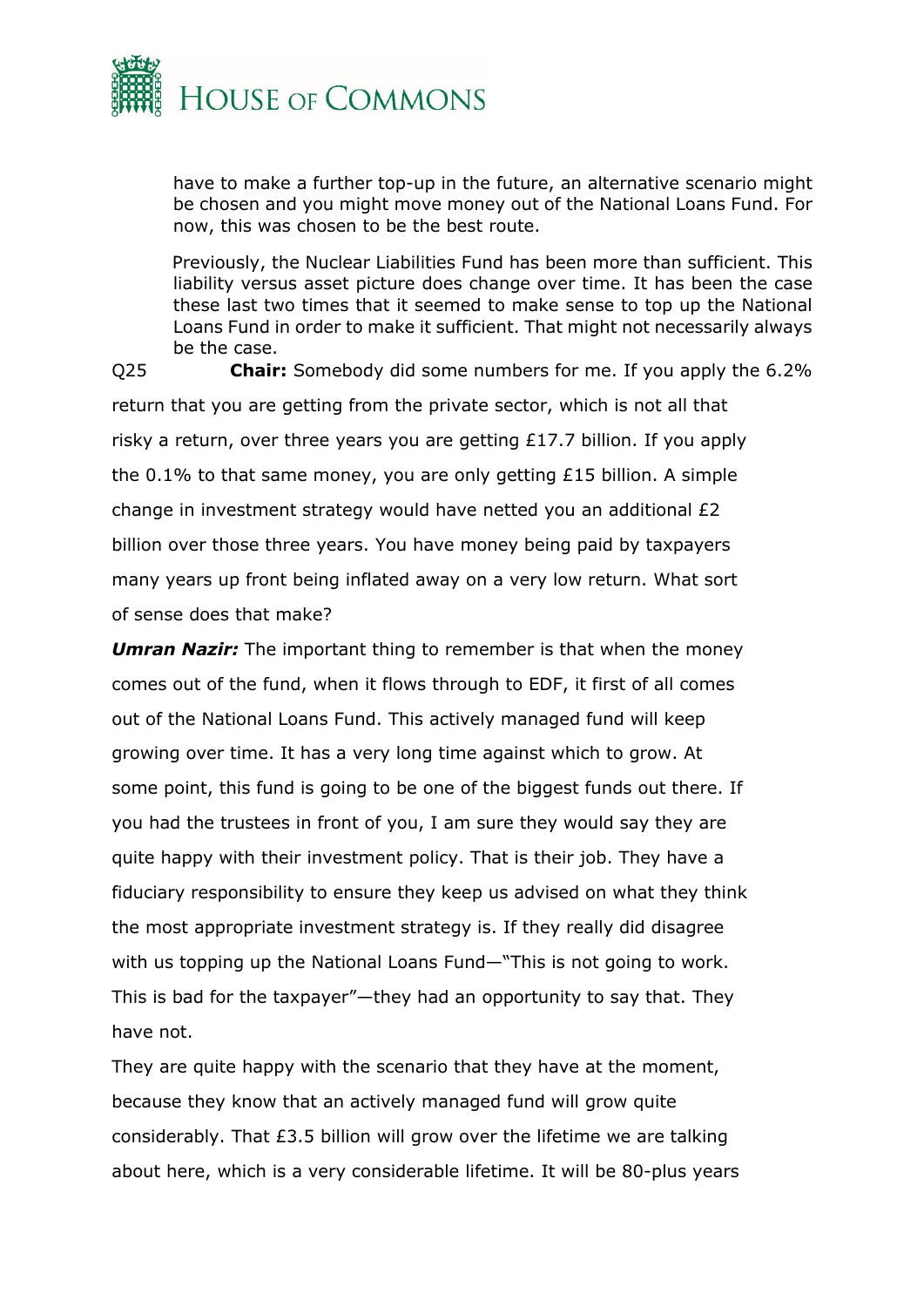

before we start fully decommissioning some of these stations. That is a

long time for that fund to grow.

Q26 **Chair:** You could look at it from the opposite end of the telescope. If you

got a little bit of a higher return on it, the taxpayer would have to put a

little bit less money in over those 80 years.

**Sarah Munby:** Ultimately, the question is, "For a given chunk of money that belongs to the taxpayer, what is the right investment strategy? Should it be high risk, medium risk or low risk?" There are a number of ways of looking at it. One is to look at this problem in isolation and say, "This is all about fixing the AGR problem. We should go for a moderaterisk approach a higher-risk approach than the one we have now".

The other way of looking at the problem is that all the risk is then just carried by the public purse anyway. In general you would not invest public assets into a particularly high-risk portfolio. That is not what we typically do with taxpayers' money. There is a balance to be drawn here. Indeed, that is reflected in the mix between the  $£11.5$  billion and the £3 billion, which we would expect to grow over time.

Q27 **Chair:** But 80% of the fund is in a fund that is returning 0.1%. Is that sensible?

**Sarah Munby:** I appreciate that this is a very unattractive answer, but these are really questions for the Treasury. This is about the kind of details around the right investment strategy for one of the public sector's substantial assets. There are some other assets that are handled in this way, such as some of the funded pension schemes. Flood Re is similar as well.

Our job is to make sure that, whatever the right strategy, we are on the correct curve between risk and return. We have had a pretty clear instruction about the approach that we should take around risk with this fund.

Q28 **Chair:** I am going to suggest an approach that might get to the bottom of this, if I may. We could argue about public sector net debt and all sorts of things, but we are not going to solve that this afternoon, with great respect to all of us. May I suggest that the PAC, in conjunction with the Comptroller and Auditor General, works up a fairly detailed letter that should go to you and the Permanent Secretary at the Treasury to try to get some answers to get to the bottom of this? There are very big sums of money involved here. I would just like to fully understand why we are doing it in the way we are doing it, if that is acceptable.

*Sarah Munby:* I would very happily work with my colleagues at Treasury to come back to you with a full answer on all of this.

**Chair:** That is very helpful. Thank you very much indeed.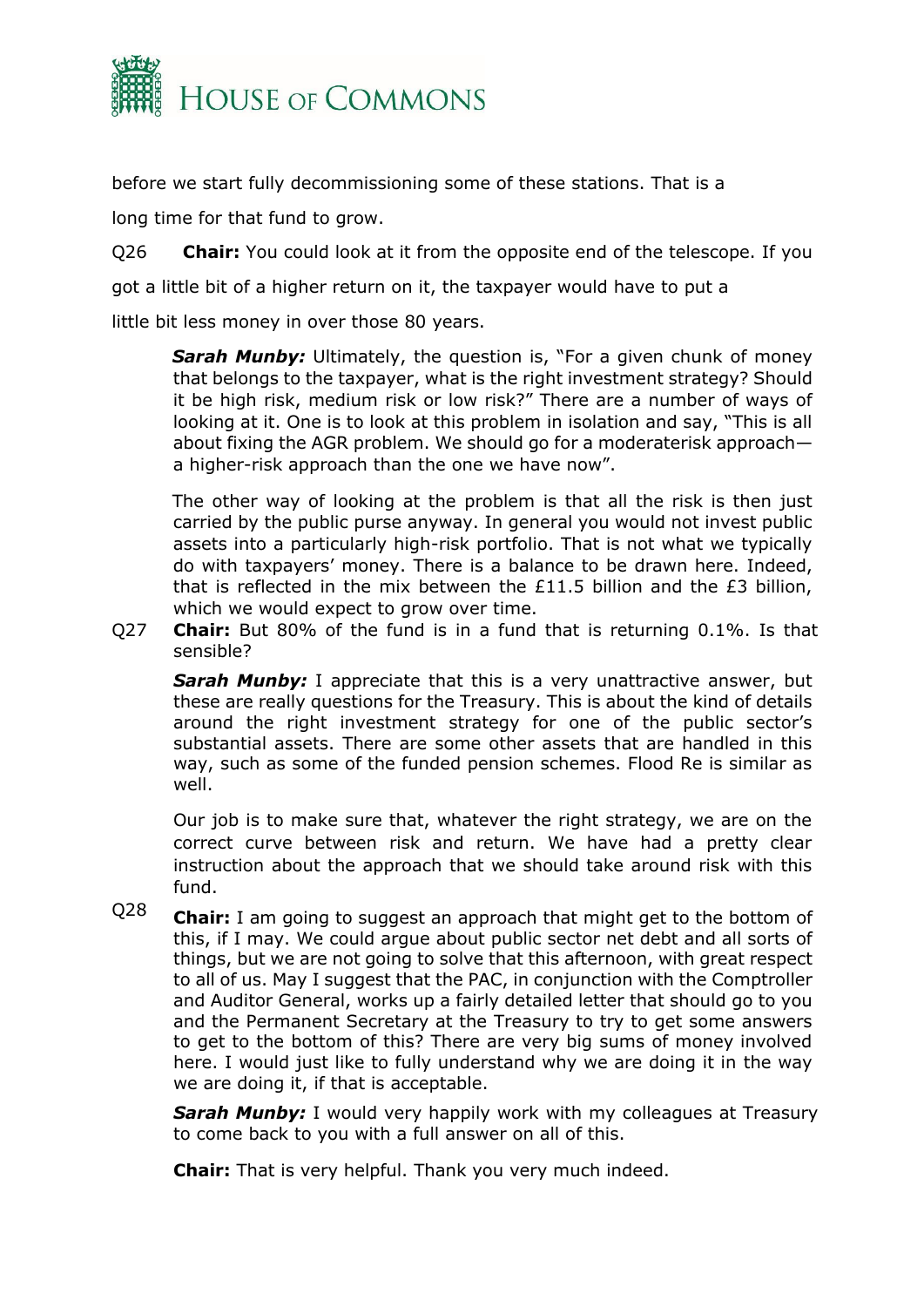

Q29 **Sarah Olney:** Just to finish off that section, what lessons have you learned from the funding of the current programme through the Nuclear Liabilities Fund that you will apply to the future nuclear programme?

**Sarah Munby:** It is worth saying that there is already a very clear set-up enshrined in legislation around new nuclear, which is that any new nuclear construction has to have a funded decommissioning plan in place before construction begins. That means we cannot find ourselves in a situation where the money has not been correctly built up over the life of operation.

At the point at which operation ends, there should then be a sufficient fund in place to carry out decommissioning after that. There are some quite detailed provisions within that for adjusting, as it were, the contributions from the asset during its life. If the sorts of changes that I have talked about started to emerge, for example, you would take more cost out of the asset during its period of operation to ensure that the decommissioning liabilities are fully funded at the point at which the station enters decommissioning. It is quite a different set-up, because we are building from the start with decommissioning in mind.

It is also worth taking the opportunity to make an important distinction between the new-build construction versus, particularly, the Magnox stations that we have talked about before and the AGR stations. As a proportion of the whole-life cost of the asset, decommissioning really comes down with the latest reactor technologies. We can talk about the physical reasons for that, but it is just worth having in mind that, although decommissioning costs for Hinkley will be serious, of the Hinkley strike price 2% is made up of decommissioning cost.

That is much less than if you looked at the equivalent question for either the AGRs or Magnox. Because these reactors are designed now, when we know so much more about the challenges that we will face in the future around decommissioning—not to put a slogan on it—they are designed to be decommissioned in a way that earlier stations were not.

There is a different process for funding, but there is also much more certainty and much lower cost coming down the line as we begin to decommission the newer stations.

Q30 **Chair:** Nevertheless, it is important to get this correct, is it not? Otherwise, today's taxpayers are not paying the full dues on the electricity they are using, and tomorrow's taxpayers, the next generation, are going to have to pay the additional amounts. It is very important to estimate these costs correctly, is it not?

**Sarah Munby: Yes, absolutely.**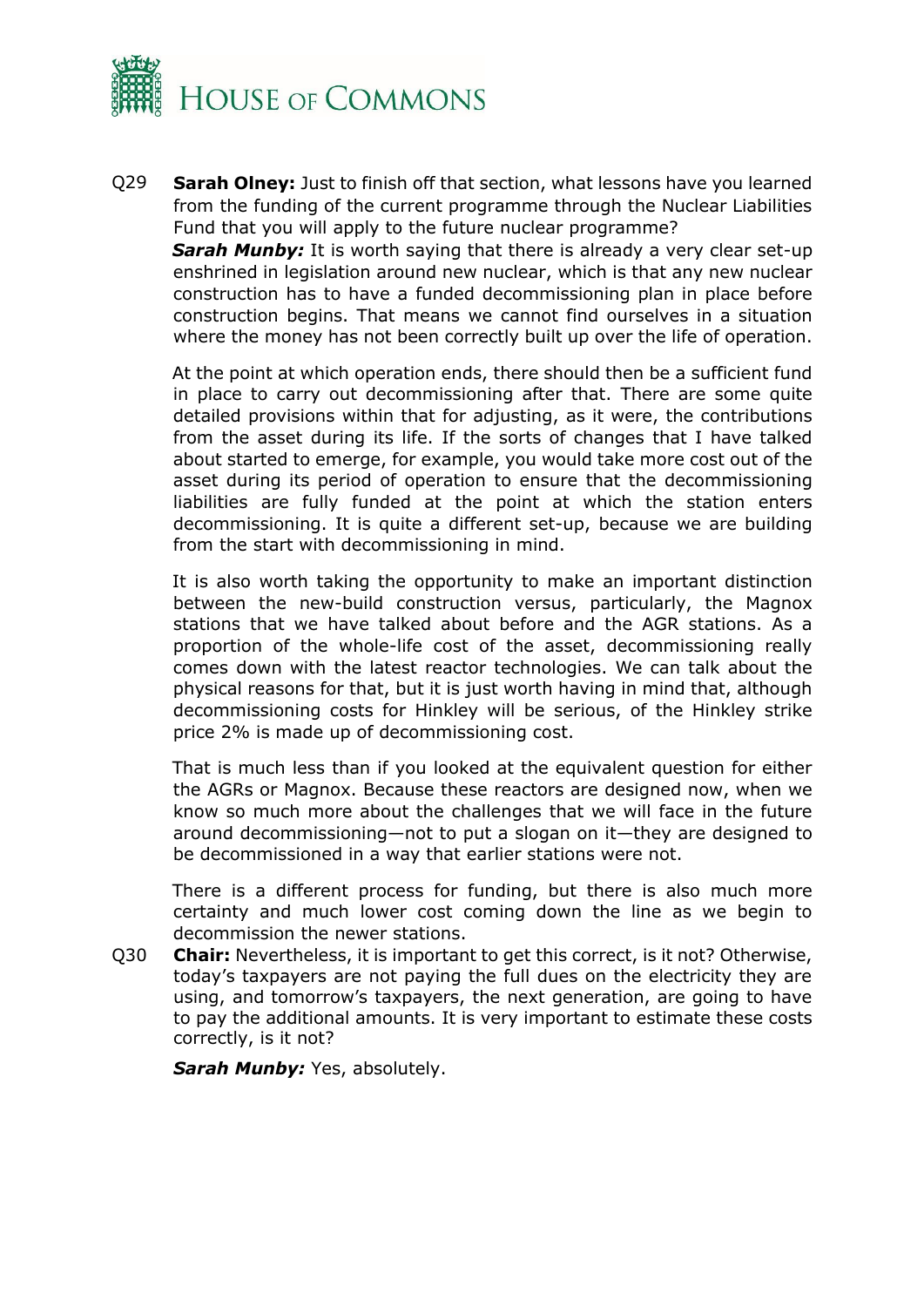

Q31 **Sarah Olney:** Figure 10 on page 41 of the Report sets out a range of scenarios, from reasonable best case to reasonable worst case, for defueling. It sets the cost between £3.1 billion for the reasonable best case and £8 billion for the reasonable worst case. What is your assessment of which of these scenarios is currently most likely?

Sarah Munby: This was built relatively recently, and therefore it was deliberately built to be a balanced assessment. At the point at which we agreed how this would be handled and particularly the incentive mechanisms with EDF, we went through the process of, "What is the central point?" I am struggling for exactly the central point, but Umran might help me while I am talking. We have a central point estimate, and then essentially both the reasonable worst case and the reasonable best case are balanced in probability terms. We are not skewed towards either one at this moment.

Clearly, it is conceivable that we may over time drift upwards or drift downwards, but these numbers are designed such that we are headed towards the central point.

*David Peattie:* To give the Committee some comfort, colleagues at EDF and the NDA are absolutely dedicated to getting to the bottom of this range, which is on this table at £3.128 billion. There is a significant saving for the taxpayer, the closer we can get to the lower figure. We have been at this for some years now with the AGR operating programme, which is a joint endeavour between EDF, the NDA and the Department, that is trying to optimise the system.

Chair, would it be helpful if I were to describe a little bit what the defueling operation involves?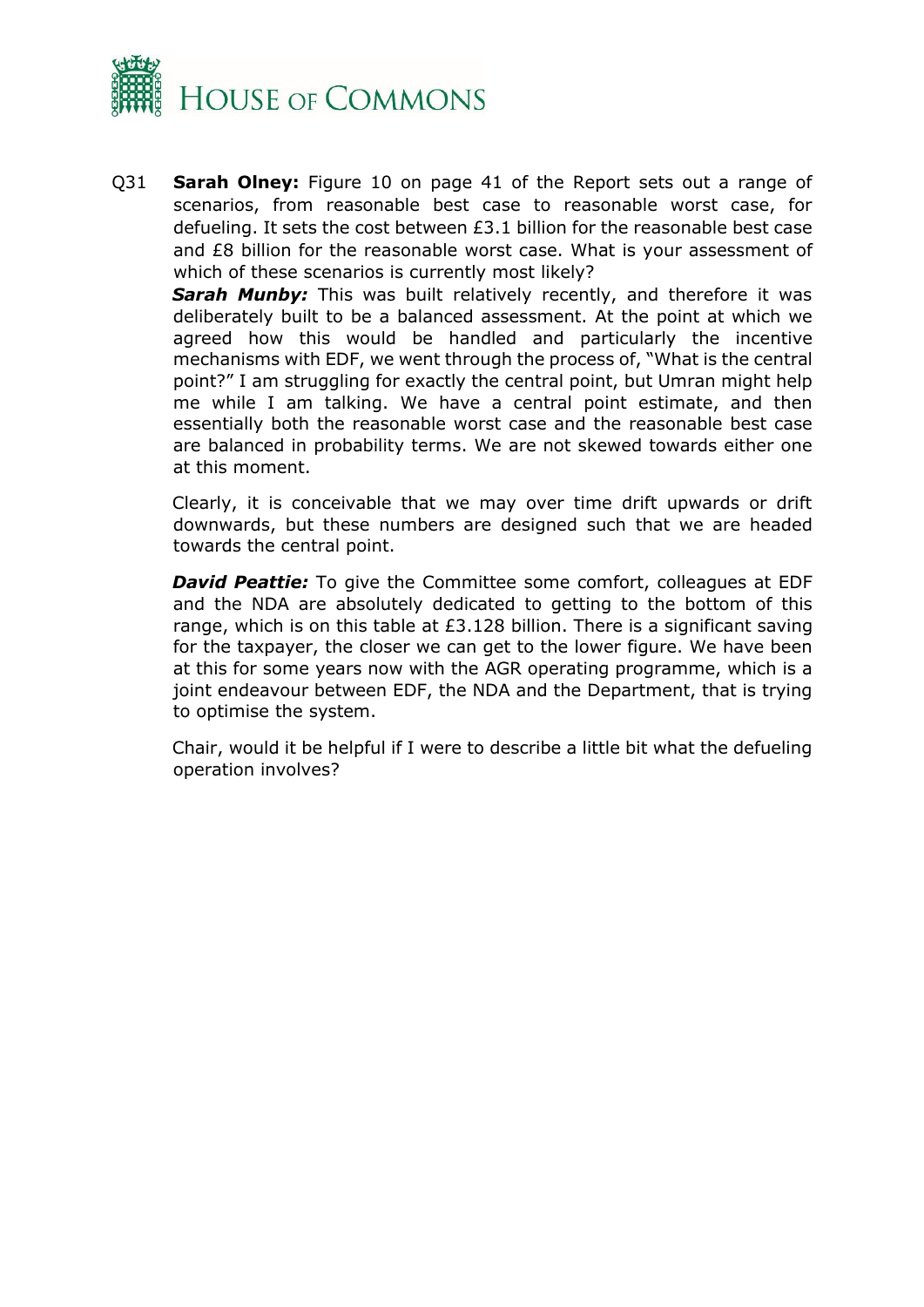

#### Q32 **Chair:** Yes, and what can go wrong.

*David Peattie:* Just to paint a picture for you, there are 14 reactors, seven stations and six sites. When the fuel is removed from the reactor, after some activity with it, it is placed into a cooling pond at the reactor site. It will sit there for about three months, 90 days. At that point, in discussion with EDF, the NDA will start to plan the transport of the fuel. All the fuel in all of these AGRs will end up at Sellafield.

Under the NDA's overall picture of assets, we have a dedicated rail company, Direct Rail Services, which you may be aware of. We have 100 locomotives; we have drivers. We also have contracts with Tesco, because our movements are not all nuclear. It is a very small but a slightly profitable endeavour for the taxpayer.

Direct Rail Services is the dedicated company that moves the fuel from the AGR stations to Sellafield. This takes place on rail. We have two locos on each train for safety reasons. We have been doing this for over 30 years and we have not had one incident, which is something to be very proud of. The fuel is transported in something called a flask. A flask is a big, engineered lump of metal. It is about half the size of an ISO container.

Q33 **Chair:** You can keep this quite brief, because it is well described in the Report.

*David Peattie:* I will, yes. The flasks are moved to Sellafield. We do a handful a week currently. The fuel is received in Sellafield and goes into storage ponds again for another six months, and then it goes into the most challenging part of the operation, which is in the dismantler. Through metre-thick walls and very toughened glass, the teams—expert teams who have been doing this for decades—will dismantle the fuel. The graphite sleeves and the steel collars are removed, and then the fuel material is ultimately taken and stored indoors.

Sir Geoffrey, you may remember the THORP ponds at Sellafield, which are the size of three Olympic swimming pools. It is a very engineered system. That is where the fuel will ultimately rest for many decades until it goes into the ultimate repository.

Where can it go wrong? If you look at where the bottlenecks in the system are, we have capacity at the stations to hold the spent fuel, if need be. We have sufficient flask and rail capacity to get the material to Sellafield. The real challenge is at Sellafield itself, where we only have this one system for getting the material through. Of course we have upstream contingency to store the fuel either above the dismantler or after it. That whole system has 12 steps.

The AGR operating plan is looking at each of these 12 steps and at how we can optimise that system to operate at the level that will allow us to optimise the defueling of all 14 reactors. To give you a scale of this really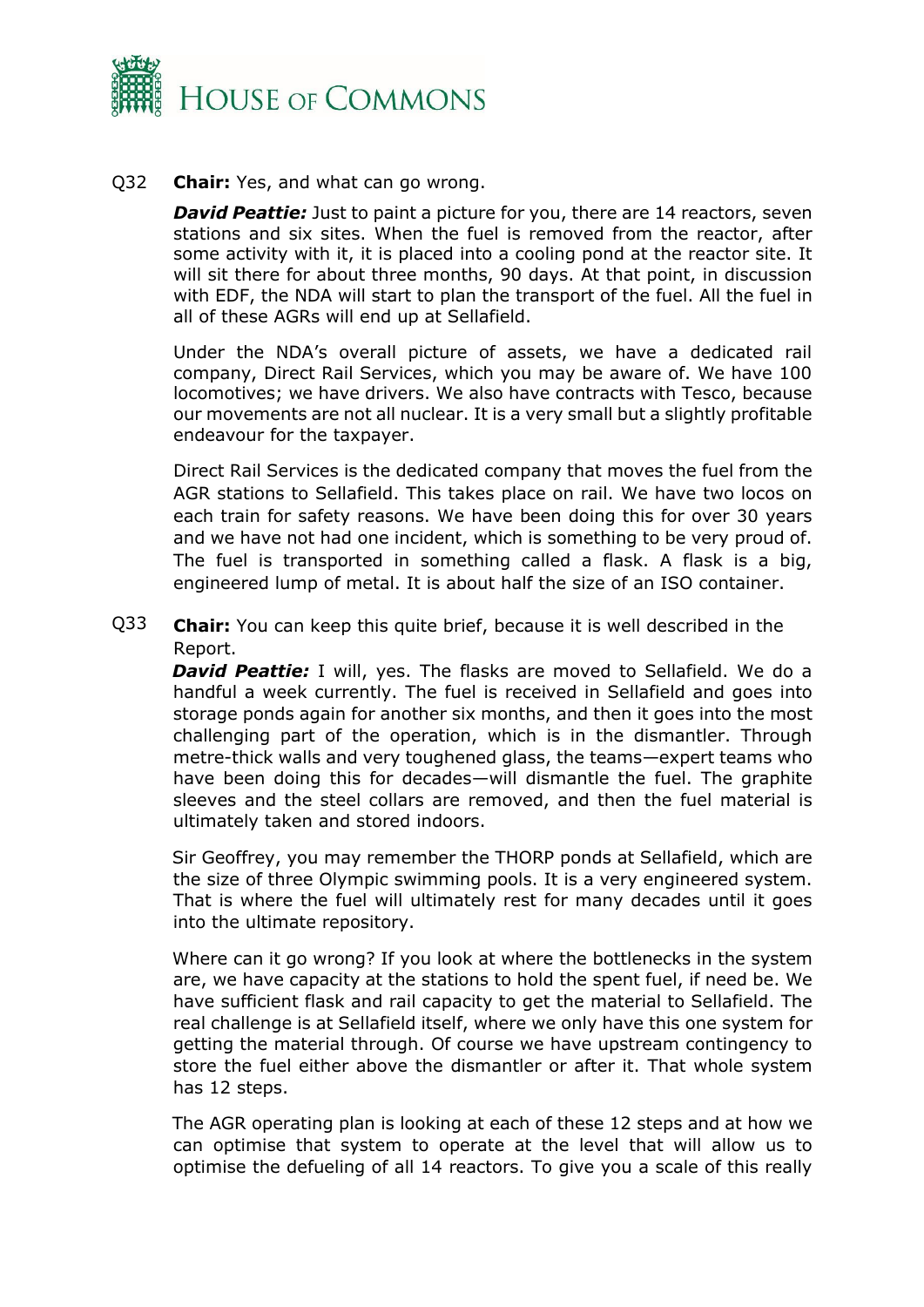

quickly, let me give you one fun fact. Each reactor has 300 fuel channels, and in each fuel channel there are around 300 fuel pins. That is 90,000 fuel pins per reactor, and we have 14 reactors. Each reactor will take about 200 flask movements to do the full defueling. We have done it before. This is not a new process. We have been doing it for decades, but we are now trying to take this to that next level of optimisation.

Q34 **Sarah Olney:** Can I quickly ask you about that, Mr Peattie, though? Figure 13 on page 48 is showing that you are forecast to exceed the maximum amount of space available at Sellafield next year. Can you just quickly talk me through how that is going to work?

*David Peattie:* I can. The limit there is around 300 tonnes a year. I am sorry that it is another metric. We are looking at how we can increase that by around 10% to get to 330 or 340 tonnes a year. From eyeballing the chart, you can see that, if we can get to that by these various efficiency and optimisation steps through the chain, we will be able to cover the current expected defueling rates from multiple reactors at the same time.

Where could it go wrong, Chair, as you asked earlier? If some of the reactors came off even earlier than we discussed earlier in this meeting, that would potentially add even further pressure on our downstream. There are ways that we can avoid that through various holding stations that we have through the process. We want to go as quickly and as safely as we can to defuel these reactors as efficiently as possible. EDF is incentivised to do that financially. The NDA wants to get on and do this, because, once we have defueled, we can get on with our other important work.

Q35 **Nick Smith:** Imagine that you had another Dungeness B and you had to set up or use what you called holding stations, because there was a capacity issue at Sellafield. Tell us a bit more about what that would mean. What are these holding stations?

*David Peattie:* They are simple ponds. They are outdoor concrete-lined swimming pools. You would not swim in them, obviously. They are big quantities of water—the size of three or four Olympic swimming pools. The water is a very good barrier and radioactive protector, and it also cools the containers where the fuel is. They can sit there happily, as they have at Sellafield, for many years. That is how you can hold at the very high upstream end of the system.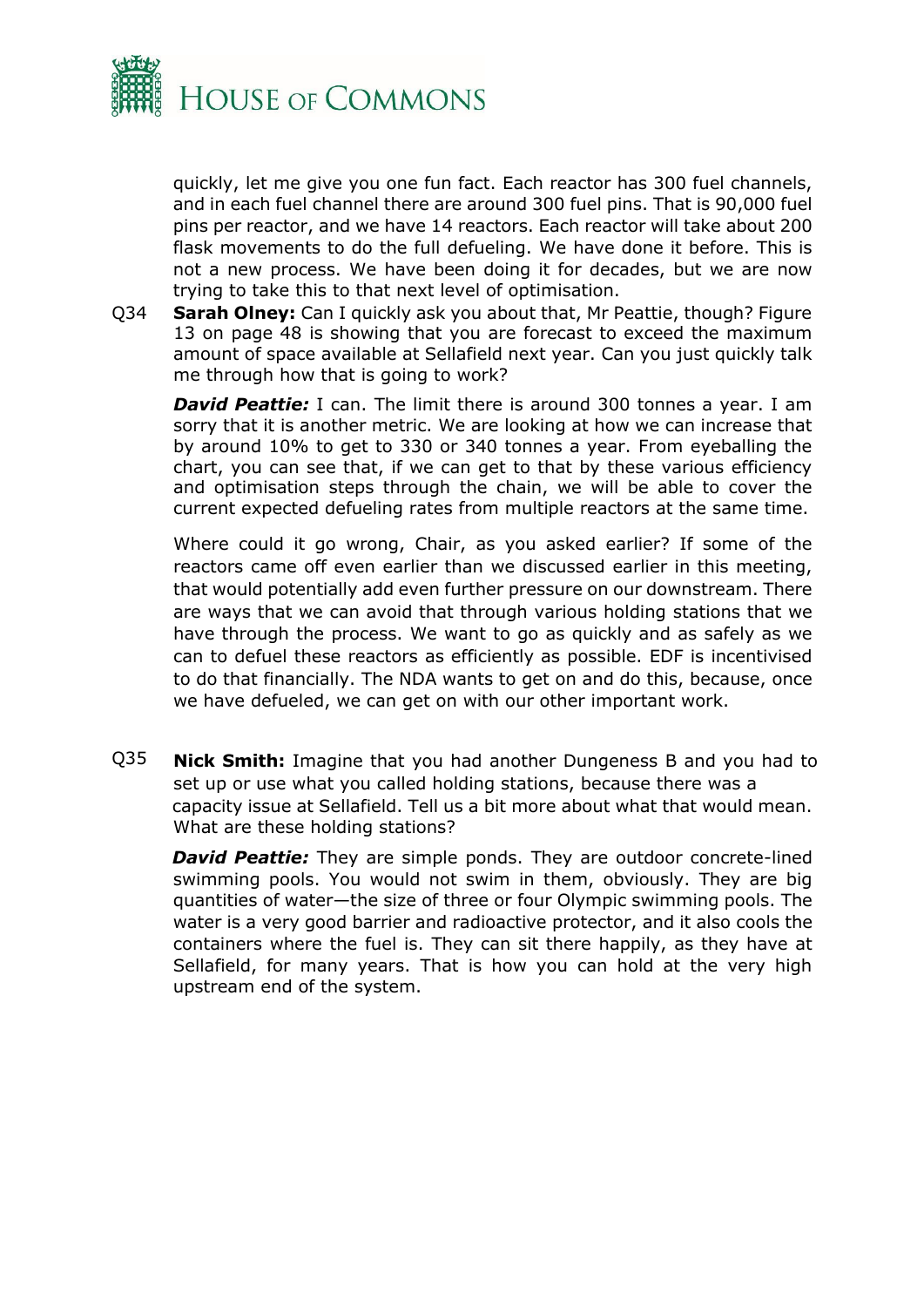

Q36 **Nick Smith:** Would that mean building new swimming pools, as you described them, on site where the fuel presently is? Would you have extra capacity at Sellafield? Do you have that in hand?

**David Peattie:** We have that in hand. We do not currently believe that we need to build any more swimming pools. We have sufficient around the whole system. That is another really important point. By bringing the AGRs and the Magnox fleet under one roof, we can really optimise this. As you will have seen in the Report, we have already avoided a £100 million storage facility by working with colleagues at EDF in Hunterston and Hinkley. The same would apply to the ponds and storage. We have significant storage space not just at Sellafield but at all of our sites.

Q37 **Nick Smith:** Are there any related costs? Are there any further costs related to the extra swimming pools or ponds that you talked about? Is it all part of the present infrastructure?

**David Peattie:** The capital cost is already sunk, so there is no extra cost there. There is more maintenance and perhaps a few more people needed. Ultimately, the rate-determining step for the most efficient defueling will be the storage of the material, unless the dismantler that I talked about becomes very problematic. Then we will have to look at what other options we have.

Ultimately, the spent fuel can stay exactly where it is. It is perfectly well contained in the reactor cores, but of course we do not want to do that. We want to get it out, defueled and stored for the longer term.

Q38 **Sarah Olney:** Just going back to the £5.6 billion for the fund, which we talked about earlier: did that request take into account the extra costs that have arisen as a result of the early closure of Dungeness? Did that occur afterwards and now has to be incorporated?

**Sarah Munby:** That predates the final news about Dungeness. We expect some further increase next year to account for the latest news on Dungeness.

Q39 **Sarah Olney:** You still expect the £5.6 billion to be a sufficient boost to the liabilities.

*Umran Nazir:* Yes, we have put in place a process now where every year the NLF trustees will write to us to indicate how those liabilities have moved and give us options on how we might want to respond to that.

In response to your earlier question about where we think we are against this range of fleet-wide cost, out incentive is split in two. It is a station-bystation incentive but also a fleet-wide incentive. That incentive was set at the point we made the deal. It is set against a range of  $E2.2$  billion to  $E5$ billion in current money. That gives you a sense of where we were aiming to land this fleet-wide target.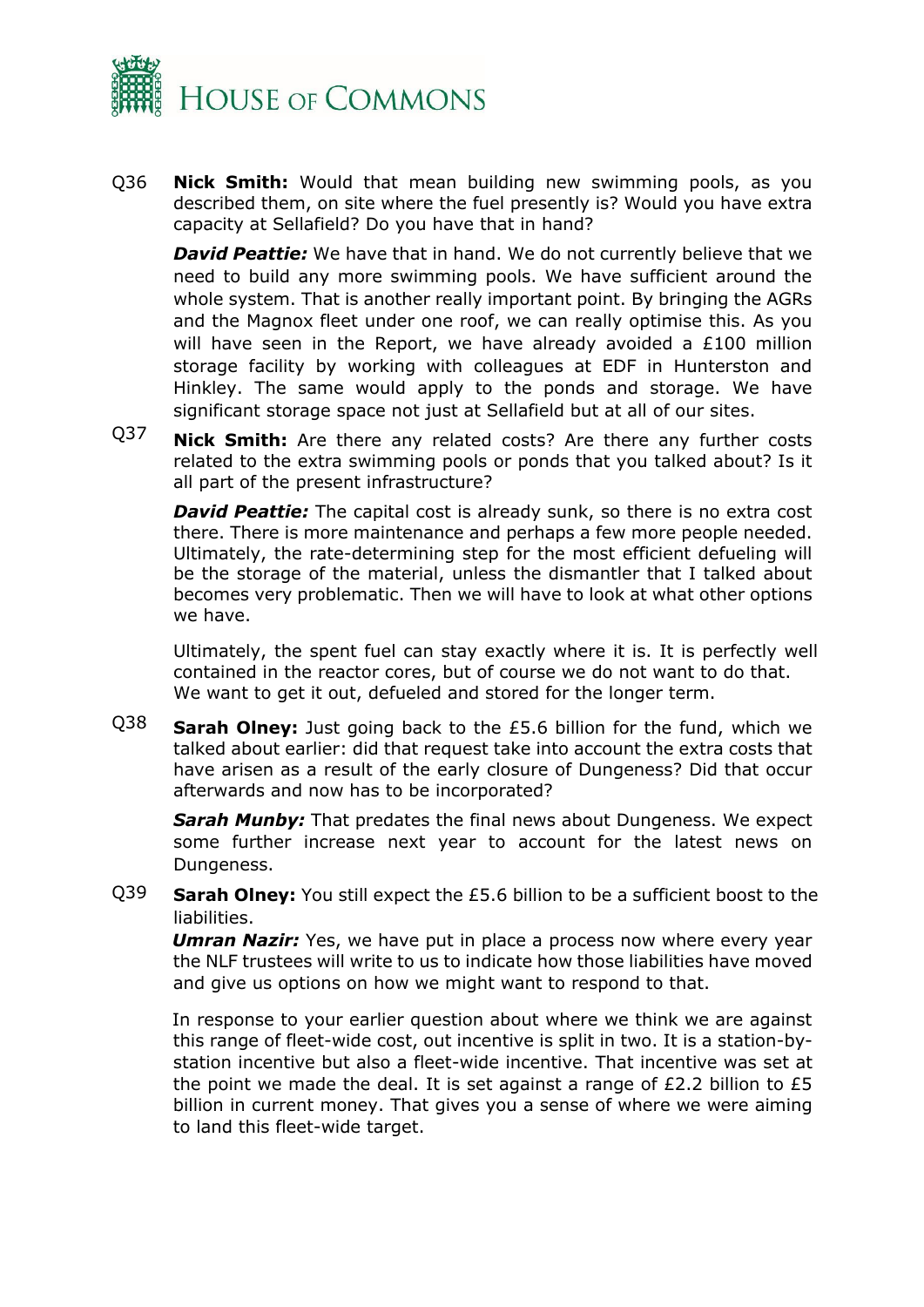

Clearly, that £2.2 billion has slightly disappeared, as has been shown here. That was a consequence of the earlier closure that we have seen, which we had not foreseen when we were doing the deal. That is the range we hope to land in. Jerry might be able to say a bit more about how EDF feels about that range of cost.

Jerry Haller: Yes, first of all, the way that we set these ranges up was deliberately to expose the best possible that can be done and also, if everything stacks up against us, the worst possible. Our actions and our plans are geared to enable the best to happen and to protect and mitigate against the worst happening. The new method of estimating is really driving the right behaviours in our organisation, and it is helping us put our efforts in the right places.

We are very happy with the top-down nature. We think these ranges are the reality of defueling, which we can then influence. We are happy with the incentive arrangements. As is mentioned in the Report, the broader performance framework is a useful mechanism to hold us to account and, very importantly, to create a positive dynamic on the stations. It is the people on the stations and the people in David's organisation who we need to perform very well. We want the operators to understand what they are doing, why they are doing it, why it is important and what it means to us both financially and in a wider context as well.

If you take our Hunterston station, for example, in the last six years since the 2015 strategic review, which the Government very wisely held, we have been preparing the station. I would invite any member of the Committee to visit Hunterston. It is incredibly well prepared for the mission ahead. That is because we have taken it very seriously and we have got ready. We have done this sort of scenario work on what is going to drive the cost, which is largely time, what can make things go faster safely, what can mitigate the risks, in some cases spares et cetera, and having an engaged workforce that wants to do this and knows why it is important. That is where we are.

To the question about what we are intending to do, we are driving for the best end of this and mitigating, as best we can, with investment the bad end of it.

Q40 **Chair:** I had not realised that this incentive to EDFE was on a station-bystation basis. Is the £100 million that is talked about in the Report for each station? When I was reading the Report, that did seem to me quite a low figure, considering the overall potential cost to the taxpayer.

*Umran Nazir:* The £100 million up and down is £30 million both ways for fleet-wide and then the remainder is both ways for station by station. Those station-by-station targets are not set until the station actually closes. The Dungeness and Hunterston targets will be set shortly. They have not been set beforehand. Against each of those stations, we have up and down,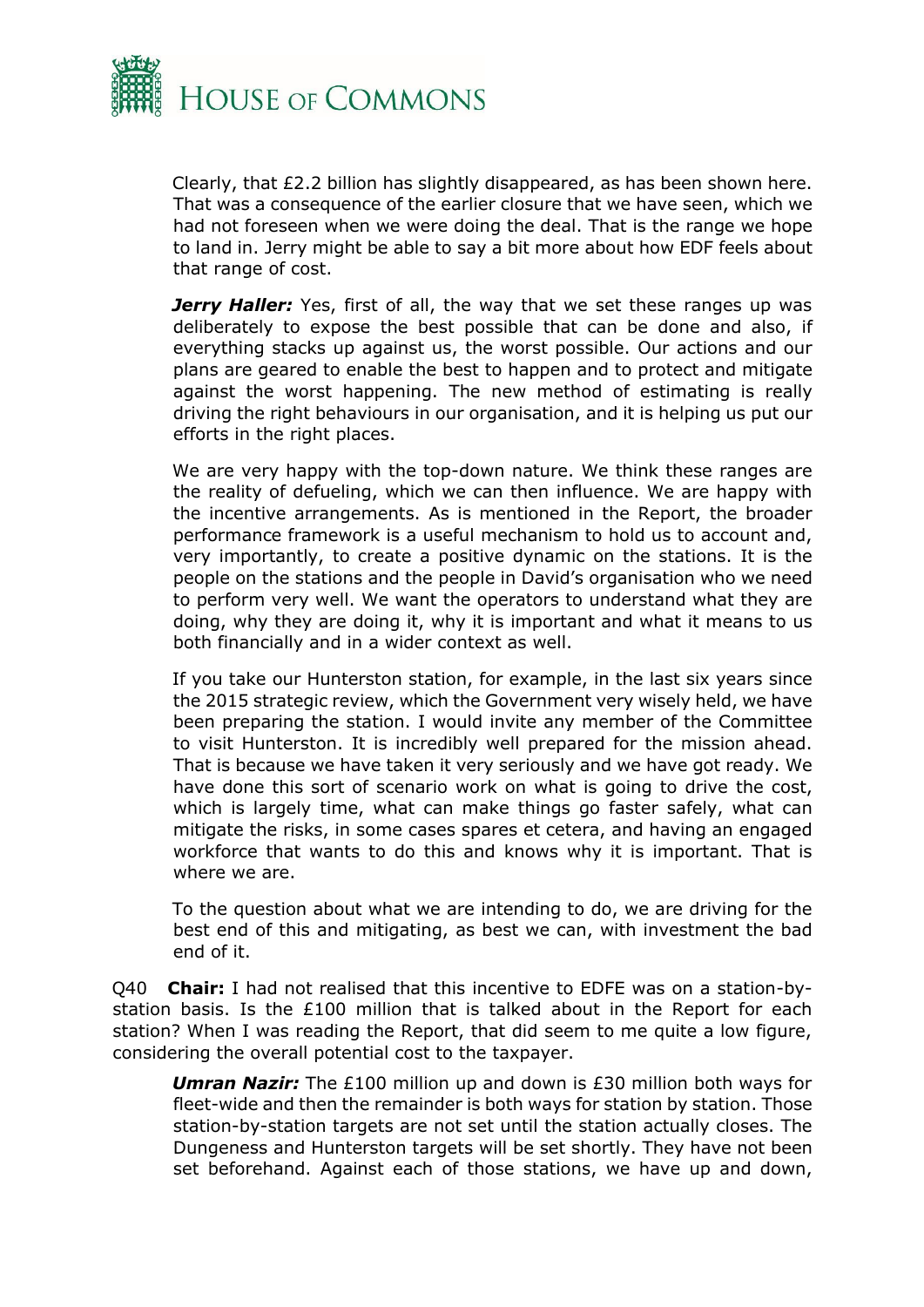

which might be reasonably low. It is eight up, 10 down per station, roughly. I take your point: is that enough? Is it a big figure? It is coming at a point where there is no generation activity on these stations. Alternatively, there would have just been costs passed through.

It may be a low incentive in comparison to these large, billion-pound figures we are talking about, but, at a station level, recognising the kind of activity that will be taking place at those stations, it was considered reasonable. It is £100 million up and down, so a £200 million range, playing against the lower end of that fleet-wide target originally, which was £2.2 billion. That 10% against the total cost seems reasonable.

**Sarah Munby:** After the statement of principles in 2019, we had a critical friend review by Peter Warry of our entire negotiating approach, to try to ensure that we got the right outcome for the taxpayer here. One of the critical points made during that critical friend review was the importance of station-level targets for incentivising the behaviour that we need. That pushing of a substantial proportion of the incentive programme on to station-level targets in order to drive on-the-ground change was a very conscious decision by the Department.

Q41 **Chair:** I have one or two technical questions for either you, Mr Peattie, or Mr Haller—whoever. I am drilling down on these decommissioning costs, because it can happen two ways. You can either go in too early or too late and either has an effect on the decommissioning costs. This may not be a question for you; it may be a question for Ms Munby. What do we know about the condition of these AGRs? Are we likely to get any sort of repeat of Dungeness in any of the other ones?

*David Peattie:* The AGRs, as Mr Haller said earlier, are in very good shape, because many of them have been producing right up until the last few months. In those terms, they are not as decayed as some of the Magnox sites are.

Q42 **Chair:** That is what I am getting at.

**David Peattie:** That said, they were designed in the 1960s, when the Magnox fleet was also designed. Because of that, they did not have decommissioning built into their plans for end of life. That applies as much to the Magnox fleet as it does to the AGR fleet. There are vaults under the AGR fleet that we will not be able to access for 80 years.

As we have explained before in this Committee, the uncertainty and the context within which those first-generation nuclear reactors were built here in the UK was very different. In the early days, they were built partly for the defence programme and partly to generate electricity. All that uncertainty now is what my organisation and I are dealing with, as we try to clean them up. I know that it is very frustrating. We learn more as we get closer to it, mature and see what the problems are. The records are very poor.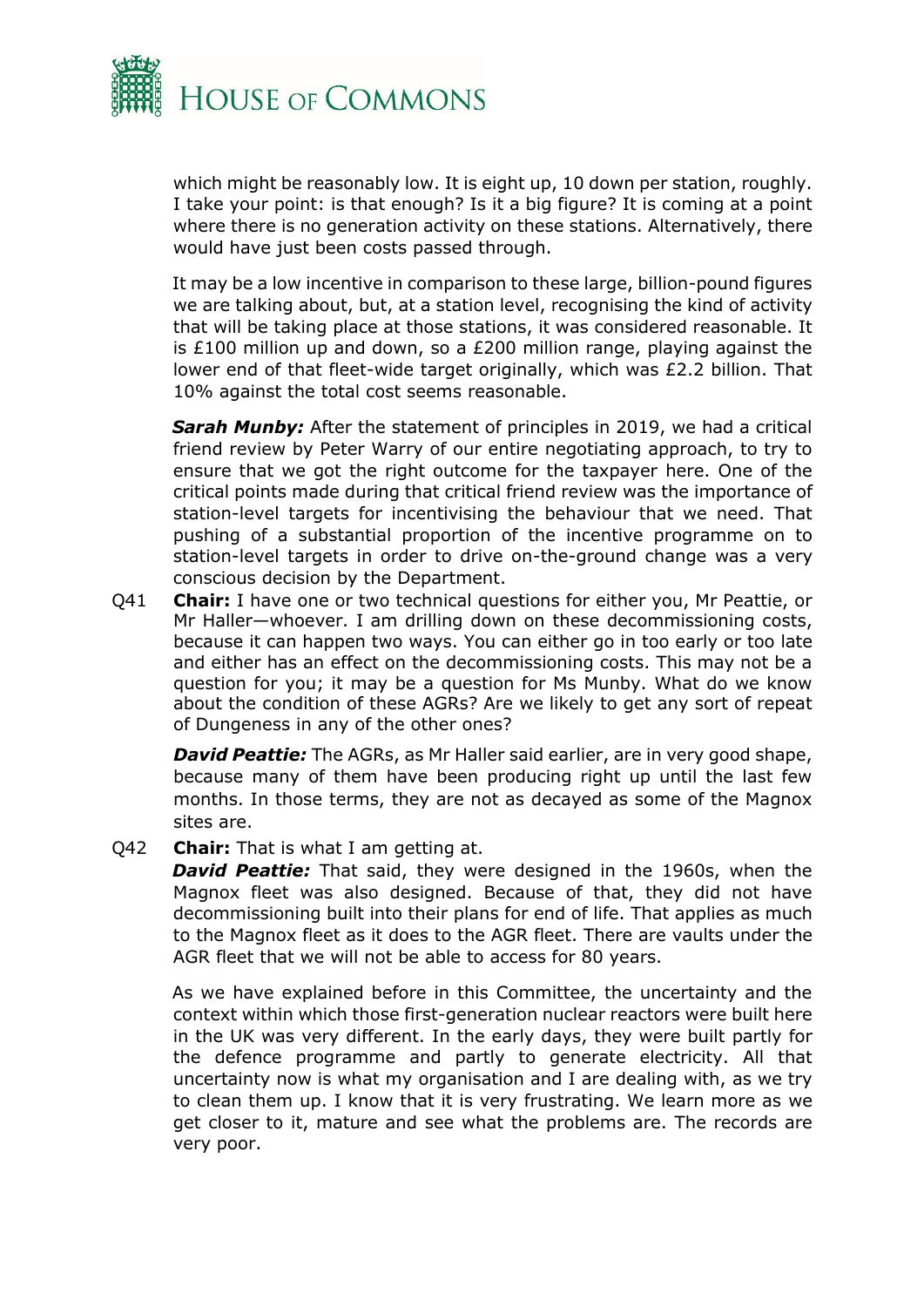

Q43 **Chair:** Thinking back to those rather tumultuous hearings on Magnox, one of the big cost drivers was asbestos. Do we know anything about asbestos in these AGR reactors?

Jerry Haller: I am happy to answer that. We know more than probably the Magnox fleet did, so we certainly hold things like asbestos registers for every station, for example. At our lead station, there have been sitewide surveys now to look specifically for the risk there. I am sure there will be findings that we do not know about and there are uncertainties, as David points out.

One big advantage we have now is that, through the co-operation agreement we have, we are very happy to go and do further surveys and investigations. The uncertainty is there, but we have opportunity to go chase down some of that uncertainty.

Q44 **Chair:** Going back to my theme of questions, going in too early causes increased decommissioning costs and going in too late causes increased decommissioning costs. You have assured us that you do not think that there is going to be a repeat of Dungeness, because you think that they are all likely to be able to last until their expected closure dates. That is good news. Going in too late also causes a problem.

At the moment, are there any known reasons why the decommissioning of all the rest of the stations should not go on time? If it goes over time, the costs of storage and maintenance after the transfer, which have to be borne by the fund, are likely to increase considerably.

*Jerry Haller:* One thing that, again, came out of the 2015 review was that traditional best practice before was to start three years before the closure of a station. We doubled that to six years. To answer your question quickly, all our stations are in defueling preparation now. We prepared very well for our lead stations. All the rest are already preparing for defueling. We have, effectively, a joint mission for our generation business, which is to keep the safe output going, but also to be preparing actively for this defueling mission. For the evidence that we can do that, you only have to look at our lead stations at Hunterston and Hinkley, and see the state of readiness there, which we are very proud of.

Q45 **Chair:** That is very helpful. Another big issue has to do with costs. If I can take you to case study 2 on page 53, care and maintenance as opposed to rolling decommissioning, you are doing some rolling decommissioning on the Magnox stations, in other words going in and

actively decommissioning them after they are defueled, rather than waiting for their half-life to cause the radioactivity to decrease over many decades. You are going in and proactively doing it much sooner. That is probably more expensive but saves on decades of care and maintenance. Where have we got to with that debate, Mr Peattie?

**David Peattie:** You are absolutely right, Chair. The strategy for the 26 Magnox stations has shifted from care and maintenance across the board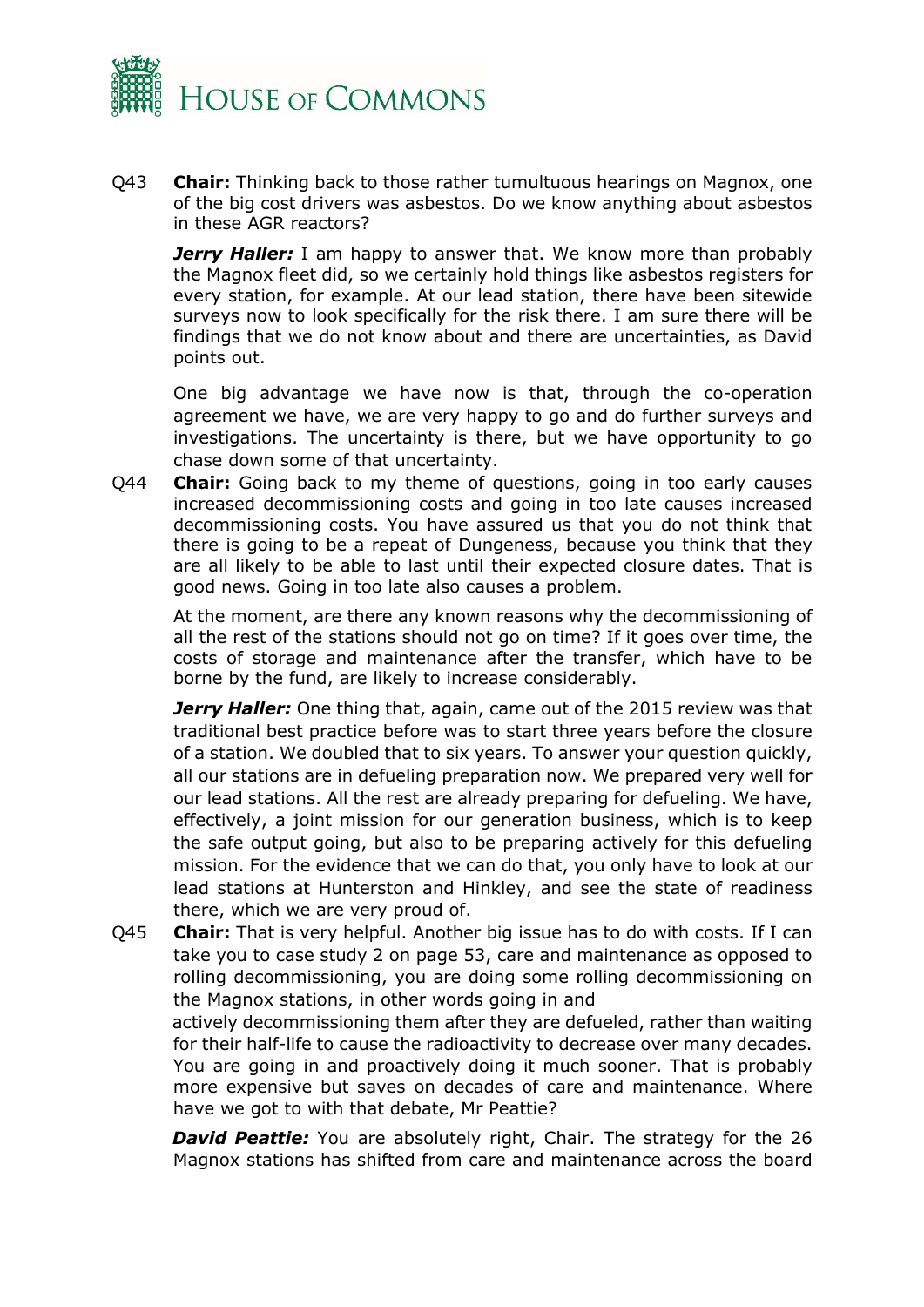

to one of continuous reactor decommissioning, so a bespoke plan for each reactor.

If you visit Dungeness, for instance, the notion of care and maintenance for 70 or 80 years does not make sense. At Dungeness, on the Kent coast, it is virtually offshore. It is the largest shingle beach in Europe. When you visit, you can taste the salt in the air and see the impact on the steel. It is degrading to a point where we need to get on and decommission it.

We also wish to proceed at one of our Welsh stations, Trawsfynydd, in Snowdonia, and move that quickly as a lead and learn. For some of the others, though, it may still make sense just to wait a few decades. Of course, we have to balance spend today with long-term taxpayer value.

As the AGR fleets come across after defueling, we then have a bigger portfolio. We will be able to optimise at the portfolio level, rather than site by site. There may be reasons why we wish to retain a care and maintenance strategy for individual AGR stations because of the nature of the burn of the fuel.

To get technical for a very brief second, the AGR fuel has been irradiated to a greater degree. The AGR stations run at a higher temperature than Magnox. It might make sense for some of those to be held for longer.

We have found, in some of our Magnox stations, that the radioactive decay has actually occurred more quickly than we had previously modelled, so we are able to get on it. The short answer is that it is a dynamic system and a dynamic problem, but, once we have a bigger pool of reactors to look at, we ought to be able to see some real improvements and better taxpayer value over the 80 to 100 years that this will take.

Q46 **Chair:** I am going to come to Ms Munby or Mr Umran Nazir in a minute, because that is going to have an effect on the liability on the fund. When are we going to get to a decision as to which power station you are going to treat in which way?

*David Peattie:* It is very much horses for courses. The first of the AGR stations coming across will be Hunterston B, which is co-located right next to, with just a thin chain link fence in between, Hunterston A. Within weeks of the transfer, it will just be one big site. There will be some synergies that we can see coming from the co-located sites.

Interestingly, the first three sites to come over all happen to be the ones co-located with Magnox, at Dungeness, Hinkley and Hunterston. The second wave are the ones that are the independent sites. I think we will see the synergies from the co-location and then synergies from the portfolio effect as we get the whole package together.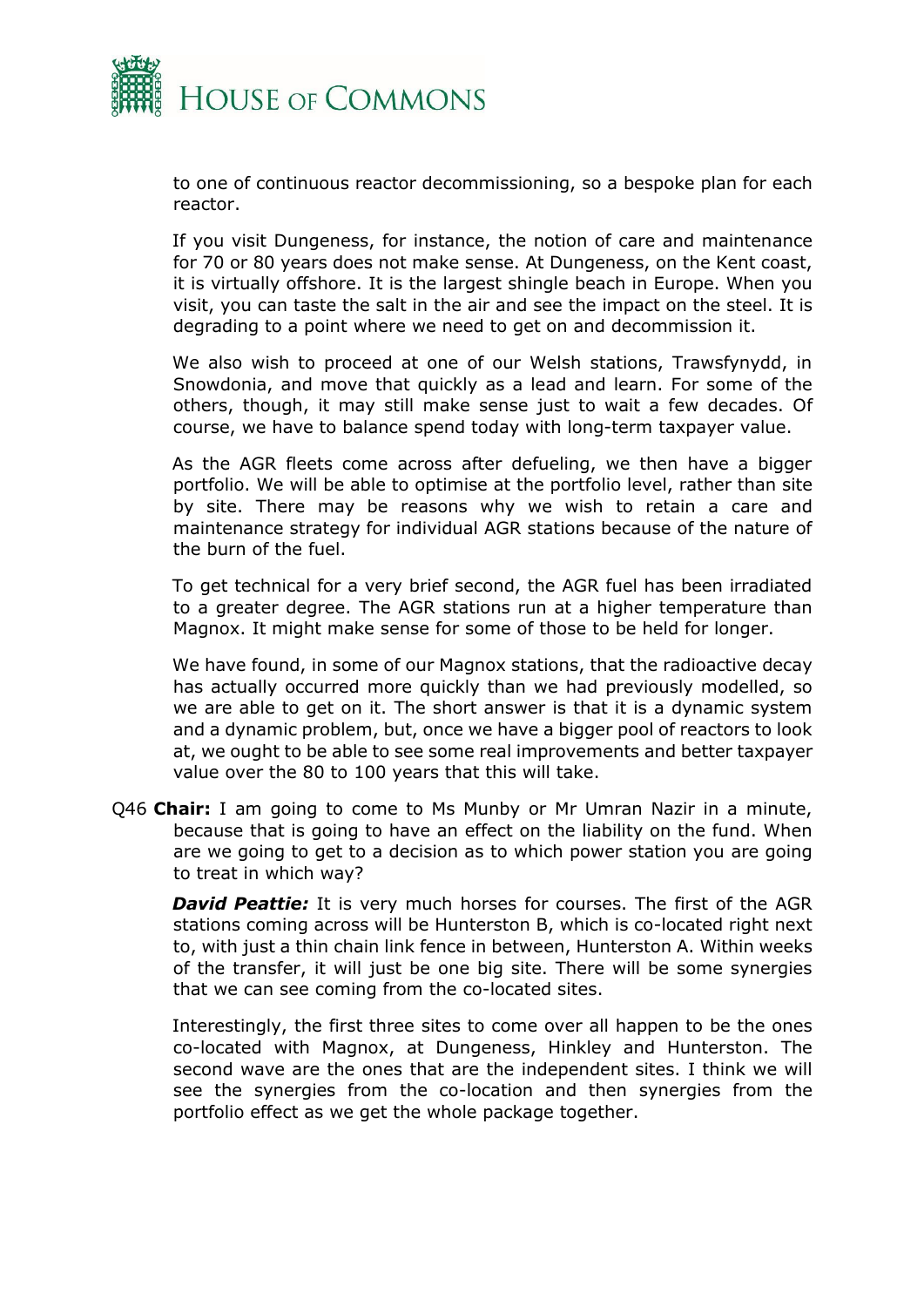

Q47 **Chair:** By the time they are transferred to you, will you have the answer as to which method you are going to use, or will it take some time after that? Given that you will not have had access to the site, will it take some time after that for you to decide how you are going to treat them?

**David Peattie:** It will take some time after that. However, again taking Hunterston as an example, over the defueling period, which can be three to four years, we will be working with colleagues from EDF to think about what peripheral activities we can do. There are many buildings on both sites that we just want to get on and knock down. We can synergise that, helping the local supply chains, so they have more work to do and more quickly.

Q48 **Chair:** Ms Munby or Mr Umran Nazir, this is going to have quite a significant effect on the funds. One way, doing it more proactively, at least initially, is going to require more money up front. How are you planning the fund to deal with that?

**Sarah Munby:** Ultimately, that is why we have this annual process that Umran has talked about, where we review the status of the fund against the latest view on the plan and what that plan will cost at different times. Then you are putting together the size of the fund today, the size of the commitments that you are making, the timings of the commitments that you are making in the future and the likely investment return of the fund to work out whether you need to add to it, or, I should say, whether, at some point, the fund becomes too big, at which point we have the ability to have the money returned. It is not a one-way process.

Q49 **Chair:** To be clear on the fund, on the answer you gave earlier, there is an ability to switch, with the Department's sanction, from the basic rate investment to a higher rate investment, if you wish to do so.

*Sarah Munby:* Yes. It would require both the Department's and HMT's sanction.

Q50 **Peter Grant:** Good afternoon to the witnesses. In the NAO Report, and it is also mentioned in the Nuclear Liabilities Fund accounts for 2021, it says that the main reason for the request for an injection of £5.6 billion was a result of an increase in corporation taxes arranged by the Government. Can somebody explain why a corporation tax increase from 19% to 25% is going to cost the fund £5.6 billion?

*Umran Nazir:* We had this question. It is for the total lifetime of the liability, rather than just in-year. Over that lifetime liability, that was the estimated additional cost to the liabilities that the trustees advise us on.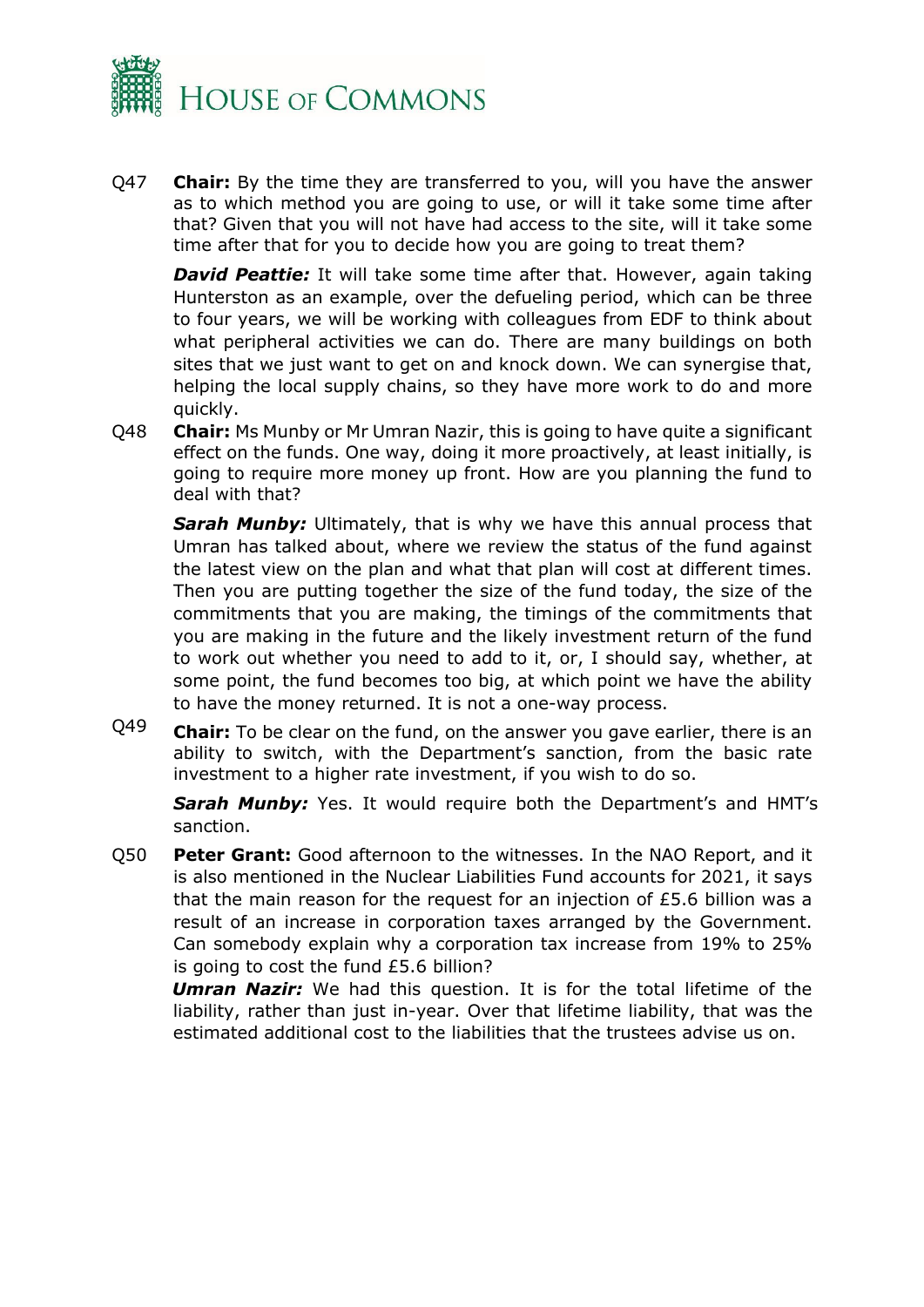

Q51 **Peter Grant:** What have they assessed as the lifetime and what is the annual discount rate on that figure?

*Umran Nazir:* I cannot tell you that, I am afraid. I will have to get back to you on that.

*Sarah Munby:* It is worth saying that, effectively, we are assuming that the corporation tax change is permanent, if you see what I mean. Just before you joined, we were discussing the fact that these things can move over time and the number will move as these things move. It is not an assessment of the impact of a two-year change. It is the long term and the numbers get very large because you are adding up year after year after year after year, going right out into the future. That is why you end up with a number that is counterintuitively large, simply because you are adding up the full stream of payments permanently.

*Umran Nazir:* Partly in answer to your earlier questions, Sir Geoffrey, I will add to what Sarah was saying, because I do not want to get it in the neck from the trustees after this. Yes, of course the BEIS Secretary of State and Treasury can make a decision about investment. That is always following on from the trustees advising us, "Here is the change in liabilities and here are your options". That is the process we set up now. They will initiate that, do an assessment of how the liabilities have changed, how their asset returns have changed, and then we have an option.

**Chair:** Thank you. That is very helpful.

#### Q52

**Peter Grant:** I come back to both witnesses. I understand what you are saying, but I do not know if it is something where you can send the full detail to the Committee in confidence. My difficulty is that the entire corporation tax bill last year was £49 million. The three years previous to that, it was only about £55 million in total. Even if you take that £49 million as what the 19% tax bill would be every year, an increase from 19% to 25% adds about £16 million a year on to the bill. It takes an awful long time, at £16 million a year, to run up a total cost of £5.6 billion.

**Sarah Munby:** We are really happy to come back to you in writing on this. The maths works, as it were, but I understand that we need to actually lay that out for you.

**Chair:** That is really helpful. Thank you.

Q53 **Nick Smith:** Mr Haller, I am pleased to hear about the asbestos checks. It is a great comfort. In the Hartlepool by-election last year, I went to that site, which I felt to be very 1970s, but at the same time up to date. They managed to carry that off, spick and span, and very secure. My takeaway was that it was a big site and there would be an awful lot of work to do. I was pleased too to hear from Mr Peattie about what he called dynamic problems going forward.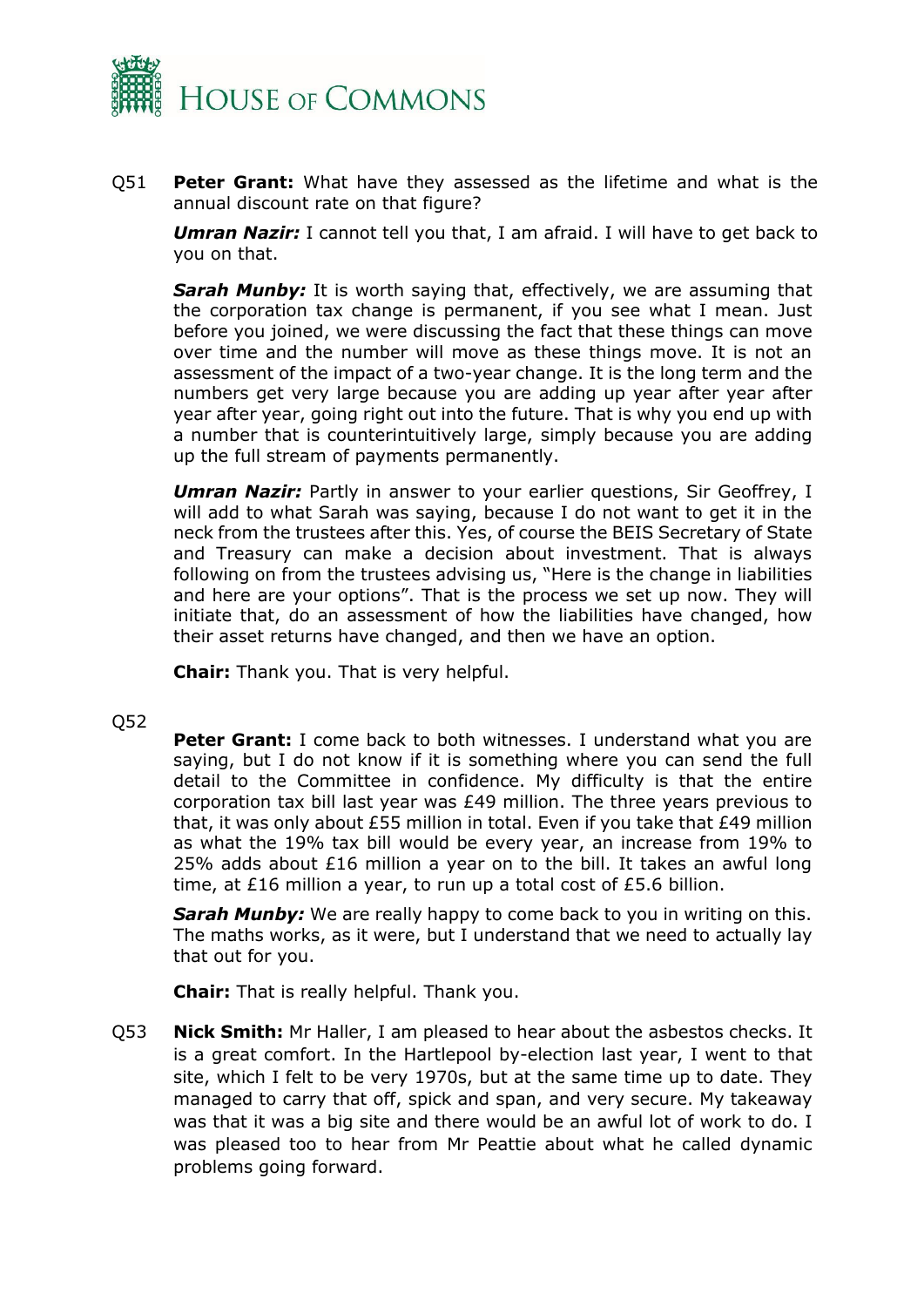

We are interested in this issue about the site transfer arrangements that still need to be resolved. I wonder if you could tell us more about that. What else is in hand? What are the risks? What do we need to be mindful of, please?

*Umran Nazir:* There are a number of things that we realised, when we were striking a deal, that we would have to get clarity on, but we could not get clarity on yet. Who were the people we would want to transfer over alongside the station transferring over to the NDA? What was the status of the site? What land parcels did we need to agree?

When we were trying to essentially agree the main framework of the deal and the key incentive arrangements, all those kinds of details we just could not be sure on, until we were at a further stage of maturity with respect to the station. That is why we created this co-operation MoU, memorandum of understanding, against which those things will be sorted out in the intervening period, while the stations are defueling. David can talk a bit more about how NDA is working with EDF on those precise details now.

*David Peattie:* For me, it distils into two things: the land and the people at the point of transfer. The regulator, which controls the transition, the delicensing and relicensing to Magnox Ltd, which will be the site licence company, will require EDF to transfer to us everything that we need to decommission. We have the support of the regulator.

Even ahead of that, the co-operation that we have between EDF and the NDA is truly excellent. We have a common interest in getting the right land moved across so that then they can be delicensed. Only then can EDF hand it over to us. It is also for the people, so that the people understand.

Q54 **Nick Smith:** We get that, but why have you not done that already?

**David Peattie:** It is still some years for each station to come to us, three and a half to four years probably before the first one moves across. We are in talks. We have nine work groups that are laid out in the Report, which we are actively pursuing together. There is still a lot of uncertainty. I think we all felt that, if we tried to drive it into a legal agreement at the same time as the option agreement, there would have been so many caveats to it that it would not really have been any better than an MoU, which is what we have.

Q55 **Nick Smith:** It still feels very broad to us. Can you tell us a little bit more about the uncertainties so we can understand them a bit more, please?

*David Peattie:* One of two big areas of uncertainly is, specifically, pieces of land, so, site by site, precisely which part of the land currently owned by EDF will transferred to the NDA, right down to the last few acres, including car parks.

Q56 **Chair:** I have a specific question on that. As a surveyor, I can see all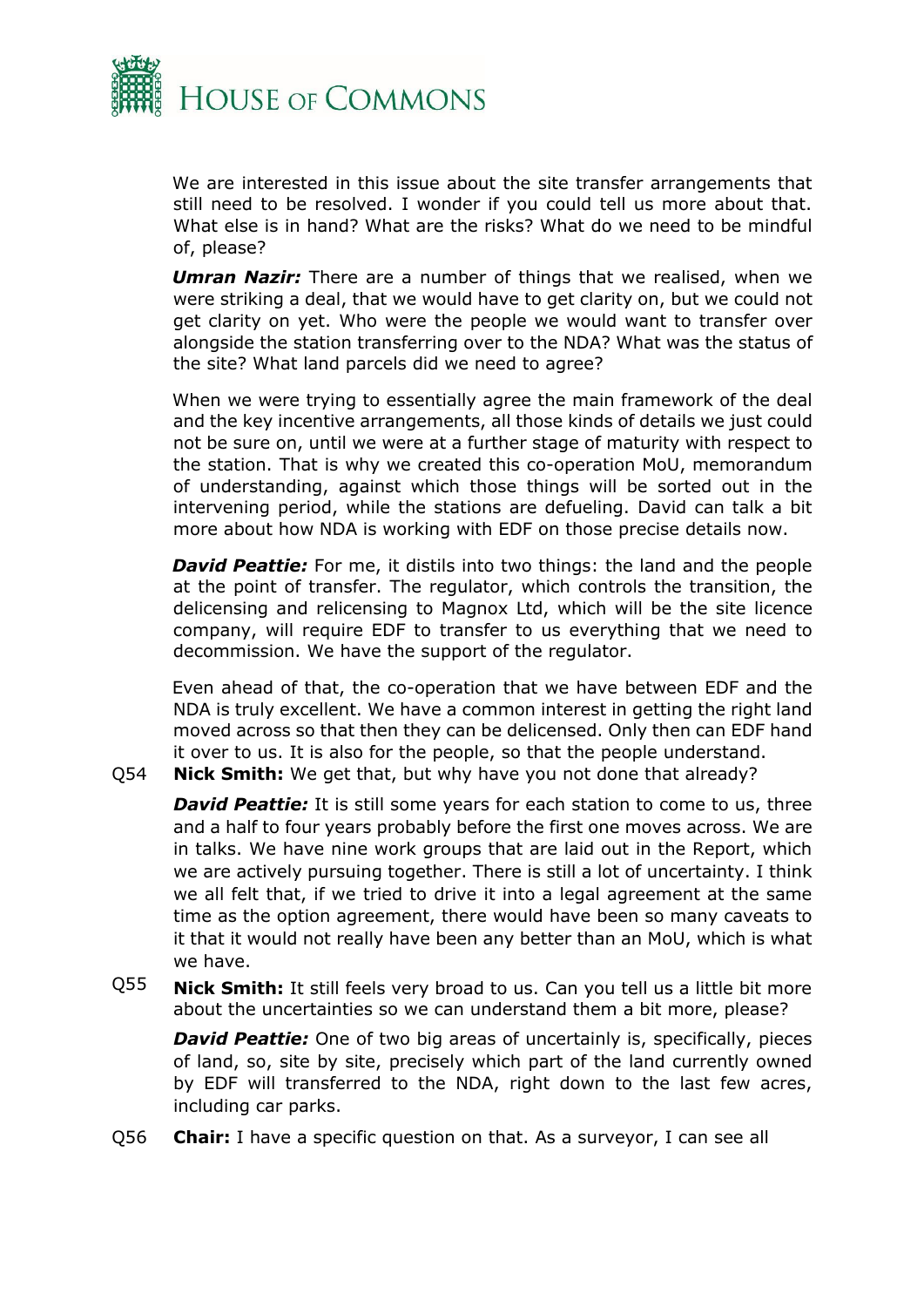

sorts of arguments here. Would land that is not needed for decommissioning but could well have a very significant commercial value belong to EDFE or you?

**David Peattie:** It currently belongs to EDFE and would continue to be, unless, with the regulator's support, it was agreed that that land must be transferred to the NDA for the purposes of decommissioning.

**Chair:** That is very helpful.

Q57 **Nick Smith:** I still do not understand why you are not locking horns and getting to the bottom of this stuff now. It will take you two and a half to three years in two and a half to three years' time, will it not?

**Sarah Munby: You are, right?** 

*Jerry Haller:* We are doing it right now. Only when the deal was signed was the transfer option taken. We had started conversations before then, but now we have really ramped up both teams across all aspects of that transfer.

To the land point, the legal agreement, the option agreement, makes sure that we must transfer, for the licence you have just described there, the land needed for decommissioning. It makes sure that, if we were to try and use a different parcel of land for a car park, for example, we must compensate for that. We have to work through those details, but there is a good option agreement that makes sure that everything for relicensing happens. We are obliged to do that.

To a higher level, co-operating at a pace that we are now often running on, it is going to get a good outcome. It is really not in any of our interests for there to be any surprises here. At the top of our business ambition is "seamless transfer". We want it to be smooth.

Q58 **Nick Smith:** Mr Haller, you sound very confident and it all seems in hand. Do you have any niggles at all—things that are concerning you that you cannot anticipate being able to bottom out?

**Jerry Haller:** No, we just need the teams to work together and work through the detail, but there is lots of detail to be worked through. That is true.

**Chair:** I am going to interrupt. I want to come back to this transfer, because it is very important, but I wanted to bring in Mr Grant, because he is trying to juggle his time.

Q59 **Peter Grant:** Ms Munby, are there any circumstances in which the station operators can be expected to increase their contribution to the Nuclear Liabilities Fund?

**Sarah Munby:** For the AGRs, to be specific, no, I do not think so.

*Umran Nazir:* Those contributions were set at a point where the deal was structured, back in 2009. Jerry might know more about that structure than me. The way that value proposition works, we could have asked them to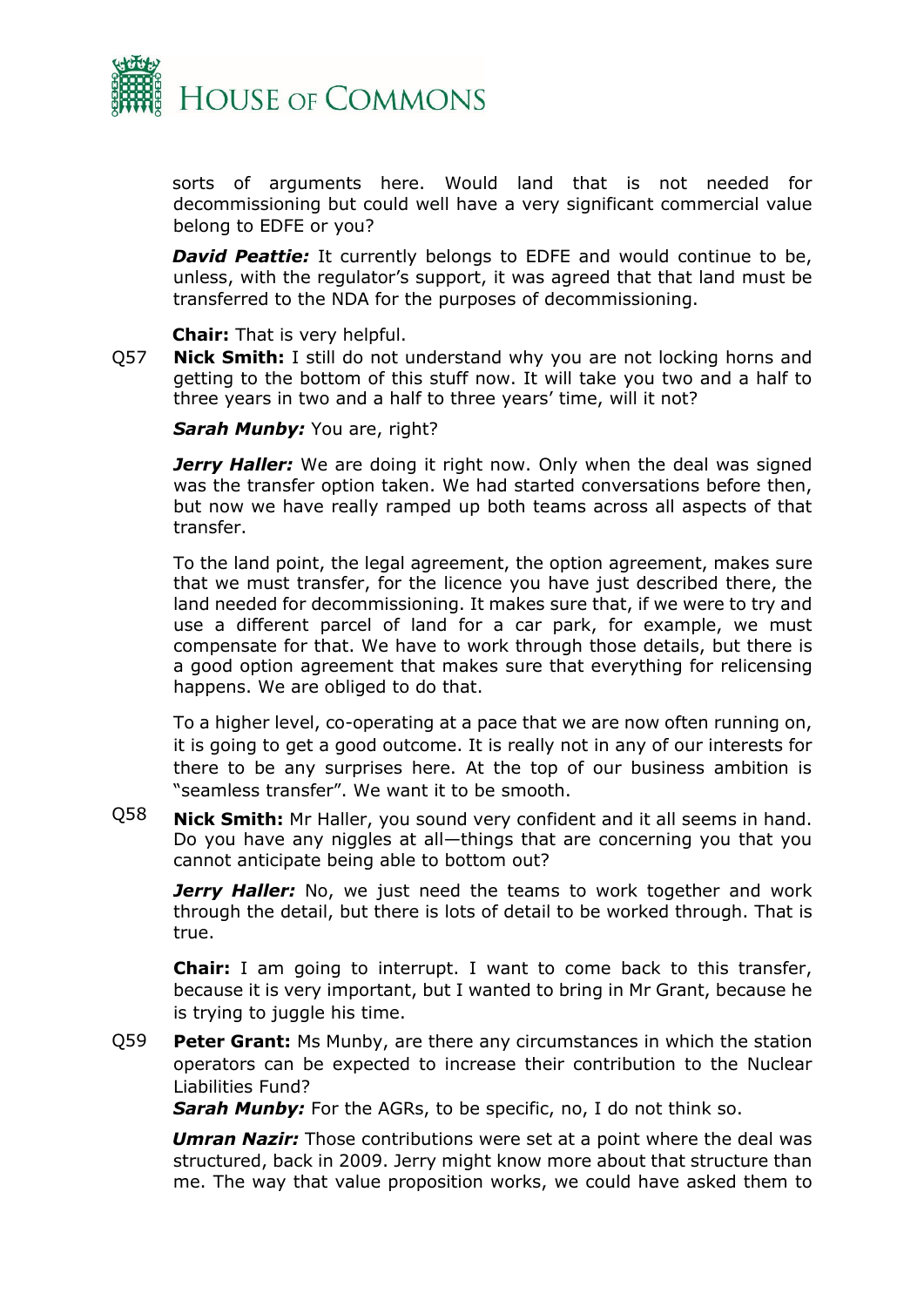

potentially increase those contributions over time and left that more uncertain, but that would have had an impact on the sale value and how much we would have got at that point. It was done that way, with that value attached, so that was the deal that was struck.

I should add that, if the life of the Sizewell B station is extended, that will incur some additional money being paid to the NLF.

Q60 **Peter Grant:** Would it be fair to say that, in 2009, the Government of the day were not in a particularly strong position when they were trying to get someone to take over what was basically a failing energy company? Is that why we ended up with a deal that was not very good?

*Umran Nazir:* EDF paid £12.5 billion at that point for the company. If a different deal had been done that created more risk for EDF, I am assuming that that would have affected that price. It is difficult to make a judgment about what would have happened if you actually changed the construct of that deal. I should not comment on things that I do not know that much about. It seems logical to me that, if you had changed the risk qualification, that would have changed the economics of the deal at that point and you would probably have got less for it.

Q61 **Peter Grant:** Given the amount of uncertainty there is around, for example, the adequacy of the fund into the longer-term future, that risk is entirely borne by the taxpayer, is it not? If the fund does not make the returns it needs to, it is going to come back to the taxpayer for another £5 billion and another £5 billion and another £5 billion.

Why is it that the taxpayer takes all the risk? Why do we not have more risk sharing, given there is so much uncertainty? Why were we not able to get a deal that had the private sector, which is, after all, expecting to make a lot of money out of it, asked to take some of the long-term risk?

**Sarah Munby:** It was. I appreciate this is small, relatively speaking, but the £100 million up or £100 million down incentive for EDF is absolutely a meaningful financial risk for EDF on the defueling component.

On the decommissioning component, ultimately this is an NDA responsibility. The challenge of nuclear decommissioning is that it is ultimately a responsibility that falls to the public purse. It is for me and David to ensure that that responsibility is discharged in the most appropriate, lowest-cost and safest manner. There is not a private sector risk transfer option available here.

Clearly, deals could have been structured differently decades and decades and decades ago. As we talked about earlier in the hearing, as we look forward to new nuclear power stations, we will be structuring that differently, so that the risk falls much more strongly on the operator. Our responsibility now is to manage the risk in front of us as best we can.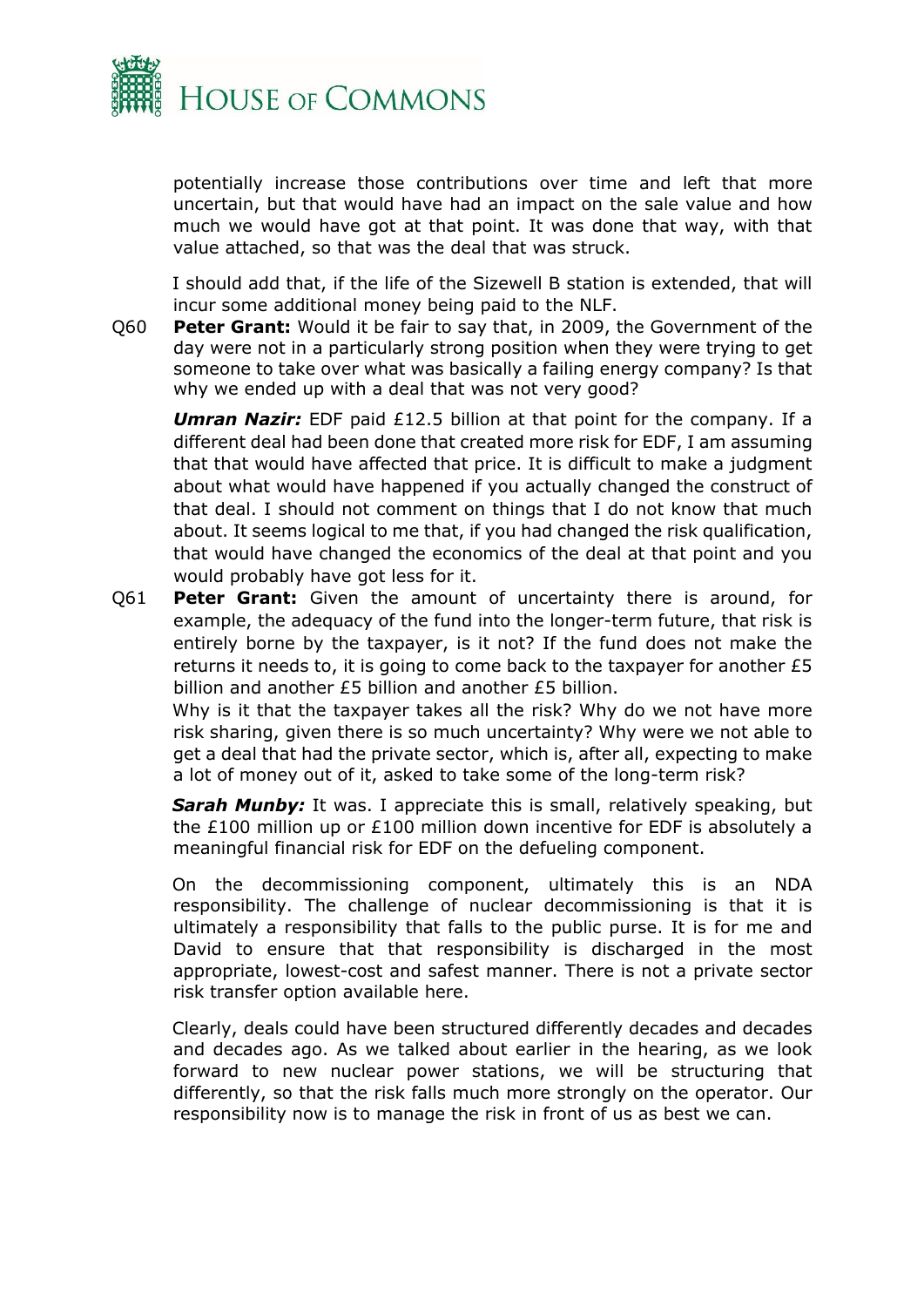

Q62 **Peter Grant:** What is your reasonable worst-case scenario estimate as to the total additional funding that would be required from the public purse?

*Sarah Munby:* For the defueling component, there is a number in the Report. Around £8 billion is the agreed reasonable worst-case scenario for the defueling component. For the decommissioning component, I might ask you, David, to comment on that.

**David Peattie:** It is difficult to put a figure on it. The figures that are currently in the Report are from five years ago. That was the last time. Is that right, Jerry?

Jerry Haller: It is being updated.

**David Peattie:** It is being updated, so we will have a much clearer view when we see their updated figures. Frankly, only when we have the whole portfolio together will we be able to do our own assessment of the future cost, bearing in mind the topic we talked earlier about, whether we do continuous decommissioning or care and maintenance.

Q63 **Chair:** When will those updated figures from them be available.

Jerry Haller: Later on this year.

Q64

**Peter Grant:** Do you understand why a lot of people are wondering how anyone could have been so certain 40 years ago that nuclear power was, economically, such a good idea, when even now you cannot give a decent estimate as to how much it is going to cost us?

**Sarah Munby:** Of course I understand absolutely that question. It is worth reiterating something I said earlier in the hearing, when you were not here, Mr Grant. The proportion of the cost of future nuclear power stations that is represented by decommissioning, as opposed to construction and operation, falls very dramatically, because they are designed in a fundamentally different way, with decommissioning built in from the start.

I cannot reassure on whether decisions taken a long time ago represented reasonable value for money for the public purse. That is a long and complex question, hidden in the annals of history. I can give a lot of reassurance on the future value for money of the programmes that we are assessing now. The decommissioning costs will never be entirely certain, because you are projecting decades out into the future. There is, inevitably, a degree of risk. The sorts of levels of risk that we are talking about—Magnox being really challenging, the AGRs coming down, Sizewell coming down again and new nuclear construction—are very much more certain than the kinds of uncertainties we have talked about today.

**Chair:** I am sure our Committee in 50 years' time will look in the archives and find those words.

Q65 **Nick Smith:** It is good to hear that Mr Peattie and Mr Haller are joined at the hip on transfers and it is in hand. That is great. In the NAO Report,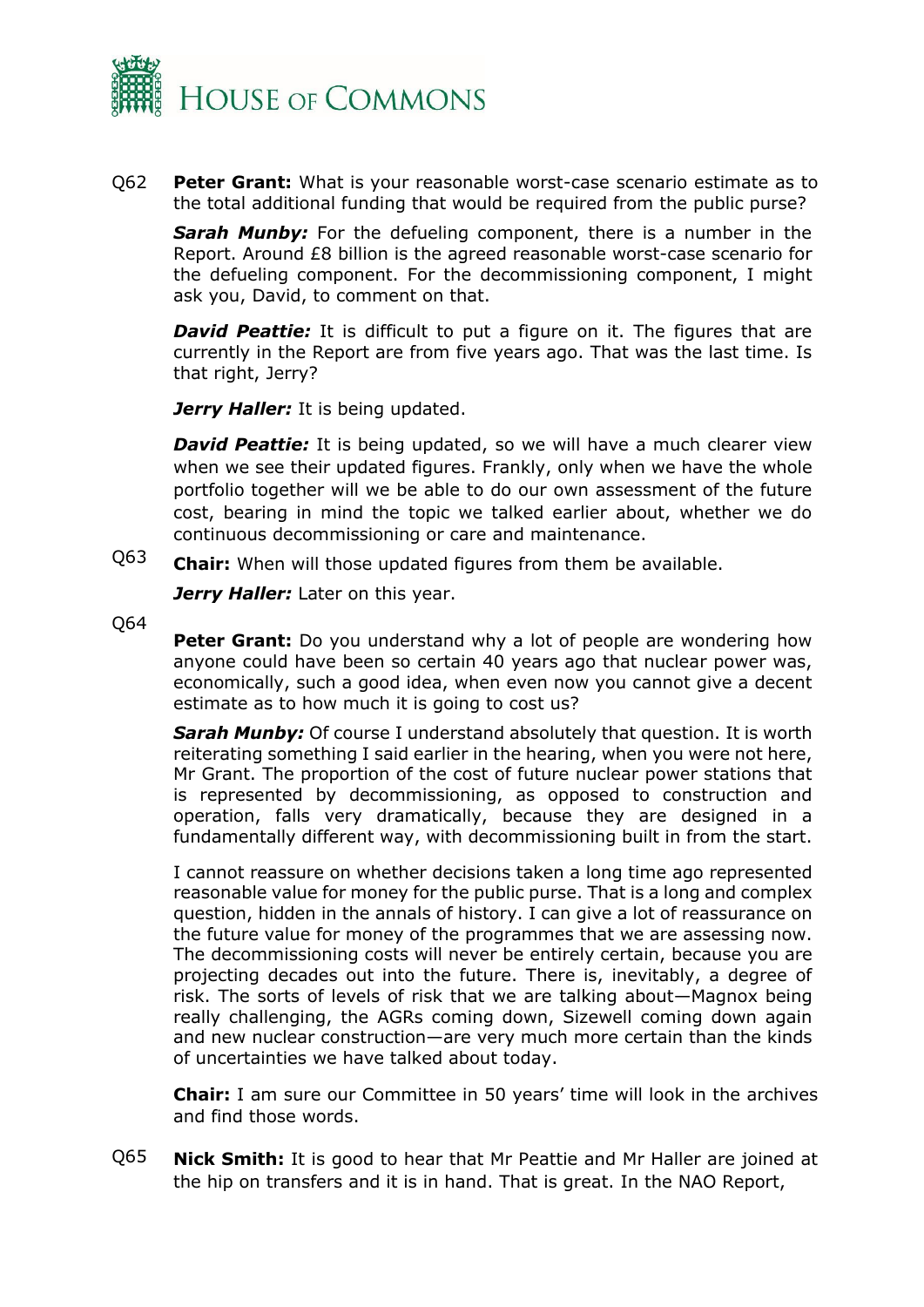

paragraph 4.6, it says that the Department's business case in support of the renegotiated agreements estimates potential transfer costs and liabilities of around £300 million, but with a range up to £1.8 billion, five times as much. That is a really big range and a big difference in cost, is it not? Mr Nazir, what steps are you taking to minimise that risk, given we could have an increase in cost of up to five times, based on the NAO Report?

*Umran Nazir:* The full set of arrangements around co-operative working between EDF and NDA is what is going to drive all the benefits towards achieving a lower cost of transfer. That is seamless transfer and £14 million of the incentive funding is focused on seamless transfer, because that smooth transfer is essential in order to minimise that cost.

We could have tried to drive out some of that value through the negotiation of the deal, but there was huge risk involved. If we had agreed that a certain type of organisation would transfer over to the NDA with a certain plot of land and a certain number of contracts, that carried the risk that the NDA may have said, "Hang on a second; I do not have the right people here to do this work. You have not agreed the right people to transfer over. The organisation is too big. You should have made a number of these people redundant before you transferred over. I do not have the right plot of land". It creates too much risk.

Now, we have a framework where both sides are working really cooperatively together. As David said, we have already found £100 million worth of value through the use of joint stores at Hinkley and Hunterston. There is good reason to think that these costs are actually going to go down now and this framework will be a real driver towards the cost for the overall AGR decommissioning liabilities coming down.

Q66 **Nick Smith:** When you say the cost coming down, do you mean from £300 million down?

*Umran Nazir:* I mean that range decreasing and so the benefits driving towards £300 million with the benefits, rather than potentially not having any of those benefits.

Q67 **Nick Smith:** I am still trying to understand this range of £300 million at one end here and £1.8 billion at the other.

**Sarah Munby:** As a technical point, it is not a range from £300 million to £1.8 billion; £300 million is the central estimate and £1.8 billion is the worst-case scenario, if you see what I mean. There is not some expected number that is halfway between £300 million and £1.8 billion; £300 million is what we expect and £1.8 billion is the risk.

*Umran Nazir:* If we do not get the transfer right—if we do not get the land transferred right and the right people transferred—that has a potential cost, because it will take longer to decommission than it might otherwise have. When we did our business case assessment, that is what we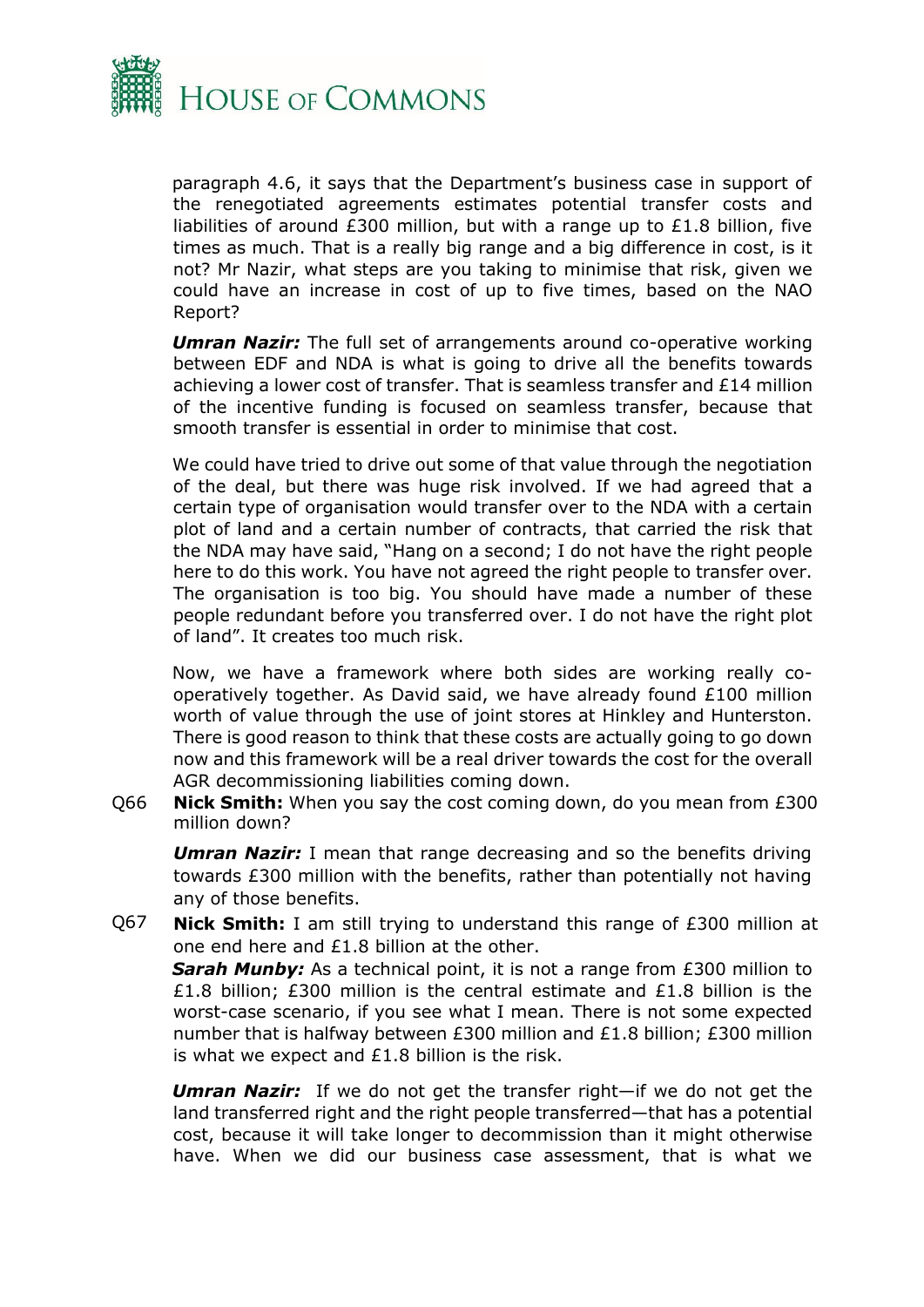

assessed, a potential range, but the benefits of £300 million are still there to be had.

**Nick Smith:** Could we have further detail on this, Chair? It is unclear to me—£300 million compared to a possible increase.

Q68 **Chair:** Let me try. Mr Peattie, one of the big unknowns in this transfer is people—the number of people, the skills, and therefore the pension liabilities. Do you have plans in your mind, as the NDA, as to what skills and numbers of people you are going to want?

**David Peattie:** We have a broad picture, again site by site. As discussed earlier, between EDF and the NDA over the next period, so three and a half years at Hunterston and then the years for each of the other sites, we will have to work up specific plans for each site and each employee base, then understand what the implications are and what the impact, for instance, of pension liabilities would be. That is one of the reasons why there are these big ranges. These numbers are not settled yet. We are not certain yet which of the skilled workers may wish to move across from generating to decommissioning or, indeed, where we may find the best place for them.

Q69 **Chair:** This slightly worries me because, given that the defueling is, in some cases, likely to only take three or four years, you are going to have to make some quite big decisions quite quickly. I am wondering how you are going to manage to do those on time.

*David Peattie:* One of the nine work groups laid out in the NAO Report is absolutely on that topic. Our respective expert teams from HR and leadership are on it as we speak.

Q70 **Chair:** It seems from the Report that there is a little bit of a cut-off. Why are you not allowed access to the site until it has been defueled? Given the spirit that you are telling us that there is between the two of you, why are you not accessing on site and starting these discussions now, well ahead of the completion of defueling?

*Jerry Haller:* We are. They're obviously still are sites and we are operating or defueling them, but the whole point of this arrangement is access to a centre and to our sites. In terms of the workstreams between us, as David has been talking about there, the people one is right at the top of EDF's list. We want to be able to engage. We have been engaging our people about the defueling to start with, to make sure we have helped as many people as possible meet their aspirations through defueling.

We want to have the same conversations as soon as possible about those that would like to be further trained, and maybe David's organisation might like to take them. We are also working with local colleges to see whether different deployment might work.

The people plan is probably the most important for EDF to work with the NDA on. That workstream is up and running. It is just somewhat early days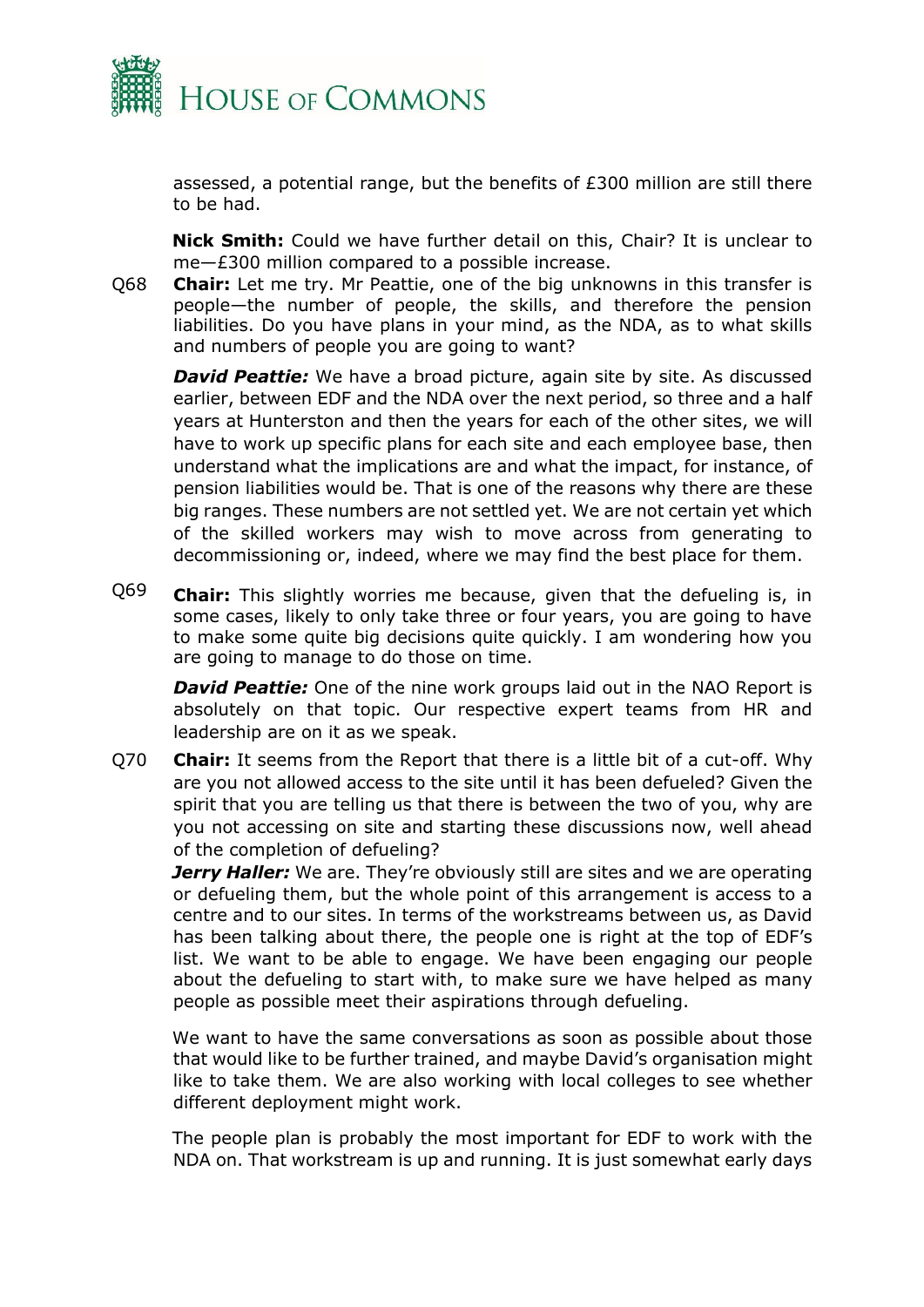

to have landed the plan and obviously we have to engage the people in those opportunities.

Q71 **Chair:** Given that EDFE is the site licence holder at the moment and that process with the regulator takes at least two years, are you absolutely confident that you will be in a position to have got the site licence holder status in time for the transfer?

**Jerry Haller:** It is for David's organisation and Magnox to get the site licence, but I believe, even very soon now actually, the joint teams are meeting with the regulator exactly on this topic. What is the road map that sees Magnox stood up with a site licence? We are obliged in the option agreement, but also motivated, to make sure that happens and is smooth.

**David Peattie:** That is a really key milestone, so that, when the reactor is declared fuel-free by the regulator, which is a very distinctive point in time, we are then ready to take on the site licence, through Magnox Ltd, from EDFE.

### Q72

**Chair:** You are absolutely confident in all seven cases that you will be ready on time. Otherwise you will still have them as the site licence holder, yet they are wanting to hand it over to you, if the process is not complete.

**David Peattie:** You are absolutely right, Chair. That is theoretically possible. However, our experience to date, particularly at Hunterston, which will be likely the first to transfer, is going exceptionally well. Right now, I cannot see any reason why we should not be able to get the fuelfree verification and then a rapid transfer of the licence.

Q73 **Chair:** You presumably would have done all the pre-work, two years' worth. Just prior to signing the document, the regulator will have to go in and declare that it has been defueled properly. Then the licence is signed. Is that how it works?

**David Peattie:** That is exactly how it works. Bradwell in Essex is the Magnox station that has indeed gone through that. It has not just been declared fuel-free, as now all the Magnox stations are. Bradwell is actually now a fully delicensed site. Bradwell is the first one that has gone from a greenfield new build to 40 years of generation, decommissioning and delicensing. We have proved that we can go through that full cycle here in the UK.

Q74 **Chair:** Congratulations on that. That is a fantastic achievement. Mr Nazir, of the £100 million upside incentive to EDFE, only £14 million is there as an incentivised transfer. Is that a sufficient incentive to complete the transfer smoothly?

*Umran Nazir:* We have said that that £14 million is split into two, so it is £1 million-ish for each station and £7 million is floating. We can set that all towards one station if we wanted, maybe even the first station to transfer. Once you get that first station transferred and have understood how it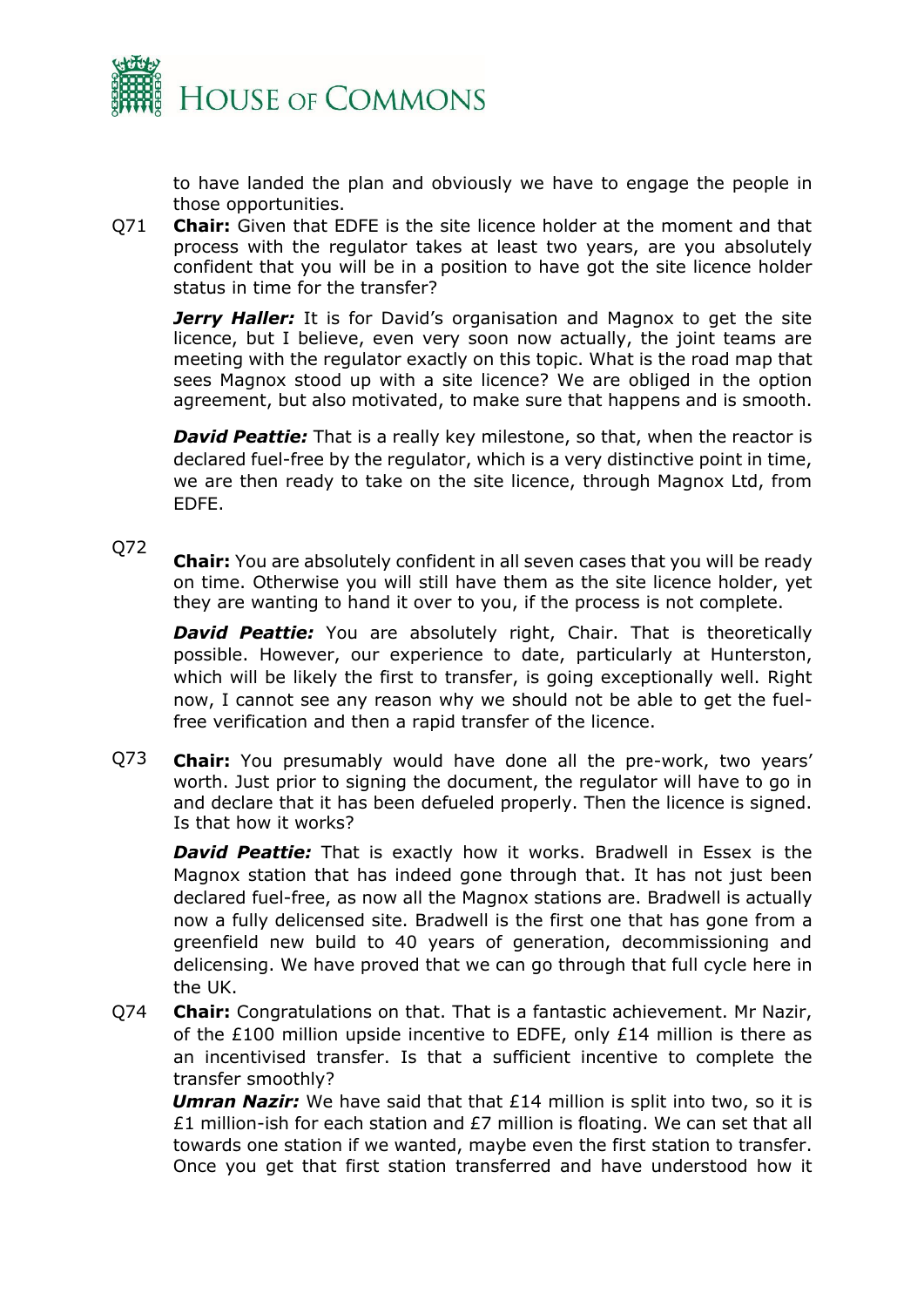

works best in terms of transferring people and a right-sized organisation, that lead and learn approach should then transfer to all the other stations.

We have not committed to that yet. We have not committed to that £7 million floating to anything, but we have appreciated that we need some flexibility there. We think that that seems like a reasonable figure. If split between two stations, for example, that is still quite a big incentive in comparison to the wider range.

**Chair:** I sense, Mr Peattie, despite my best endeavours, that Mr Smith is not satisfied with this whole business of transfers.

Q75 **Nick Smith:** I want to take a deep dive on a particularly key aspect of all this. I want to come back to this business about business case uncertainties. Where have you got to about the negotiations over the pension contributions for the people—is it at Hunterston? That is going to be occurring very quickly, is it not? We know on this Committee that pensions take a lot of time to sort out. This should be right over your immediate horizon. Where have you got to with that? Give us some comfort that it is in hand.

**David Peattie:** It is in active live discussion between our respective companies, NDA and EDF. Currently, those employees are EDFE employees, so it is perhaps more appropriate for Jerry to comment.

*Jerry Haller:* We have recently changed our pension arrangements from a defined benefit to a defined contribution scheme, so Hunterston employees are employed on that basis going forwards now. As David said, the teams are now talking about the fact that those that would transfer would transfer into a new NDA-related scheme.

*Umran Nazir:* I will make one further, hopefully helpful, distinction. We have to move quickly to defuel these stations because time equals cost. Once they are defueled and we have fuel-free verification, the cost of each of these stations decreases exponentially.

At that point, you could take up to a year to make sure the organisation transferred was a right-sized organisation, so you had all these things sorted out before that transfer took place. It is not a case of defueling and automatically shoving over the organisation to the NDA. There is a period along which you have decreased the cost and there is a period of appropriate consideration.

Q76 **Nick Smith:** We understand that and that is important. We get that. I wanted to push you on a specific thing to see if you had made good progress on an issue where, often, there is devil in the detail. Your staff, and surely your staff, will be affected by that, so thank you. It will be interesting to see how that goes in the future.

We have heard that a lot of these sites, the Magnox and AGR sites, are very close to each other. What plans do you have to deliver efficiencies across both the decommissioning programmes, please?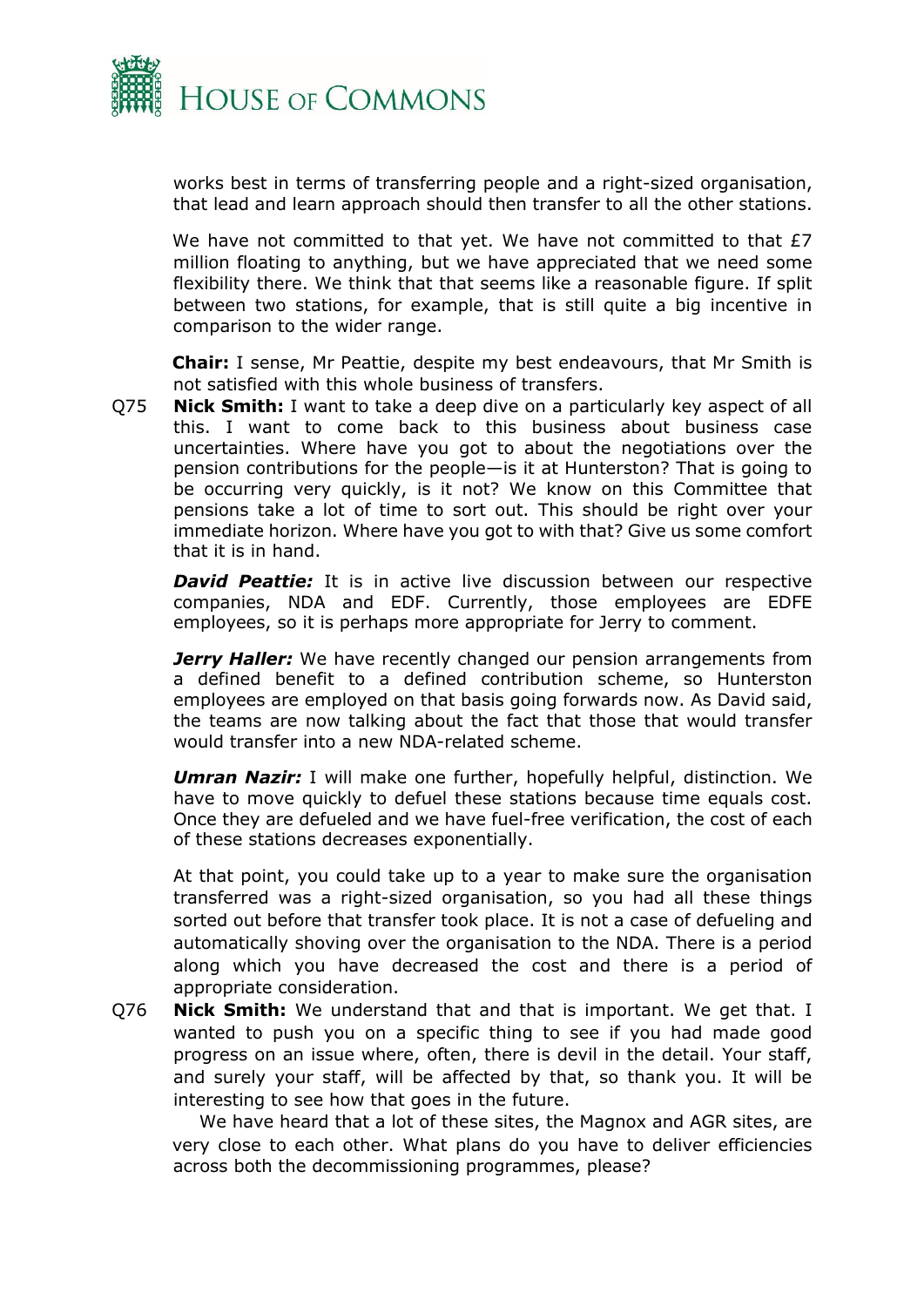

*David Peattie:* Three of the sites are co-located with existing Magnox sites—as a reminder, Hunterston A and B in Scotland, Dungeness A and B in Kent and, in Somerset, Hinkley A and B. That is the first wave that will come across. Synergies from local supply chain will be really important. Local suppliers and businesses will be able to, ideally, have more work to do because the site is doubled, whether that is support services or deconstruction.

We have already talked about the savings on the joint using of stores. About £100 million has been saved there already. There may be other things, much more local, site-by-site specific, that we have yet to discover. Once we bring the other three sites in, Hartlepool, Torness and Heysham, where there are two stations, then we have the portfolio effect of bringing all those sites together with the Magnox sites, where we should see some real economies of scale.

One thing I have been dedicated to do since taking on this job was to end the parent body organisation model under which the NDA previously ran its sites. That was part of the problem around the Magnox contract that I have discussed with this Committee before. We now have the 17 sites managed directly by the NDA on behalf of the taxpayer, without the involvement of the private sector consortia in the management of the site. Incidentally, that saves, in fee alone, £100 million a year for the taxpayer.

We have built this family of businesses now and the next phase is to bring these optimisations on. It is a great honour for me to be able to lead this fantastic organisation with terrific workers and take it to this next level. Being trusted to do more, by having the AGRs as well, is a great vote of confidence in what we are about to do. It is a great challenge. There will be problems, I am sure, but I know that the organisation and I are really well up for that.

Q77 **Nick Smith:** Can you put a value on the likely economic efficiencies of this work?

**David Peattie:** Given that we have already delivered over £100 million from simply sharing of stores at two sites, I think we could project benefits certainly in the hundreds of millions. I would hope that it should extend into the billions. I look forward to coming back to this Committee, and the scrutiny that I know I get from the Department, and really showing, to auditable quality, where we have seen these benefits.

**Chair:** We will be the first to congratulate you if you get to those sorts of figures.

Q78 **James Wild:** On the transfer, I want to ask about small modular reactors and the potential use of these AGR sites, given the strong support in those communities for nuclear power. Clearly, the precise footprint to be transferred, as we discussed, is unclear. You are working hard at it. What are you doing to give more clarity to SMR providers about whether it is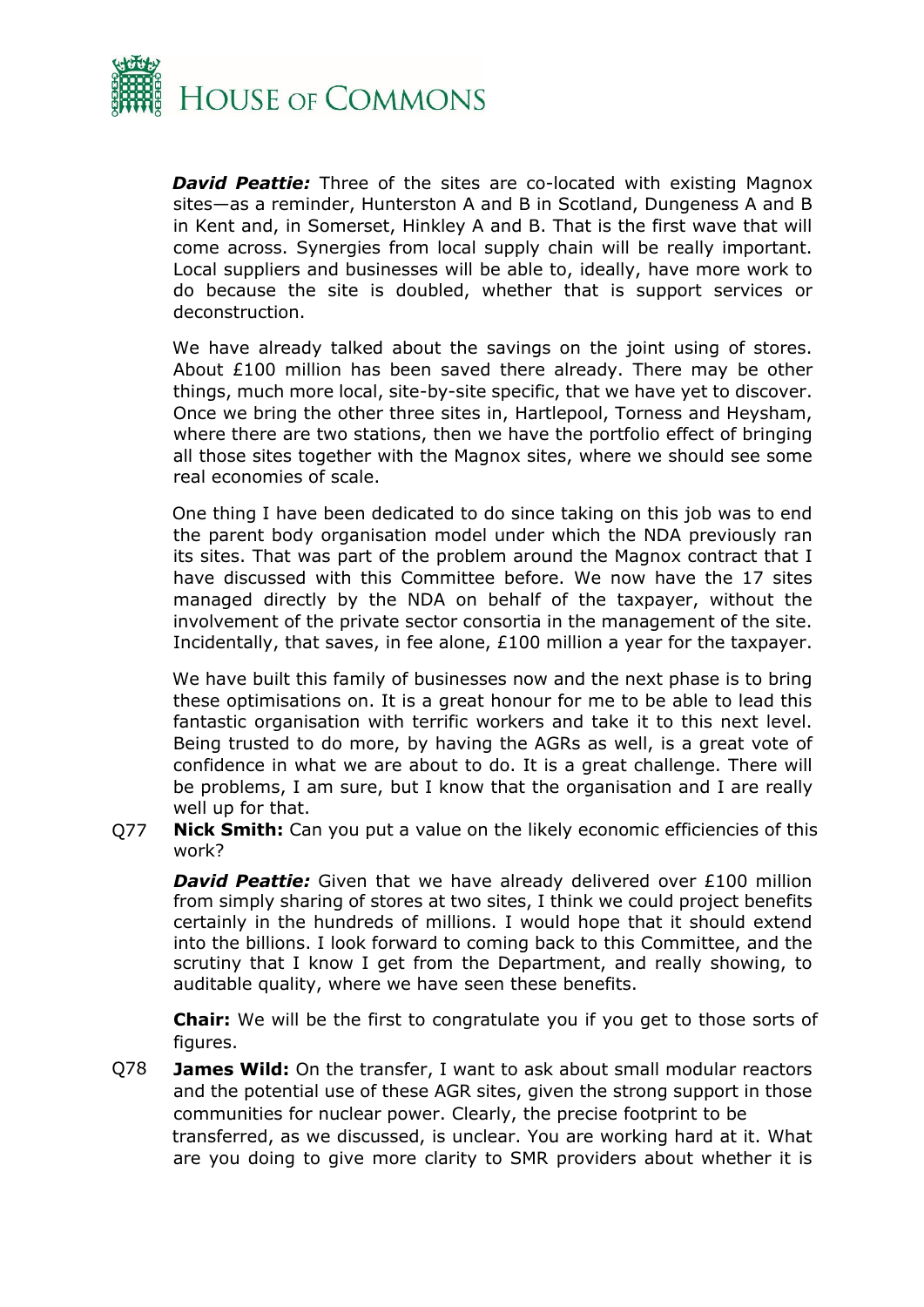

going to be possible? Are you in discussions with them about potentially using some of these sites?

*David Peattie:* For the NDA, we have the 17 sites around the UK and then the additional AGR sites. We have been making and are obliged to make all our sites potentially available for small modular reactor development. After all, these are sites that have been or now are licensed for nuclear activity. We are rightly proud of our relationships with our local communities through the site stakeholder groups or the councils and everybody we work with.

In theory, all our sites could potentially be made available. Of course, the Department is also in touch with potential suppliers, who may wish to come and build their SMRs on our sites.

Q79 **James Wild:** That is in theory. What about in practice? Do you have a mandate from the Department? Do you need any more powers to get on and have those discussions? BEIS is obviously investing in some of these projects. It is happening.

*David Peattie:* We are in active discussions day in and day out. This is a live topic. We are literally, in the last few days, seeking formal permission to engage more directly.

Q80 **James Wild:** You are still needing permission from the Department to do that.

**David Peattie:** Formally we do. Under the charter that governs what we do, we are required to get formal permission. Whenever I have asked before, it has always been readily available. I am not particularly concerned.

Q81 **James Wild:** Do you have to do that on a site-by-site basis? You do not have a general mandate to negotiate to open these sites up.

**David Peattie:** An eventuality like we are talking about has not arisen before, so all options are available and we are in discussion with the Department about what the right way forward is.

*Sarah Munby:* The only thing I would add to what David has said is that we would seek to do that in close communication and partnership. From a departmental point of view, we are interested in the NDA sites but any other licensed sites as well. It is about making sure that we are working together. I do not think there is any potential area of conflict here. It is more about making sure that the left and right hands know what each other are doing.

#### Q82 **James Wild:** What about EDFE?

*Jerry Haller:* In terms of EDFE, we are into large-scale at Hinkley Point C and, hopefully, Sizewell C. We are very keen to discuss for the existing AGR sites, for the land around there that we own that is the stuff that is not needed for decommissioning. We are in active conversations with people like Jill Mortimer at Hartlepool, which could be a good site for SMRs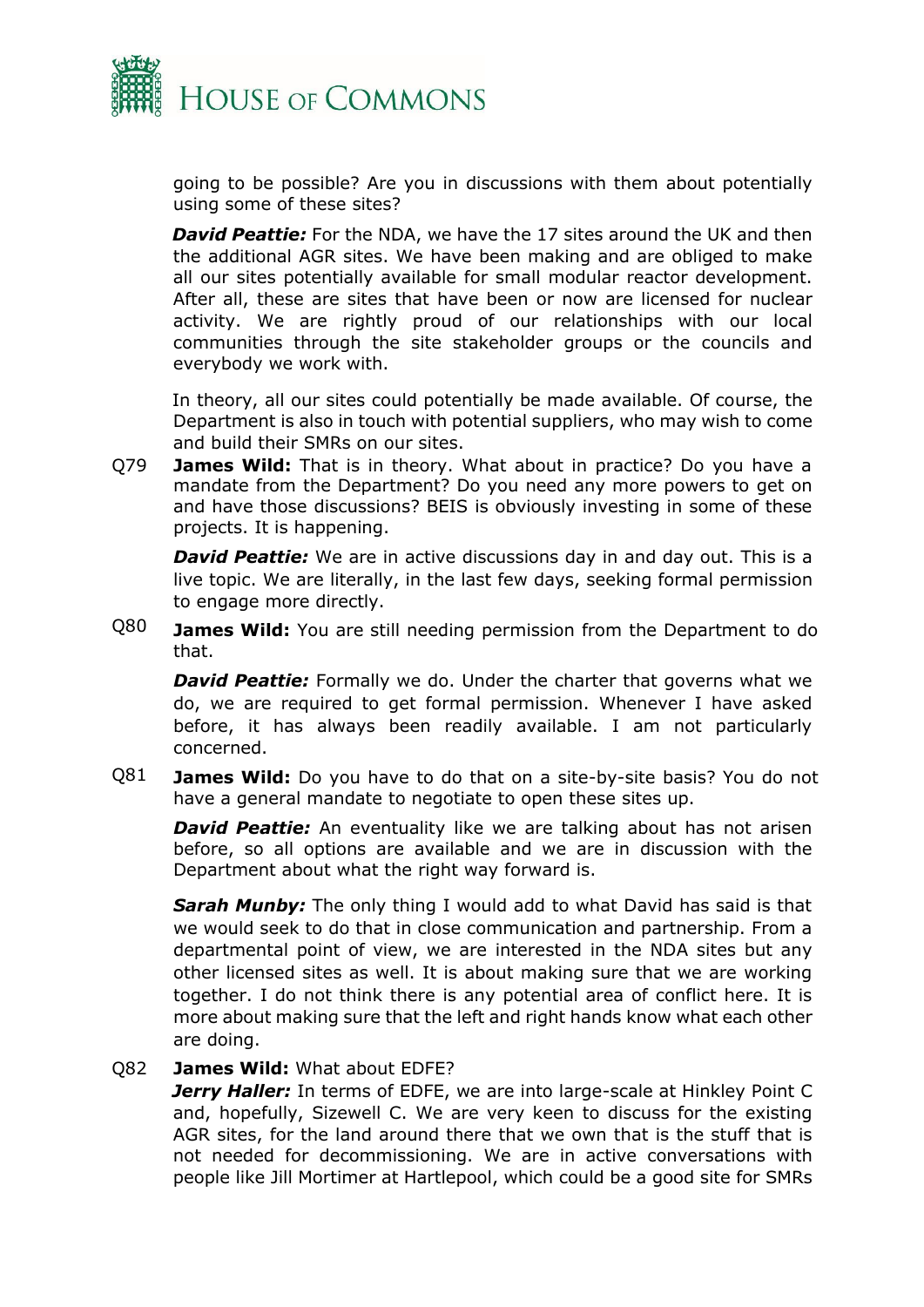

but also advanced modular reactors, which use the same sort of technology that we use on the AGRs. That discussion is happening and the same across in Lancashire with the Heysham site as well. Again, that could be a good siting for small modular reactors. We are engaging and are keen to engage in those conversations.

Q83 **Craig Mackinlay:** On the back of my colleague Mr Wild, you spelled out what we are trying to get to very well, Mr Peattie. Funnily enough, I know a lot of these sites, because I have been a big sailor over the years and sailed by them. The Bradwell site, say, started, has done its 40 years, now been cleaned up and is back as greenfield land, effectively. What we are trying to get to is that, instead of doing that final phase, which is obviously very expensive, you continue a nuclear history and a future on these sites, so you do not do that last bit, which I can imagine is very expensive, and it is already licensed for nuclear use.

It would be taking out some of the potential liability that falls upon your agency if we were to continue some of these already registered sites for nuclear use into the future. It is not only that. You have, I would assume, a very big electrical grid function somewhere adjacent to as well. Rather than go to a new virgin bit of land for new nuclear and small modular, it would seem to me to make sense to use the footprint we have. All we are asking of you is to please do it if you are not, but it sounds like you are, so you may have answered it.

**David Peattie:** We are. You make a really excellent point. We are close to the grid. We have the licensed site. We have the willing communities.

Q84 **Craig Mackinlay:** That is what I was saying. The communities are important, because they are used to these things.

*David Peattie:* They are very important. Yes, that is exactly right.

Q85 **Chair:** Ms Munby, the Report makes it very clear that the difference between care and maintenance of a site that has nuclear rods still in it, at £140 million a year, as opposed to a site that has had them extracted, at £25 million to £35 million a year, can soon rack up huge costs if these sites are not defueled on time.

On our incentive that we were talking about earlier, it is rather to my point about whether  $£100$  million is adequate. That is a side point. The real question for you is what pressure you can apply to EDFE to make sure that it defuels these sites on time. Particularly, it is going to be defueling three and four at a time at some phases during this defueling. What pressure can you put on them if they are falling behind their schedule?

**Sarah Munby:** First, it is the incentive mechanism. That is meaningful, substantial and a big part of the picture here. It is also worth saying that we have a range of backstop rights to direct. EDF currently retains, as it were, strategic primacy over its site. It is deciding how to do defueling. They are the right people to make that decision.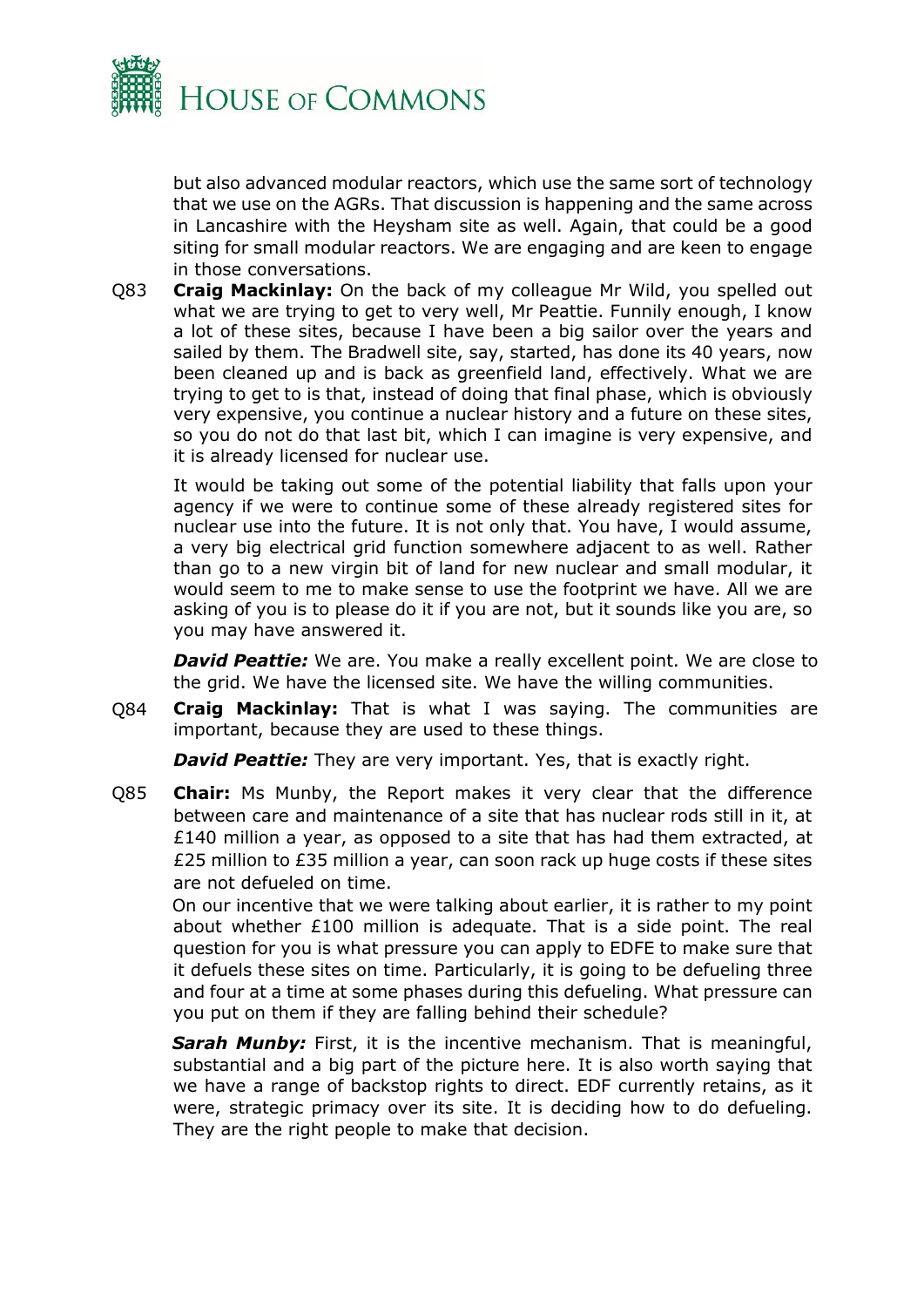

I am absolutely not expecting to use these rights, I should be very clear. I do not think there is anything to indicate that there is any requirement to, but, if we can see material cost saving opportunities from doing something in a different way, we retain the right to direct EDF to do that. The cooperation that David and Jerry have described is backed by financial incentives and ultimately by a hard intervention capability. As I say, I do not see anything in the current set-up to make me think that that is going to be required, but it is useful to know that it exists.

Q86 **Chair:** On the other side, NDA, Mr Peattie's organisation, is going to have a huge workload, with Magnox, AGRs, this transport system it is talking about, Sellafield and a disposal facility. There is a huge amount on its plate. You have just put in place a huge new range of governance, which you have written to us about. It is a very comprehensive range of governance. Are you satisfied that you have the range of governance in place and the scrutiny over NDA to ensure it is meeting all those vast numbers of activities on time?

**Sarah Munby:** The short answer is yes. It is worth saying for the listeners, as it were, that the NDA has recently been through the Magnox review, coming out of the challenges with the Magnox contracts that David was talking about, and a full departmental review, essentially where we have gone root and branch into whether this is set up right and whether we have the right governance over this. Yes, we have confidence. Do I think that will need continual renewal and focus? Yes.

Our governance is important; do not get me wrong. That is on me to ensure that it is in the right place. The NDA itself has taken on really important steps in the way that it is run: the One NDA programme that David has been talking about, the increase in commercial capabilities, the strengthening of the NDA board. It is not just about our impact on the NDA. It is about the NDA itself as an organisation evolving, improving and justifying, ultimately, the decision to give the NDA more responsibility in business. It is very high on my list of things to pay attention to and be concerned about for exactly the reasons that you describe, but we are currently seeing a really reassuring trajectory.

Q87 **Chair:** Mr Peattie, in reading these new governance arrangements, which run to several pages, if I were in your shoes I would be pretty worried about stepping out of my front door for falling foul of them. How do you feel about these new arrangements? I know your boss is sitting alongside you, but imagine that there is a brick wall between you. Can you be totally candid?

*David Peattie:* I can. One of the great things is that these arrangements have been very much co-created between the sponsor team, Sarah herself, and me and my executive leadership team. We have a very simple organisational structure now with these four pillars in the NDA, which has radically simplified what we do. I have brought in now a completely new executive team and commercial folks to help to be ready to lead this next phase of our development.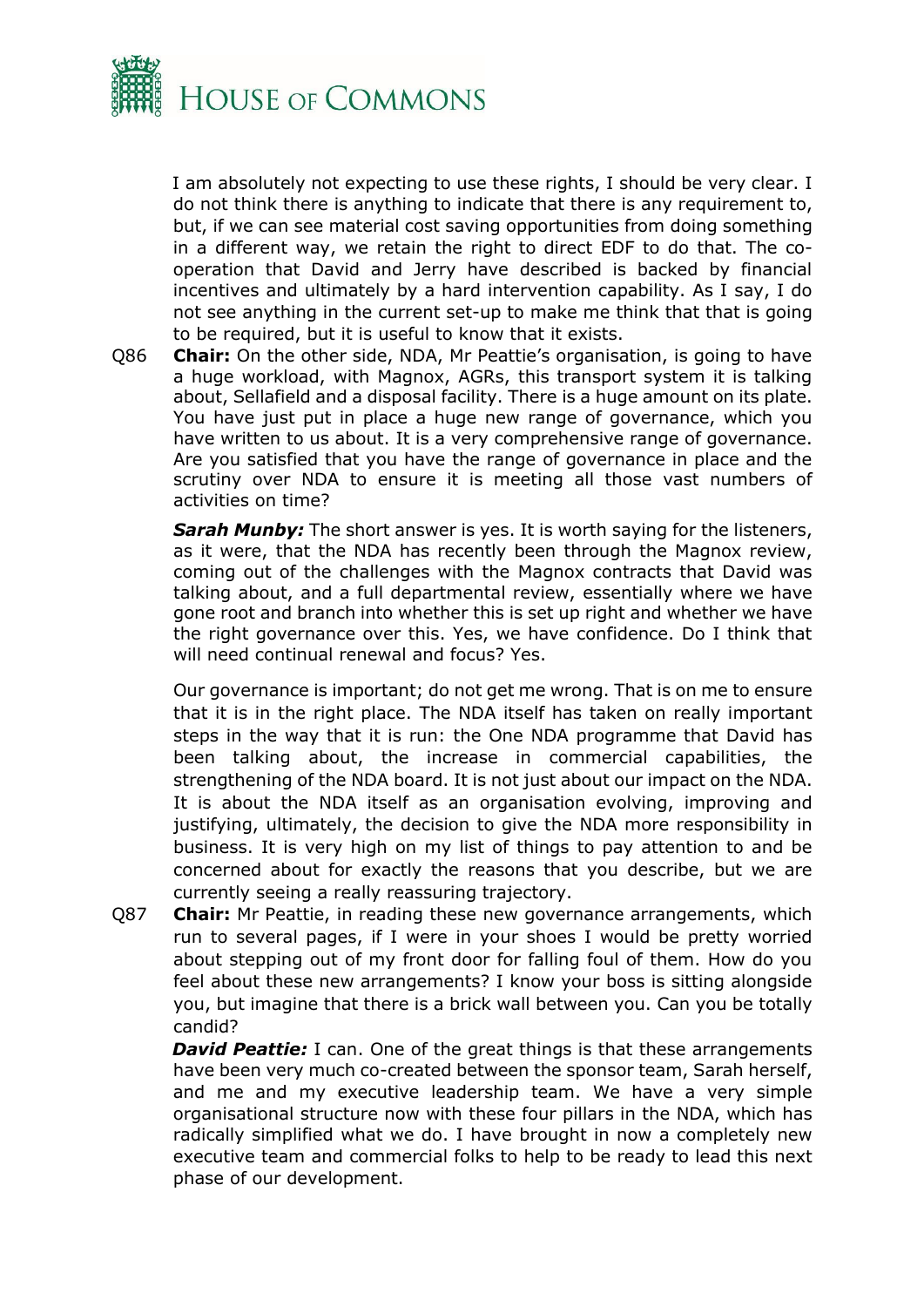

I am confident that we have the squad now to take this next big step for us. We are getting strong support from the Department and good challenge as well at the appropriate time. Right now, we are set up for a strong period of performance over the coming years.

Q88 **Chair:** Ms Munby, we talked about the financing arrangement, but this is a very big project for your Department. Do you feel that you, as a Department, need more scrutiny? How about putting this into the Government's major projects list, for example, so you get wider Government scrutiny on what your Department is doing?

**Sarah Munby:** It is an interesting question. Broadly speaking, my expectation would be that this will come on to the GMPP that you are referring to in due course as it moves into NDA control, along with various other pieces of the NDA puzzle that are subject to that form of scrutiny. We would expect that.

I do not think that GMPP scrutiny would really be appropriate right now for what is, ultimately, a programme primarily being delivered by EDF. That is not to suggest that I do not think it should be scrutinised. Umran, you might like to talk to it. We have had strong involvement from the Cabinet Office and HMT through this process. It is not in any way about rejecting scrutiny. I am just not sure that the framing of GMPP is currently the appropriate framing.

Q89 **Chair:** At what stage would it be appropriate?

> **Sarah Munby:** More or less at the point where this becomes primarily an NDA programme. Just as the Magnox programme receives that kind of attention, you would expect this to roll into that, as it moves over into NDA control. Umran, do you want to add anything?

> *Umran Nazir:* We had very similar concerns from Treasury and Cabinet Office when we were going through the approvals for this business case. As part of those approvals processes, we committed to provide metrics that would be akin to GMPP to provide that assurance to them. We will develop those and we are in the process of developing them. They are keen to see them, so we have committed to that, as part of the approvals process.

Q90

**Chair:** Ms Munby, at the top, I gave a figure of the overall cost of nuclear decommissioning of £130 billion, admittedly over 100 years. There is an estimate that ranges up another £100 billion on top of that in the Report and that does not include the decommissioning of these AGR reactors. We are talking about vast figures here. What mechanisms do you have for reporting the nuclear decommissioning project as a whole to Parliament?

*Umran Nazir:* There is an annual report that NDA does about its liabilities. That has a cost for the total NDA provision, as it is called. That is reported as part of its annual report. That provides you a full range. There is a point estimate and a range cost of expending all those liabilities. To that will be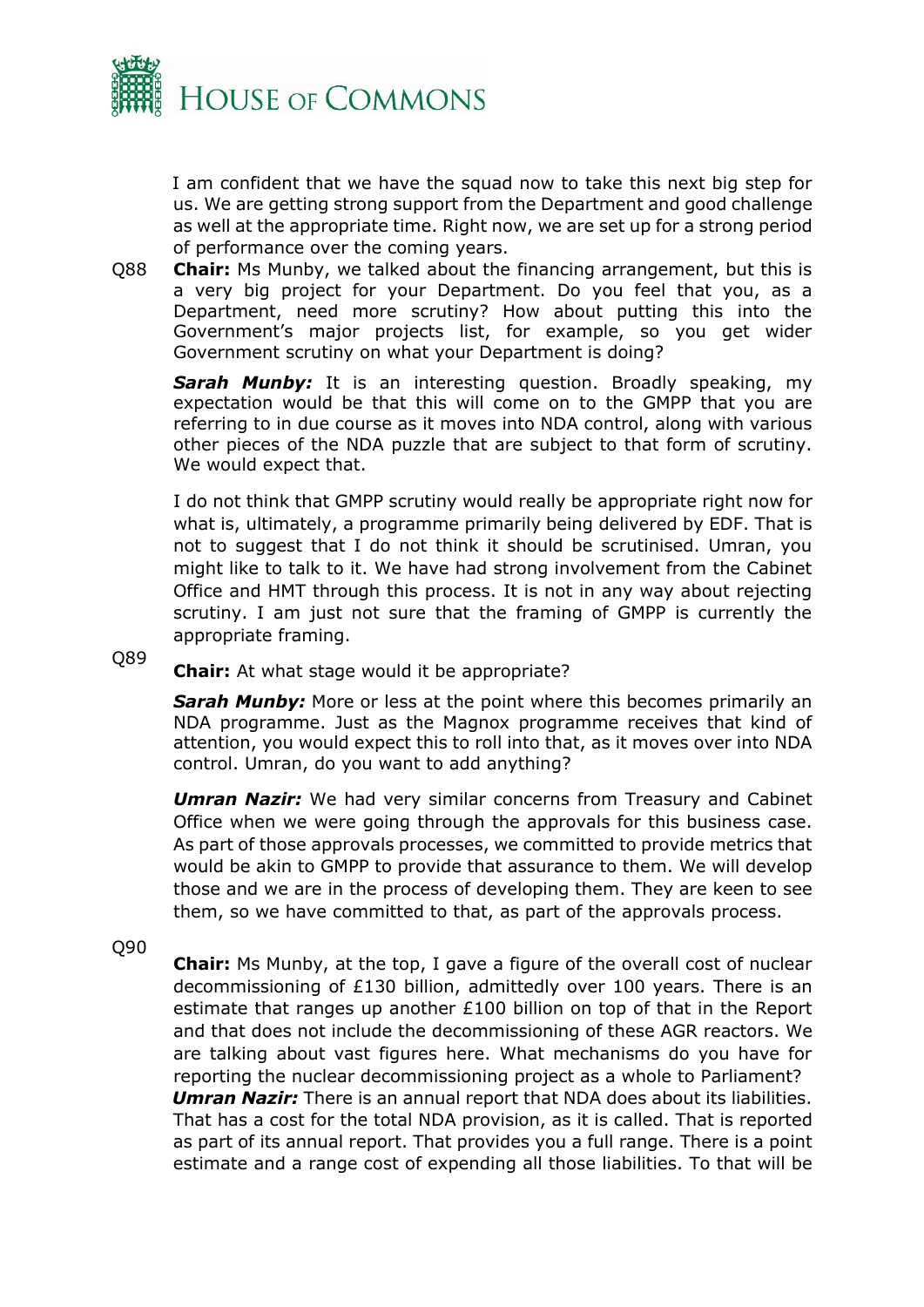

added the AGR liabilities, now that the NDA is going to take those over. Of course, that will flex as that liability is reestimated by EDF over time. That is our best estimate for the full cost of nuclear decommissioning. That has been produced annually for quite a while now.

*David Peattie:* From an earlier recommendation from the Public Accounts Committee, the NDA now publishes something called our mission progress report, which is available on GOV.UK. That lays out what the taxpayer gets, as it were, in return for these vast sums of money that we are putting into the clean-up and the decommissioning.

**Chair:** I am delighted to hear about these annual reports. The reason for the question about parliamentary scrutiny is that a small alteration in the timeliness of this could amount to a huge amount of money. That is why it is really important that Parliament has an opportunity to scrutinise it on a fairly regular basis.

Q91 **Peter Grant:** Can I come back to the operation of the Nuclear Liabilities Fund? My understanding of it is that, when there is expenditure on qualifying activities by EDF Energy, it then submits a request to the fund. The fund previously would confirm that it was a qualifying expenditure. There is now some kind of value for money check done and then the money gets paid. What is the basis of the value for money checks that you undertake? How robust a check on value for money can you get when there is not a market in the UK? There is only one company doing this in the UK.

*Umran Nazir:* We have a team called the NLA team. It is a team within the NDA. It has a reasonable amount of operational freedom. They are experts on decommissioning costs, so they review the costs that EDF incurs. It is BEIS's agent and is best placed. It has been doing that job since 2009, and it provides an assessment to BEIS and the NLF trust about whether that is value for money.

Q92 **Peter Grant:** How did they become experts in decommissioning costs? Who is it that confirms that they are experts?

*Umran Nazir:* That is a good question. There are reference points for these costs. There is the decommissioning of the Magnox stations. There is decommissioning globally. This activity is not so completely unique that there are not reference points, so they use those. In terms of who defines them as experts, sorry, I cannot answer that. They are experts in the sense that they have been doing this role since 2009 and, indeed, you have the auspices of the NAO and other bodies able to review their activities.